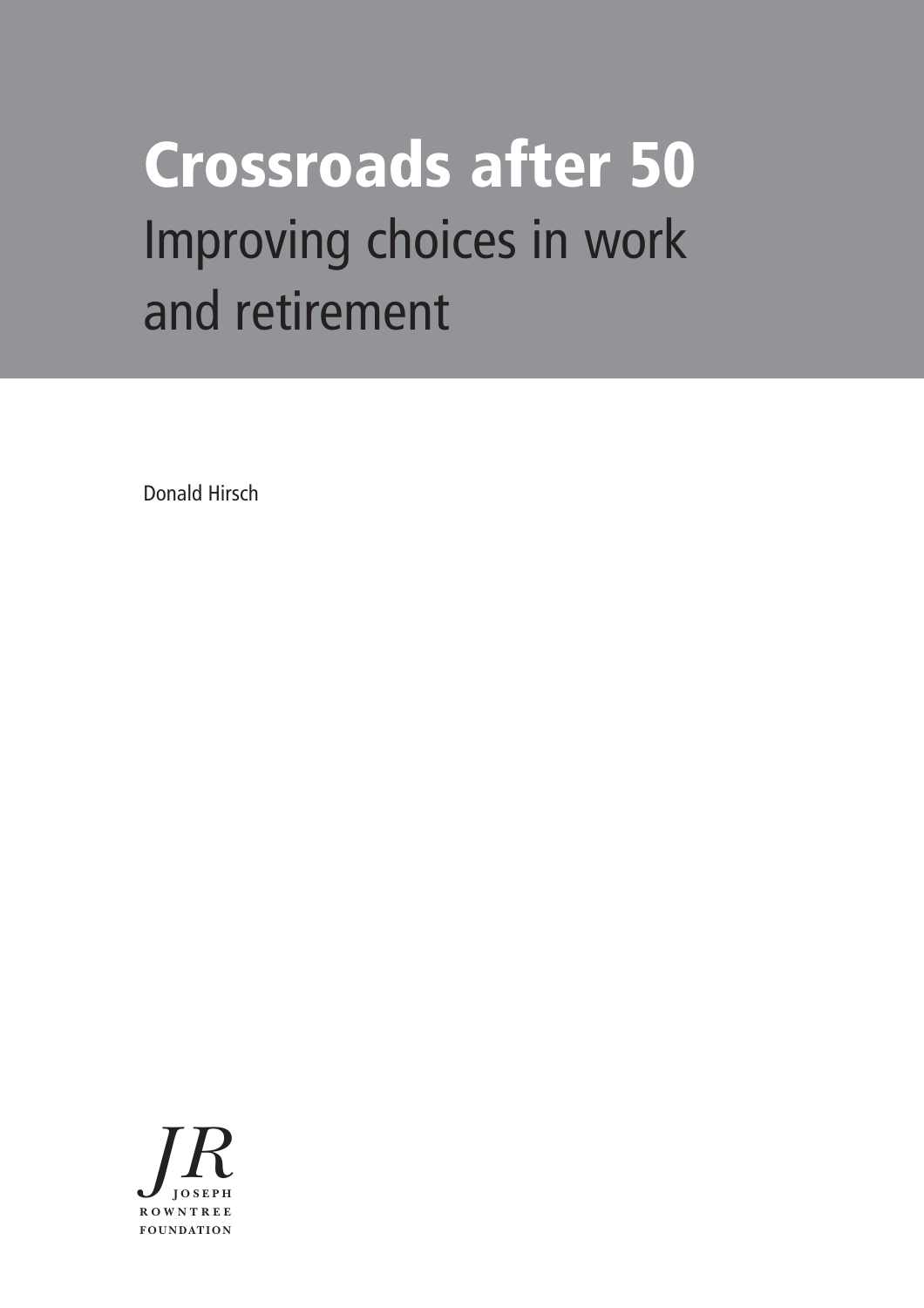The **Joseph Rowntree Foundation** has supported this project as part of its programme of research and innovative development projects, which it hopes will be of value to policy makers, practitioners and service users. The facts presented and views expressed in this report are, however, those of the author and not necessarily those of the Foundation.

Joseph Rowntree Foundation The Homestead 40 Water End York YO30 6WP **Website**: www.jrf.org.uk

© Donald Hirsch 2003

First published 2003 by the Joseph Rowntree Foundation

All rights reserved. Reproduction of this report by photocopying or electronic means for non-commercial purposes is permitted. Otherwise, no part of this report may be reproduced, adapted, stored in a retrieval system or transmitted by any means, electronic, mechanical, photocopying, or otherwise without the prior written permission of the Joseph Rowntree Foundation.

ISBN 1 85935 155 7 (paperback) 1 85935 156 5 (pdf: available at www.jrf.org.uk)

A CIP catalogue record for this report is available from the British Library.

Designed by Adkins Design (www.adkinsdesign.co.uk) Printed by Fretwells Ltd

Further copies of this report, or any other JRF publication, can be obtained either from the JRF website (www.jrf.org.uk/bookshop/) or from our distributor, York Publishing Services Ltd, 64 Hallfield Road, Layerthorpe, York YO31 7ZQ (Tel: 01904 430033).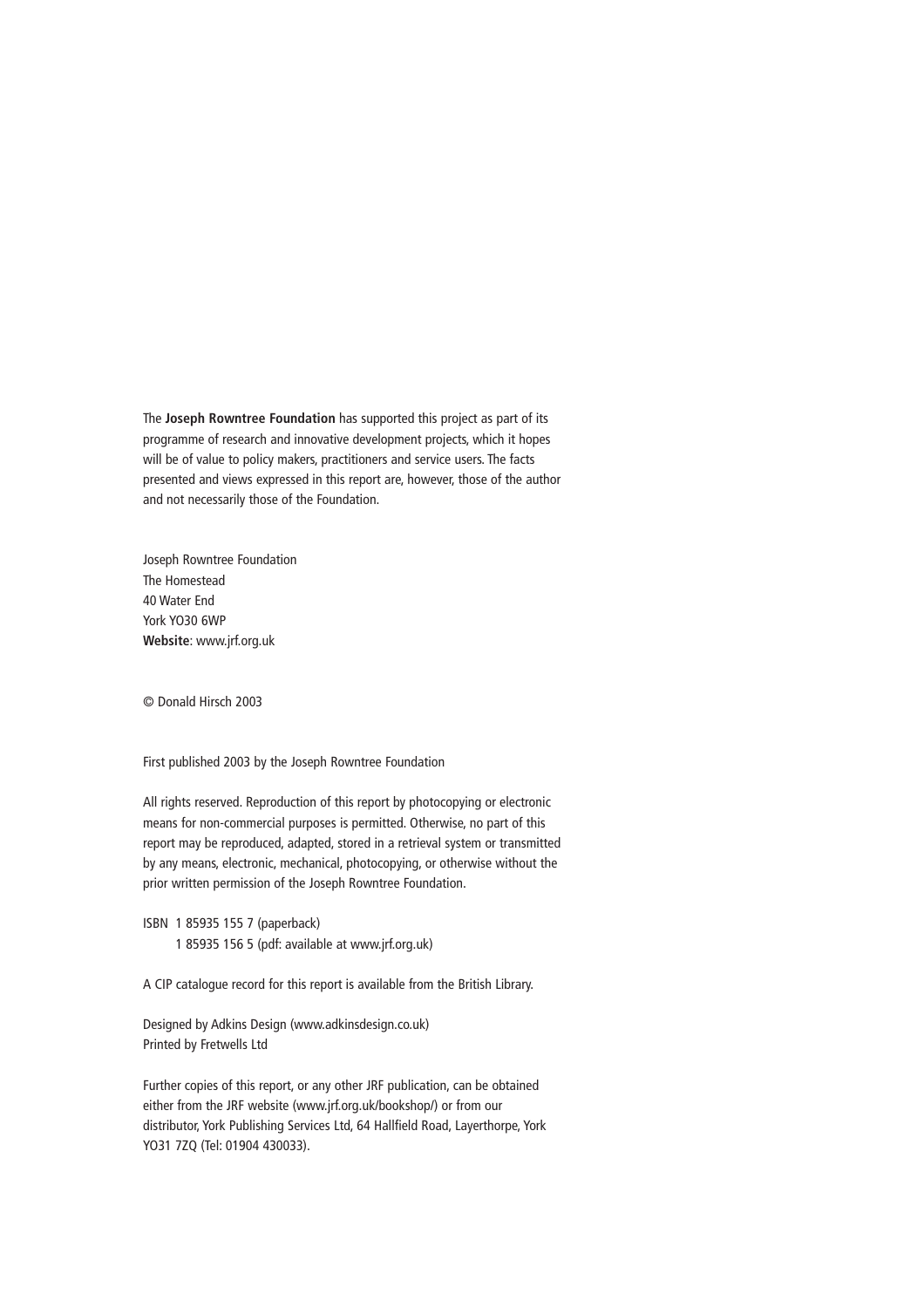# **Contents**

| <b>Acknowledgements</b>                                                 |                                                                      | 6                 |
|-------------------------------------------------------------------------|----------------------------------------------------------------------|-------------------|
|                                                                         |                                                                      |                   |
| $\mathbf{1}$                                                            | Introduction: Towards a better understanding of transitions after 50 | 7                 |
| $\mathbf{2}$                                                            | Older people in work                                                 | $12 \overline{ }$ |
| 3                                                                       | Older workers and their wider lives                                  | 18                |
| 4                                                                       | Decisions, choices and control                                       | 22                |
| 5                                                                       | Pathways in the transition from work to retirement                   | 29                |
| 6                                                                       | Activities in early retirement                                       | 33                |
| 7 <sup>1</sup>                                                          | Longer term financial futures                                        | 36                |
| 8                                                                       | Implications: Six key challenges for government and for society      | 41                |
| Appendix: Key findings from the Transitions After 50 research programme |                                                                      |                   |
| <b>Notes</b>                                                            |                                                                      | 58                |
| <b>Bibliography</b>                                                     |                                                                      | 59                |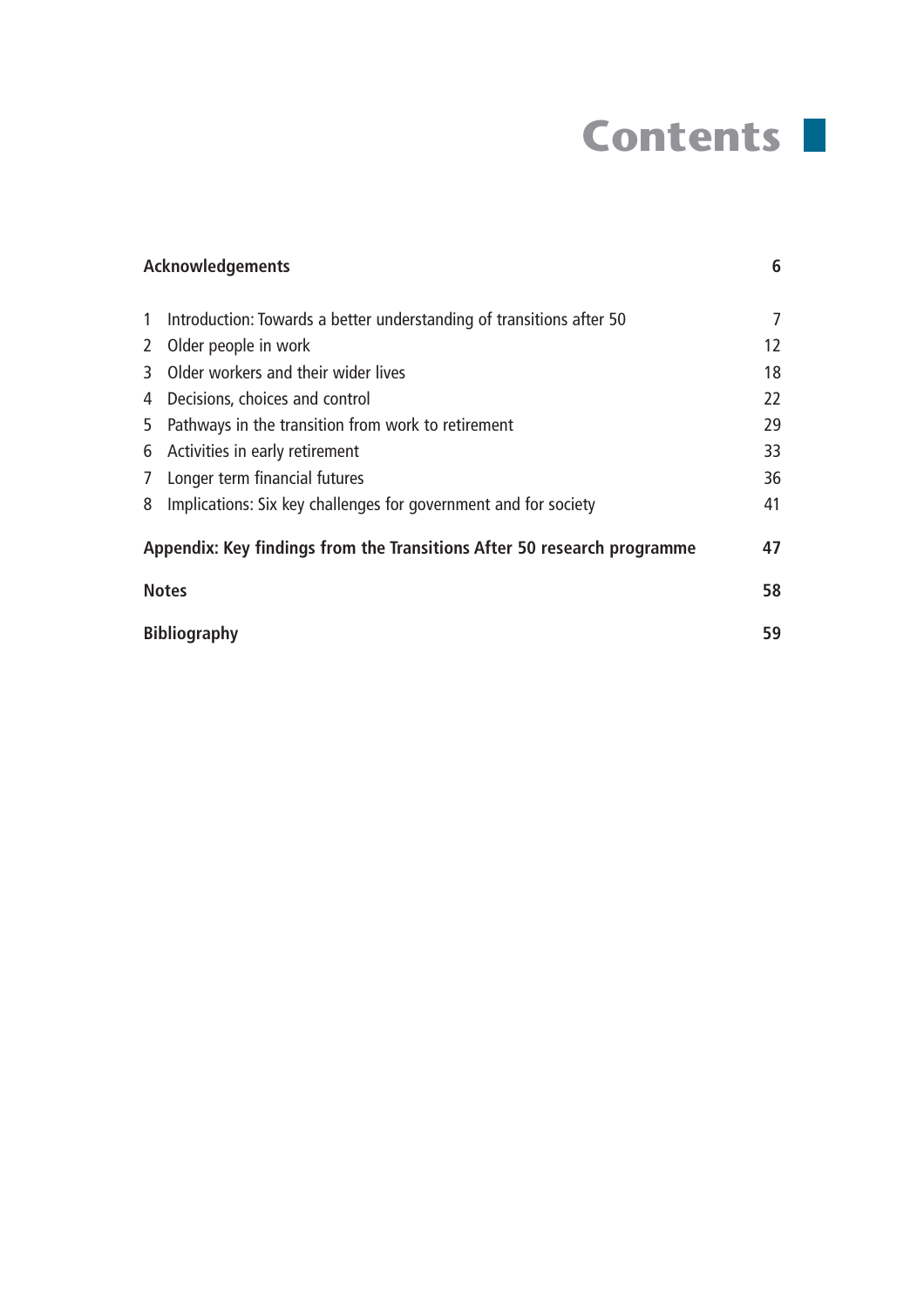# **Acknowledgements**

This report is an overview of what has been learned from the Joseph Rowntree Foundation's 'Transitions After 50' programme, which I have served as programme adviser. I am grateful to all of the researchers in this programme for their efforts to investigate this theme, not just in pursuit of their own research interests but also as a collaboration to produce a set of findings on common themes developed under the programme. The whole is certainly more than the sum of its parts: hence this report. Thanks to Anne Harrop, Sue Arthur and Sarah Vickerstaff for detailed comments on a draft of the report; to Mark Hinman for his help and support throughout; and to Christine Ashdown, Ruth Hancock and Patrick Grattan for being so supportive of the programme overall.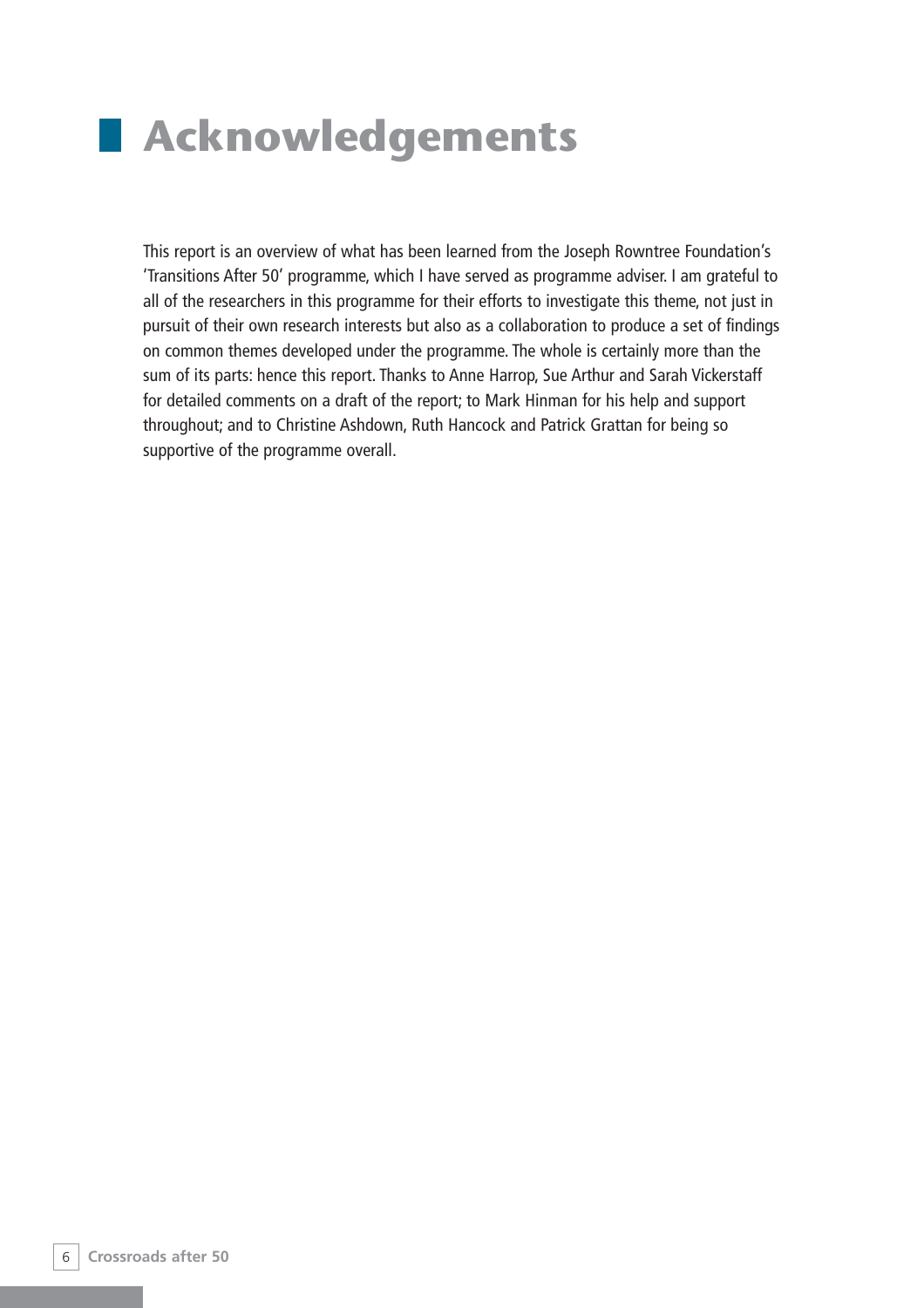# **1 Introduction**

# *Towards a better understanding of transitions after 50*

For much of the twentieth century, retirement appeared to be one of the great certainties of life, along with death and taxes. People progressed through their working lives with the firm expectation that, at a fixed age, they would abruptly stop work and enter a period of leisure supported by a pension. In practice, this was never a perfect idyll – many people, especially women, had irregular working lives, while inadequate pensions and poverty in old age remained widespread. Yet the idea of a fixed point of retirement for people in work, at age 60 or 65, at least created a stable set of aspirations for individuals, while making manpower planning more straightforward for employers.

In the twenty-first century, the ways in which people make transitions out of paid work in the later part of their lives will be much more heterogeneous. Already at the beginning of this century:

- Fewer than four in ten men are still working immediately before reaching the state pension age (compared with six in ten in 1980) (Cabinet Office 2000).
- Of people leaving full-time permanent jobs between 50 and state pension age, nearly as many enter part-time, temporary or self-employed work as stop working immediately.<sup>1</sup>
- While men (to a greater extent than women) are much more likely to leave work before state pension age than a generation ago, the government wants to encourage more to continue after this age, by improving incentives to defer state pension (DWP 2002).
- Ensuring adequate income in later life has become a far more complex process, with much more responsibility falling on the individual than in the initial Beveridge system. The basic state pension is no longer assumed to be enough to live on. Top-ups are provided by a complex array of means-tested credits, second state pensions, personal pensions and occupational pensions, the latter being subject to greater uncertainty as they become more commonly based on the value of invested contributions rather than a percentage of final salary. For each individual, lifetime earnings, savings rates and age at leaving work will combine with factors beyond their control – notably the state of the stock market and individual luck – in determining retirement income.

These changes are having profound effects on people's lives and have several underlying causes. One is to do with changes in employment, which offers fewer certainties than in the past; older workers have often suffered more than others from this as they are seen as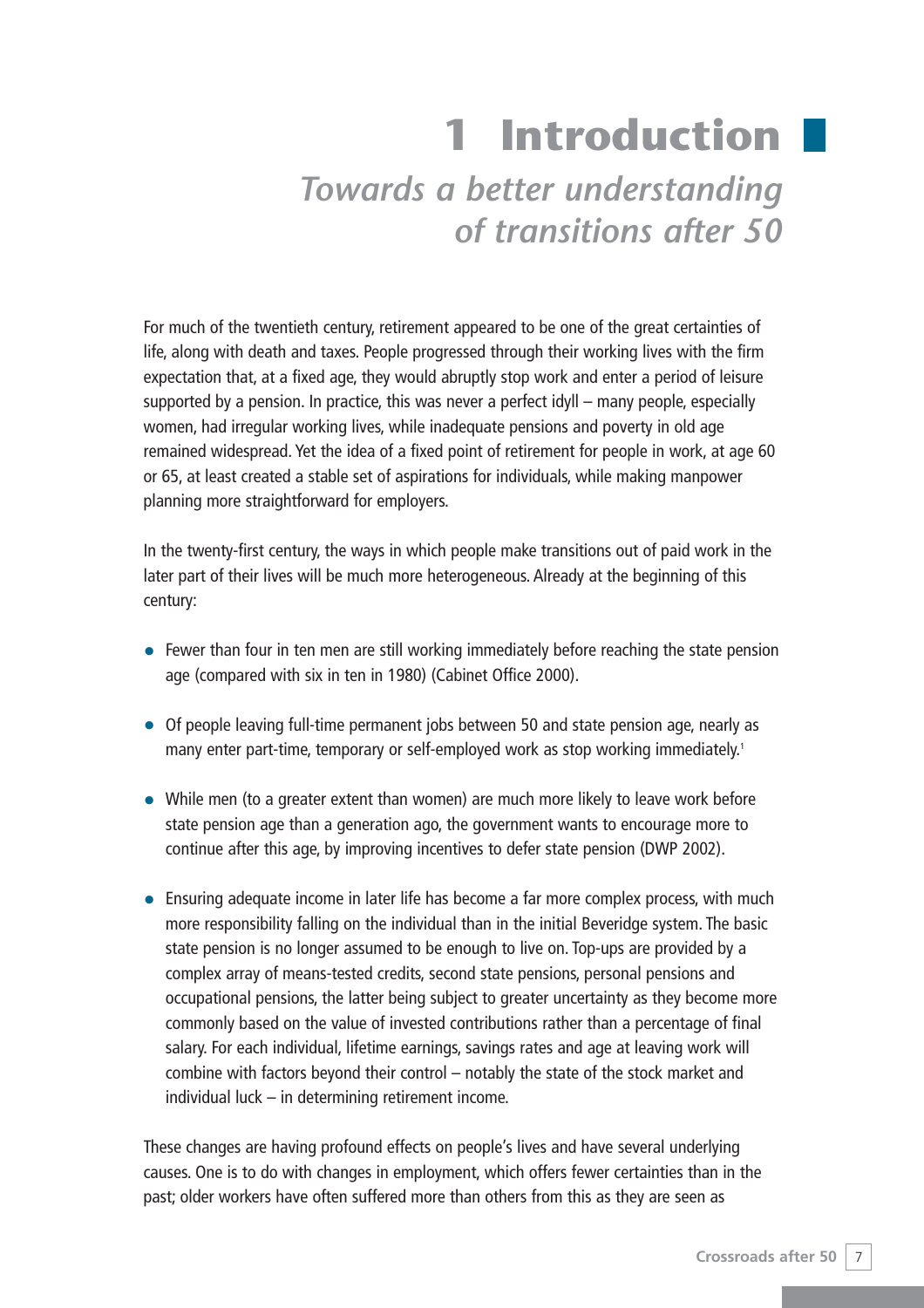dispensable when firms shed labour. Another is to do with the state's desire to diminish its commitment to look after people from 'cradle to grave', preferring to see its role for well-being as a shared duty in which individuals are also encouraged to look after themselves. A third factor, for some people, has been growing affluence: a longer period of retirement is one means of consuming increased wealth. But perhaps the most prominent factor influencing the ways in which we are now seeing the transition to retirement is demographic: the tension created by a combination of lengthening life expectancy and shortening work expectancy, resulting in higher dependency ratios. If this trend is sustained, people will eventually either have to accept lower relative incomes in later life or defer consumption of greater proportions of income in their working years, whether via private saving or public levy. As this trade-off manifests itself, choices available to individuals in terms of the timing and conditions of retirement will change.

Since the late 1990s, these factors have come together to make transitions to retirement an issue of serious concern to individuals, to the general public and to policy makers. There has been active public debate on the issue, and it has become a specific preoccupation within central government. In 1999–2000 the Prime Minister's Performance and Innovation Unit looked at 'active aging' in relation to policies across government departments, and published a report (Cabinet Office 2000) in which the Prime Minister committed his government to adopt actions and promote attitudes that help us as a society 'to recognise and use the huge talents of older people'. The creation in 2001 of the Department for Work and Pensions helped bring together thinking about relationships between what happens within and beyond work, exemplified by the inclusion in the 2002 pensions Green Paper of a chapter on 'extending opportunities for older workers' (DWP 2002).

The most powerful direction of response has been to challenge the 'writing off' of older workers and to look for ways in which they can be helped and encouraged to stay in paid work for longer. While this approach can be presented as improving opportunities for older people, it can also appear coercive, by making it harder for people to leave work early where they wish to do so. Thus while the desire to combat age discrimination commands widespread approval, strategies for lengthening the working life (for example, raising state pension age) are highly controversial.

Debates about these issues are rich in assumptions about what is best for people or about what they really want. Yet evidence about people's attitudes, behaviours and experiences in making early transitions out of working life has been sparse.<sup>2</sup> Over the past three years, the Joseph Rowntree Foundation has been strengthening this knowledge base, by commissioning a dozen research studies under the heading 'Transitions After 50' (see Box A).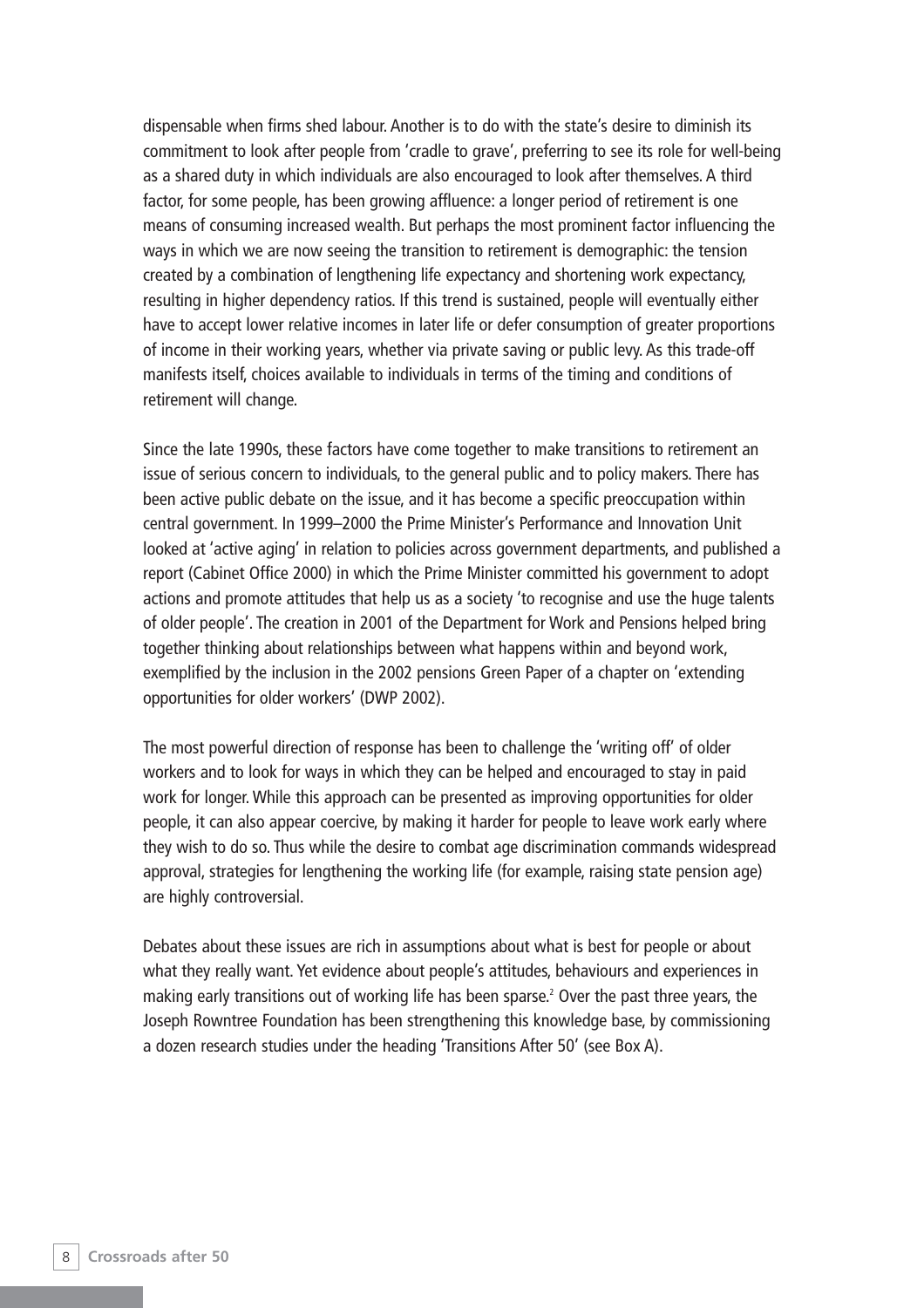#### **Box A**

The Joseph Rowntree Foundation's 'Transitions after 50' programme, launched in 2000, has explored older people's experiences in the labour market, their activities beyond work and the implications for their incomes and financial well-being of what happens during the transition out of work. In doing so, it has identified an overlapping set of characteristics that combine to influence this transition – including personal and work circumstances, the various roles adopted by people in their fifties and early sixties inside and outside paid work, their financial situation and the options and opportunities that are open to them. The research combined original qualitative studies, secondary analysis of large-scale quantitative surveys, reviews of existing research literature and assembly of information about experiences in other countries. A short summary of the findings of each published study, together with publication details, is reproduced in Appendix 1. The subjects of these studies are:

- Experience of age discrimination legislation in other countries (Hornstein 2001).
- Work history and income in later life (Bardasi and Jenkins 2002).
- Early retirement and income in later life (Meadows 2002)
- Experiences and expectations of people leaving paid work after 50 (Barnes et al. 2002).
- Informal caring and work after 50 (Mooney and Statham 2002).
- Thinking about a new 'social contract' for transition to retirement (Phillipson 2002).
- Policies for older workers in different countries (Taylor 2002).
- The role of flexible employment in transitions for older workers (Lissenburgh and Smeaton 2003).
- Older nurses' transitions (Watson, Manthorpe and Andrews 2003).
- Early retirement and financial transitions (Arthur 2003).

Two further studies are expected to result in publication in 2004:

- Initiatives to help older people to volunteer (Maria Power).
- The organisational context of retirement (Sarah Vickerstaff, John Baldock and Jennie Cox).

The present report draws on that new pool of evidence to explore what we now know about people's lives during this period of transition. It argues that a debate revolving around whether people should be retiring earlier or later is misplaced. People in their fifties vary hugely in terms of their work situation, their expectations, their attitudes to work, their financial position, their health and their personal lives. Many difficulties that they encounter stem not from an inability to face up to the trade-off between income and leisure in later life, but from a lack of choice and control.

Thus the government is right to be searching, in its pensions Green Paper, for ways to 'extend opportunities' for older workers, as well as to ensure that they make more informed decisions (DWP 2002). But it would be a mistake to assume that with better maps and a more genuine choice of routes available, everybody would choose to travel down the same one. That is to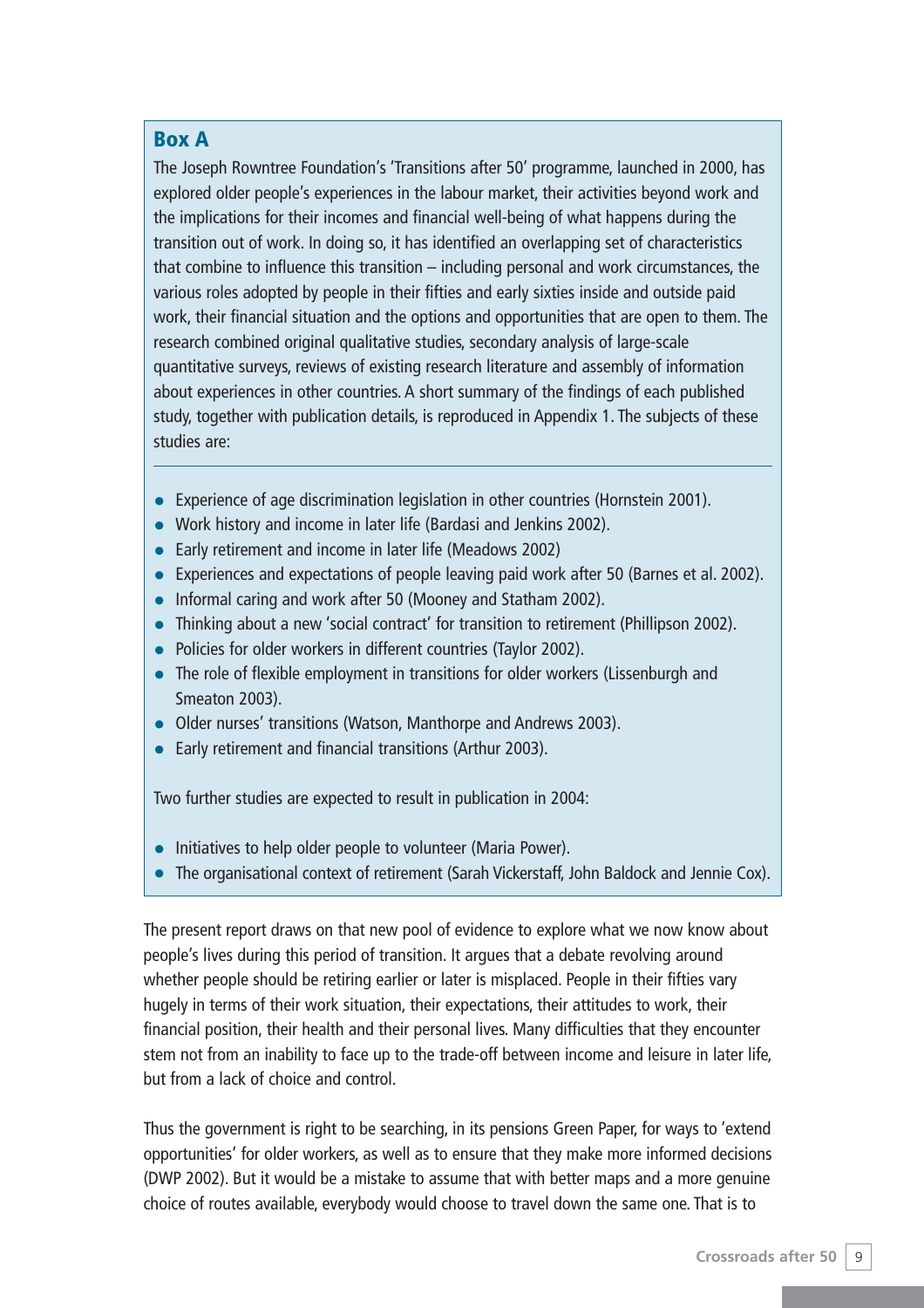say, in a world in which transitions after 50 worked smoothly, one 55-year-old might choose to retrain for a new career, another might work part-time, drawing part of a pension, while looking after an invalid parent or resting to preserve their own health, and a third might choose a relatively modest standard of living in order to be able to leave work entirely. The JRF's research shows that this diversity emanates not just from a spectrum of views on single factors such as how much money one needs to live on or satisfaction with one's present job, but on differences in people's wider approaches to work and to life in the context of different domestic circumstances. In this respect, public policy can help to create a more satisfactory set of options, but will not succeed if it tries to find a single solution appropriate for everyone.

Chapters 2–7 present the findings of the Foundation's 'Transitions After 50' programme, by looking at the various aspects of the transition process. In each case, after reviewing this evidence the chapter considers what policy levers are available to address the issues that arise. Chapter 8 then identifies six key challenges that governments and society need to address in order to develop more satisfactory approaches to this transition in today's world.

# **Experiences during the transition: a framework for analysis**

Transition from work to retirement is not always a clear, linear process. Some people in their fifties, for example, move in and out of different forms of work between having a stable career job and deciding to retire completely. Others, who lose their jobs and try unsuccessfully to reenter the labour market, may find it hard to pinpoint a day on which they accept that they are permanently outside it. Still others take formal retirement but later re-enter work.

However, to analyse influences on how people experience this transition, it is helpful to look successively at issues arising before, during and after leaving work (see Figure 1). These form the basis of Chapters 2–7.



#### Figure 1 **Schematic model of transitions after 50**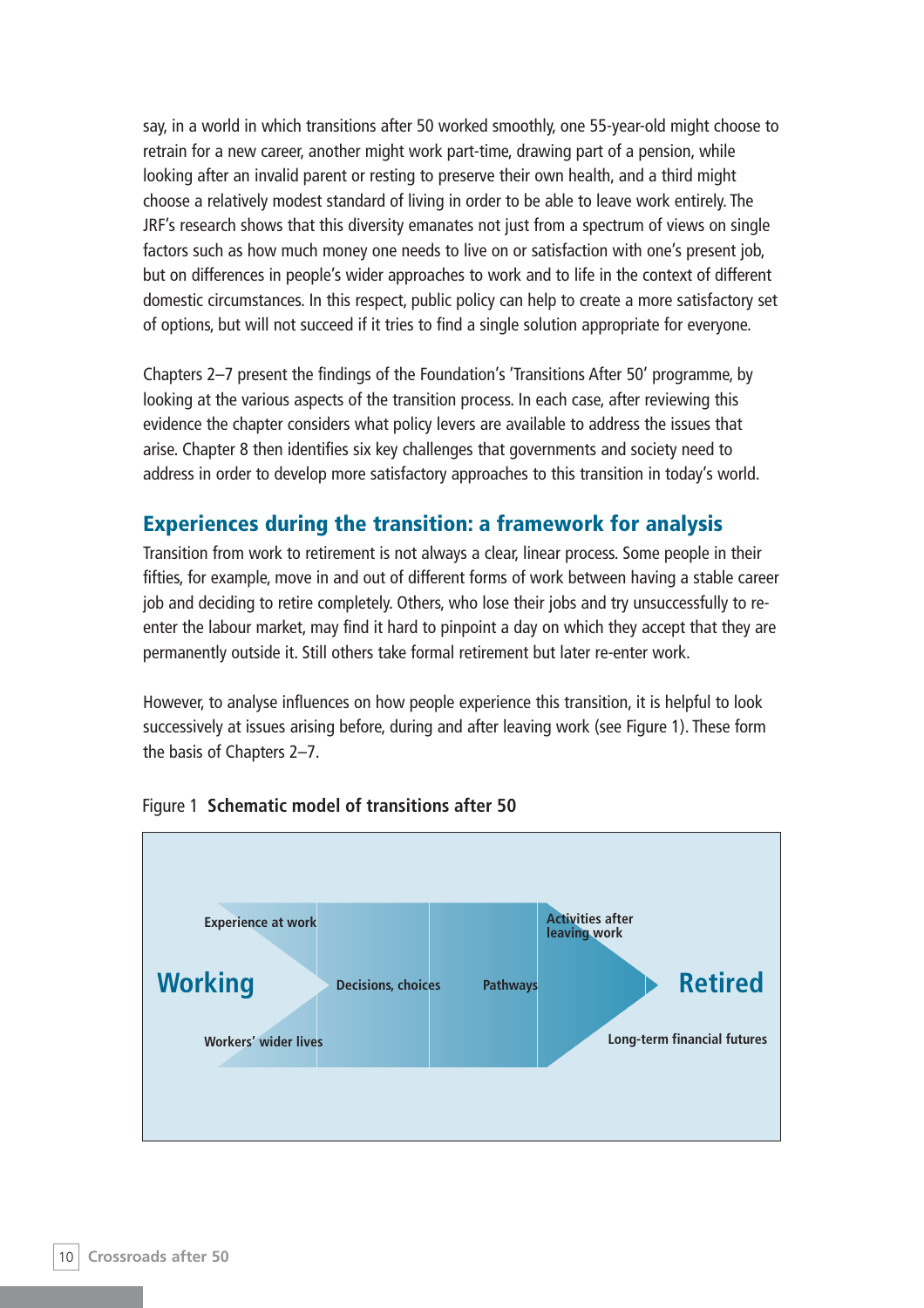The context in which people approach the transition is determined by their experiences inside work (Chapter 2) and by what is happening in their wider lives (Chapter 3). During the transition itself, they are given varying amounts of choice over the timing and manner of their exit from work; Chapter 4 considers what kinds of choices are available and how people make decisions where such choices exist. Another aspect of the transition process is what pathways people take – and in particular whether they make an abrupt exit from a career job or 'bridge' the gap with other forms of work (Chapter 5). Once outside work, people develop new activities in various ways, and Chapter 6 considers how such activities relate to the process of leaving work. Financial factors are important throughout the transition, influencing, for example, how people regard their working lives, how they take decisions and the role of bridge jobs, and are considered throughout Chapters 2–6. However, one key question is the long-term effect that the nature and timing of the transition has on people's subsequent financial fortunes: this is considered separately in Chapter 7.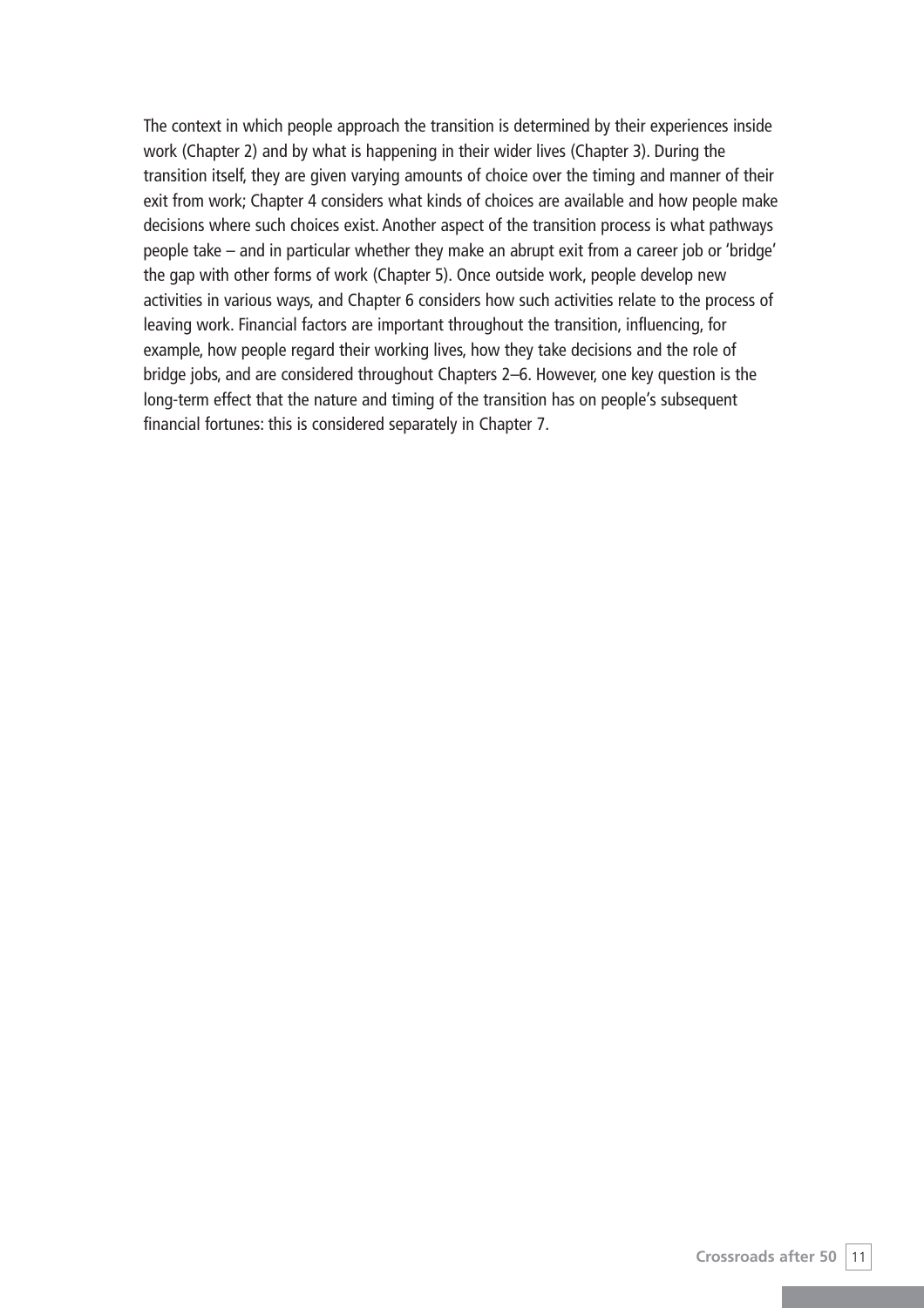# **2 Older people in work**

*We need as a society to learn to encourage and use the huge talents of older people. I hope that our actions as Government will promote a wider change in attitudes.* (Tony Blair, Foreword to *Winning the Generation Game,* Cabinet Office 2000)

*I must be honest with you, I've been dreading 50.* (Tony Blair, *Saga Magazine,* April 2003)

#### **Issues**

A cliché of our times is that older people represent a 'wasted resource' in the context of an ageing pool of labour. This is based on the assumption that older people's contribution at work is being undervalued at a time when, if only for demographic reasons, it will be needed more than ever. It is influenced partly by serious long-term shifts, in opposite directions, in the overall numbers and the participation rates of the over-fifties (see Box B). Yet it also reflects an underlying sense that as a society we have come to overvalue youth and some of its associated characteristics (such as vigour) at the expense of experience and the advantages that can bring. At work, this has undoubtedly contributed to early exit, whether voluntary by those who feel increasingly out of place as they get older or involuntary among those who lose their jobs and find it hard, because of their age, to find new employment.

The most tangible issue that these trends have raised in the past few years is that of age discrimination. Greater public and government acceptance of the existence and importance of this phenomenon contributed to Britain's decision to sign up to the EC Directive on Equal Treatment in Employment and Occupation, which obliges the government to legislate against age discrimination in employment by 2006. Other countries' experiences with such laws show that in themselves they can have at most a limited impact on deep-rooted attitudes and employment structures that disadvantage older people in work (Hornstein 2001). Yet age discrimination legislation can form the centrepiece of a more general attempt by government to promote positive attitudes and practices with respect to older workers, and signal that it takes the issue seriously. In the case of the UK, the commitment to legislation has been accompanied by the DWP's Age Positive Campaign, and a range of policies helping older people in the labour market. It has been supported by a range of initiatives from employers themselves, promoted in particular by the Employers' Forum on Age and by the Third Age Employment Network.

Yet government and employer responses to issues around older workers are only just beginning to address the fundamentals of older people's place in the workforce. In particular, a central dilemma encountered in other countries facing similar issues has been whether ending age discrimination in employment means being 'age-blind' and giving older people equal access to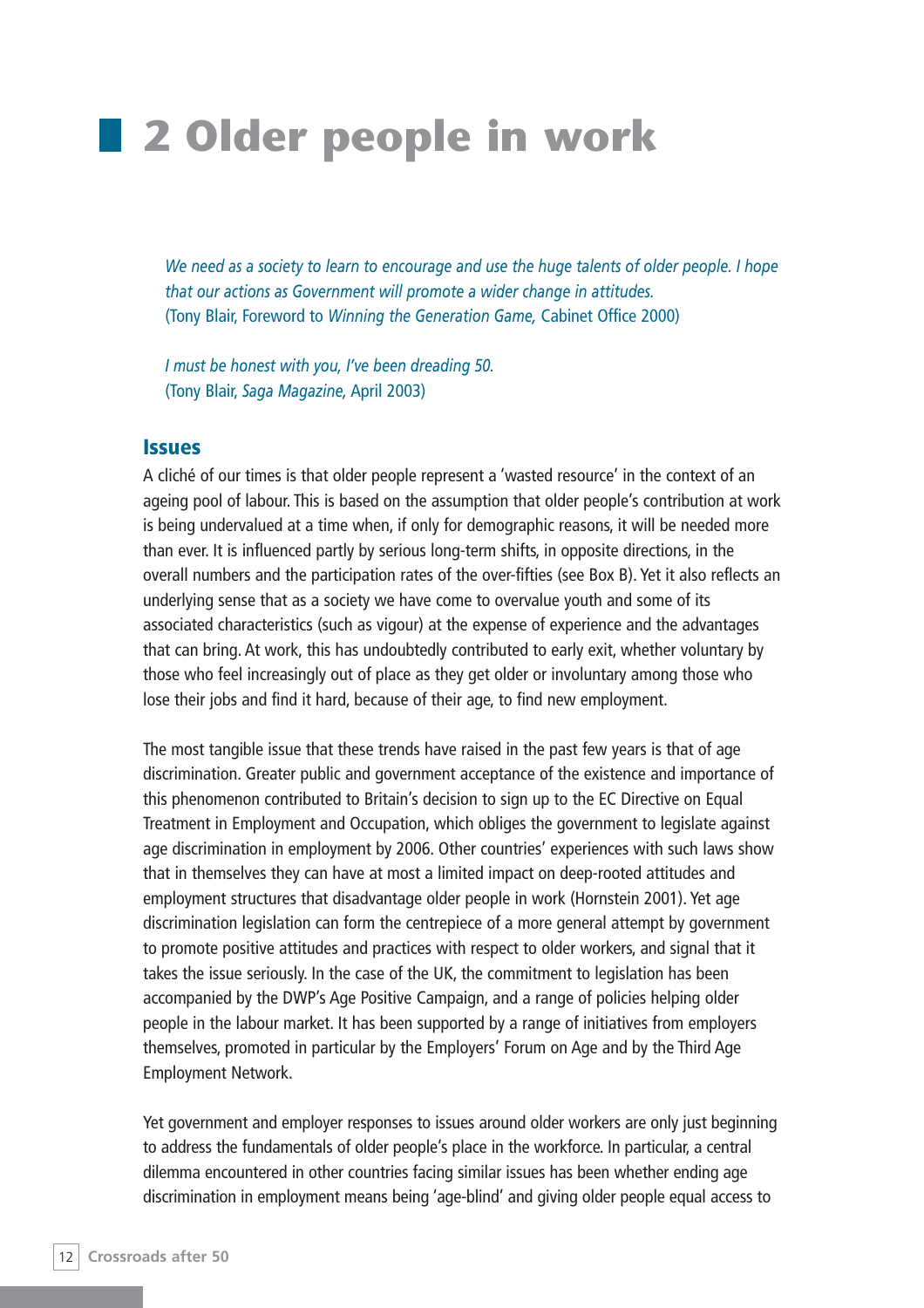#### **BOX B**

#### *Labour supply and labour participation*

As people born in the 'boomer' generation of the 1960s move through their forties and fifties during the first two decades of this century, the age profile of the working-age population will change quite markedly: the population aged between 50 and today's state pension age will grow by about two million while the 'working age' population below 50 falls by a similar amount. In addition, over two million extra women between 60 and 65 will be defined as 'working age', with the raising of the age at which they receive state pension. Yet at present, nearly a third of working-age people over 50 are not in jobs, a fall since the mid-1990s but still much higher for men than in 1980.

One way of describing the gradual but steady growth in the importance of older groups in the working-age population is as follows. For every 100 people in the labour market (working or seeking work):

- Approximately 21 are aged between 50 and state pension age; just one of these is unemployed, but a further eight people in this age group are outside the labour force.
- Based on current employment patterns, by 2021 about 26 workers will be aged over 50, with a further eleven in the age group<sup>3</sup> outside the labour force.
- A further six women will be aged between 60 and 65, and thus below the new state pension age; on current patterns only two will be working.
- The relative fall in the population of 25–45-year-olds is equivalent to losing about three or four workers, taking account of the participation rate of this age group.
- These population trends are complemented by, but much greater than, other downward pressures on the size of the labour market, such as increased study among young people. For example, if the percentage of people spending three years studying for a degree rose from a third to a half of the population, this would remove one further person from the 100-strong workforce.<sup>4</sup>

Note: These calculations do not take account of any effects of migration. If, for example, there is a net migration to the UK of younger adults, this would mitigate the rate of ageing of the workforce described above.

jobs by looking only at their capabilities and not at their chronological age. This is the dominant approach in the USA, where the older people's lobby asserts vociferously that there is no inherent difference between the capabilities of the old and the young. According to this view, where older workers lack necessary skills the right kind of training can help match them to available jobs. Alternatively, should efforts to improve older people's employment experiences centre not on matching workers to jobs but rather on matching jobs to workers? In some European countries, most notably Finland, efforts to integrate older people into employment have aimed to combine an improvement in occupational health with changes in the workplace. Finland's Programme on Ageing Workers (1998–2002) was aimed at improving attitudes to older workers and services available to them, as well as their preparedness for employment (Taylor 2002). This high-profile campaign has made Finnish employers aware of the need to be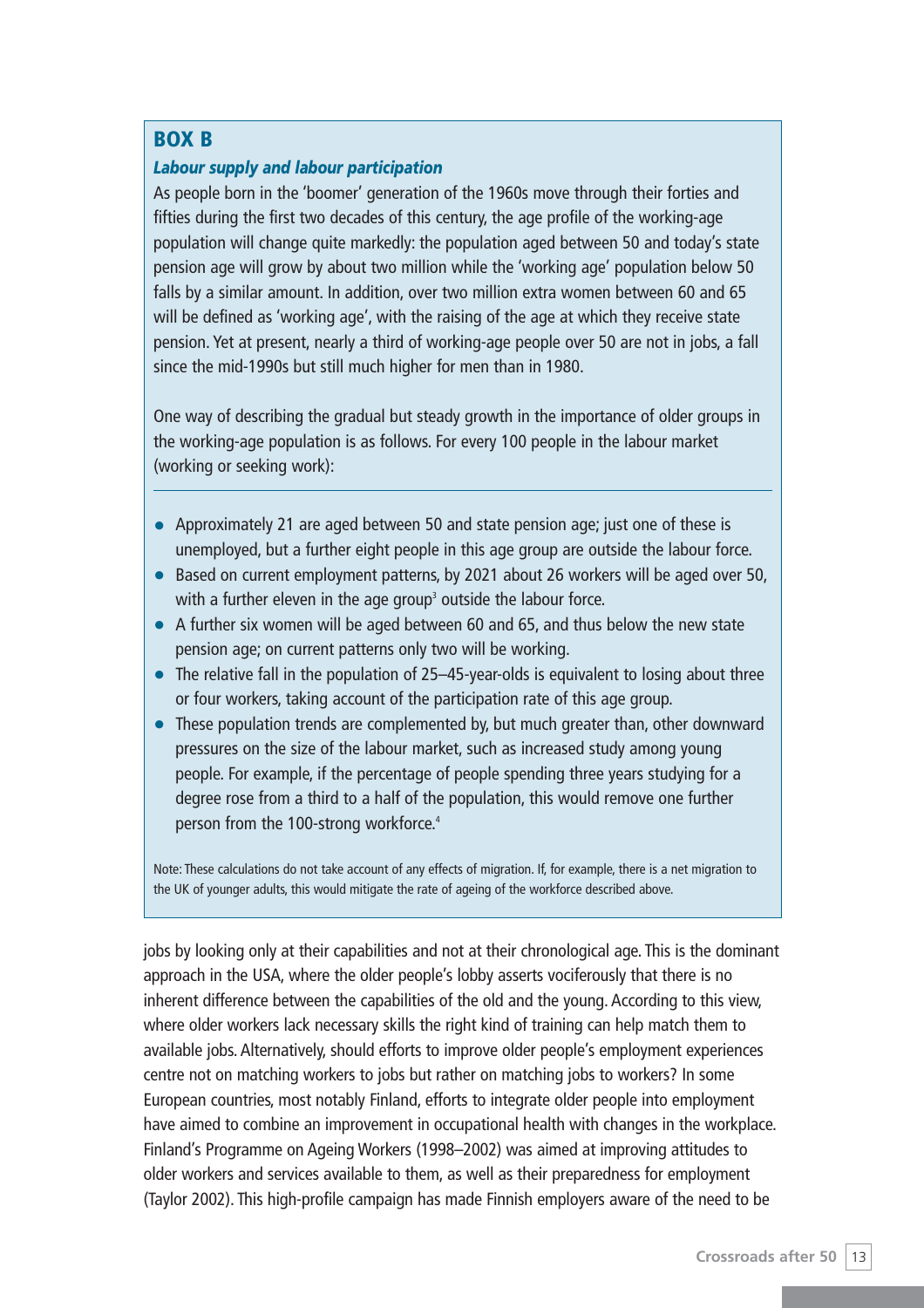flexible in the way they structure work, both in terms of assigning occupational roles and in making flexible working hours available in cases where these are needed. This change has been prompted by a demographic crisis that has come earlier than in most countries.

### **Evidence**

There are many ways of looking at what is happening to older people in the labour market. Prior research has mapped demographic trends in labour force participation rates (for example, Campbell 1999; Gregg and Wadsworth 1998); explored how older people, males in particular, become detached from work (for example, Beatty and Fothergill 1999); tracked predictors of the timing of retirement (for example, Bardasi, Jenkins and Rigg 2000; Meghir and Whitehouse 1997); attempted to some extent to identify where there is age discrimination (for example, McKay and Middleton 1998) and looked to a limited degree at attitudes to early retirement within organisations (for example, Audit Commission 1997). This literature shows a range of factors compounding to make life in the labour market increasingly difficult for people as they grow older, sometimes starting from one's forties. However, it does relatively little to explore the attitudes and ambitions held by those affected by these factors, and how the influence of a primarily hostile work environment interacts with what is happening in people's lives. Nor does it give many clues about what kinds of policies might help older people to develop a more positive role within work organisations. The JRF programme therefore focused in particular on attitudes, to older workers' roles and to how they might develop, held by those workers themselves, by their employers and by their co-workers. (The scale of the programme did not allow a thorough survey of these issues, rather, a highly selective set of studies looked at aspects of work that might help illuminate more general points.)

A study on older nurses and how they fare in the NHS, while not seeking to be representative of older workers as a whole, was powerfully illustrative of the difficulties that many such workers find themselves in, and of the way in which their needs can be almost completely neglected (Watson et al. 2003). The facts are stark. The NHS faces an acute crisis in the recruitment of nurses. The proportion of nurses under 30 fell by more than half in the 1990s, while the number of nurses approaching 50 is growing faster than among any other age group. As they grow older, the pressures that have caused many nurses to retire from the NHS relatively early will come to bear on this cohort. Yet the study found that employing organisations are making no concerted attempt to adopt policies directed specifically at older nurses, either in terms of making working life better adapted to the needs of nurses in their fifties or by helping people of this age range return to practice after a career break.

In both cases, some fairly obvious options are available – such as redeployment to less physically demanding jobs, specific training in new technology and procedures, and options to downshift without compromising pension rights. Yet the system seems paralysed to the point of folly – a term defined by Barbara Tuchman (1985), in her historical masterpiece *March of Folly* as 'the pursuit of policies contrary to one's own interests, despite the availability of feasible alternatives'. The nurses study portrays an apparent march by the NHS towards an ever more severe staffing crisis, despite the available alternative of nurturing an alreadytrained pool of older labour.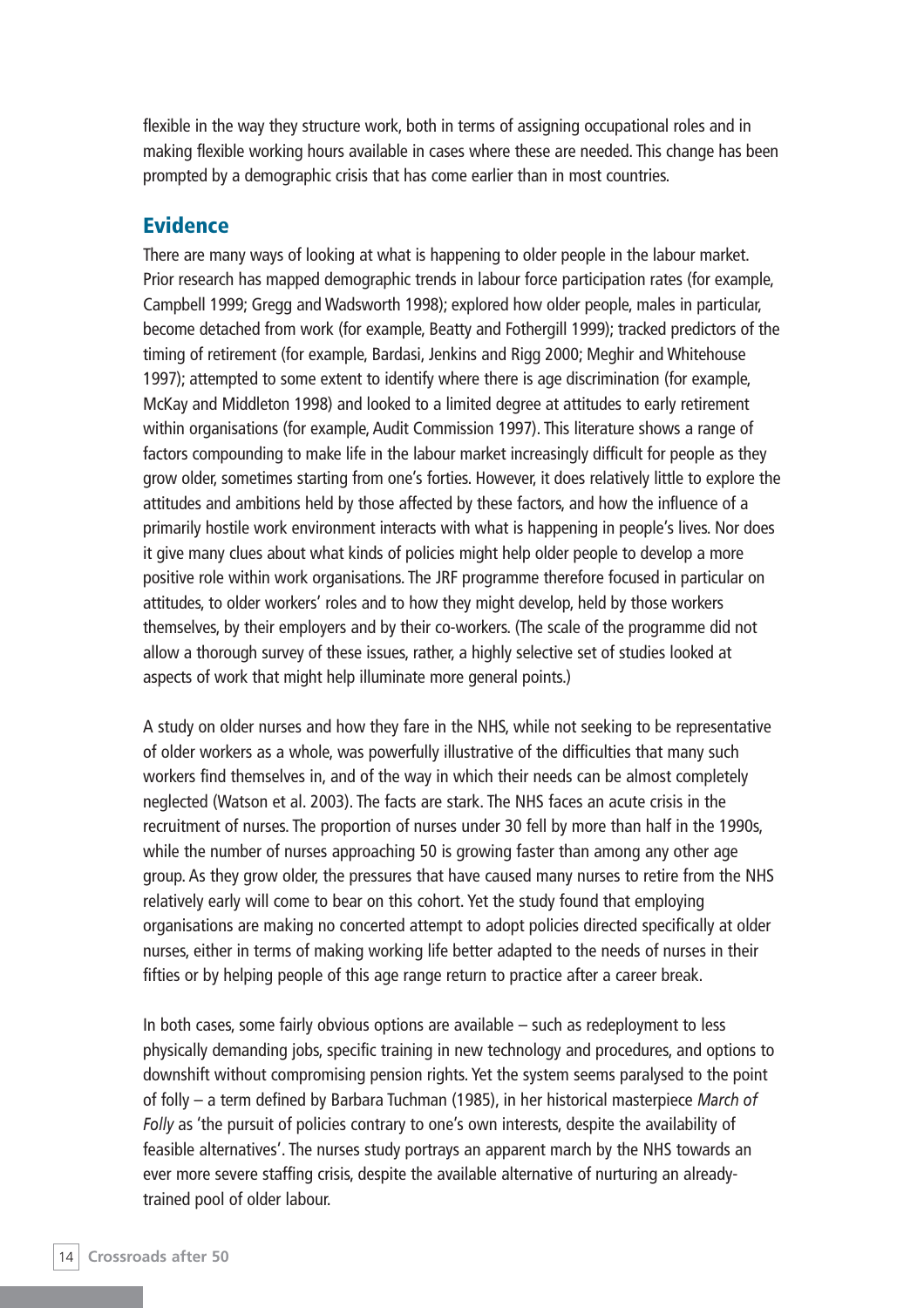To what extent is this kind of folly being repeated in various forms in other sectors of the employment market? Much is being done by some innovative employers, encouraged by campaigns run by organisations such as the Employers Forum on Age and the Third Age Employment Network. Yet in other cases, even where employers recognise in principle that they will need to make better use of older workers, they march ahead with policies that do little or nothing to reverse the neglect of this group. Overall, evaluation of the government Code of Practice on Age Diversity in Employment showed that awareness of issues around age has remained low, with most employers having few or no specific policies to address it (DWP 2001). While employers are reluctant to admit to treating older and younger workers differently, one of the strongest continuing prejudices revealed in this evaluation is that younger people are more worth training than older ones because they will remain in the workforce longer. In fact, given the higher rate of job change among younger workers (over fiftes have on average been in their job nearly twice as long as those age 25–49), the expected future years of retention of an employee with an individual firm can actually be higher for older workers, giving greater opportunity to reap the fruit of a training investment.

An optimistic interpretation of the limited change so far in attitudes to older workers is that there is always a time-lag between the recognition that new attitudes are needed and their translation into practice – as has certainly been the case with gender diversity in many occupations. The case for age diversity has only very recently become widely acknowledged.

Another key factor in this kind of change lies in the ways in which employers manage personnel and the timing of their retirement, and how they manage the expectations of workers towards this transition. There is a sense in which the use of early retirement as a managerial tool in the 1980s and 1990s caused organisations as a whole to lose control of the retirement process. Local managers used mainly voluntary redundancy packages to shed labour where necessary with a minimum of friction; early retirement on favourable terms became an expectation among older worker; while younger workers saw those in their fifties as having a limited 'shelf-life'.

A study at the University of Kent on current trends in organisations shows that such a process is starting to reverse. Companies are trying to regain control of the retirement process, and to dampen the expectation of early retirement. Where they send out strong new signals, the attitudes and culture of the workplace in this respect appears to be transforming remarkably fast, with people expecting to work longer and realising that early exit on attractive terms is no longer likely.<sup>5</sup> This does not mean that there has been a complete reversal, from employers trying to get rid of older workers, to the opposite extreme of turning down all requests for early retirement. Rather, the Kent research indicates that employing organisations want to retain *flexibility* to offer early retirement as a means of reducing headcount or shifting particular employees. Final decisions about retirement are still largely at the discretion of the employing organisation, and depend to a great extent on the individual case. Indeed, the study illustrated how organisational demands can work either way, obliging people to retire either later or earlier than they would ideally like: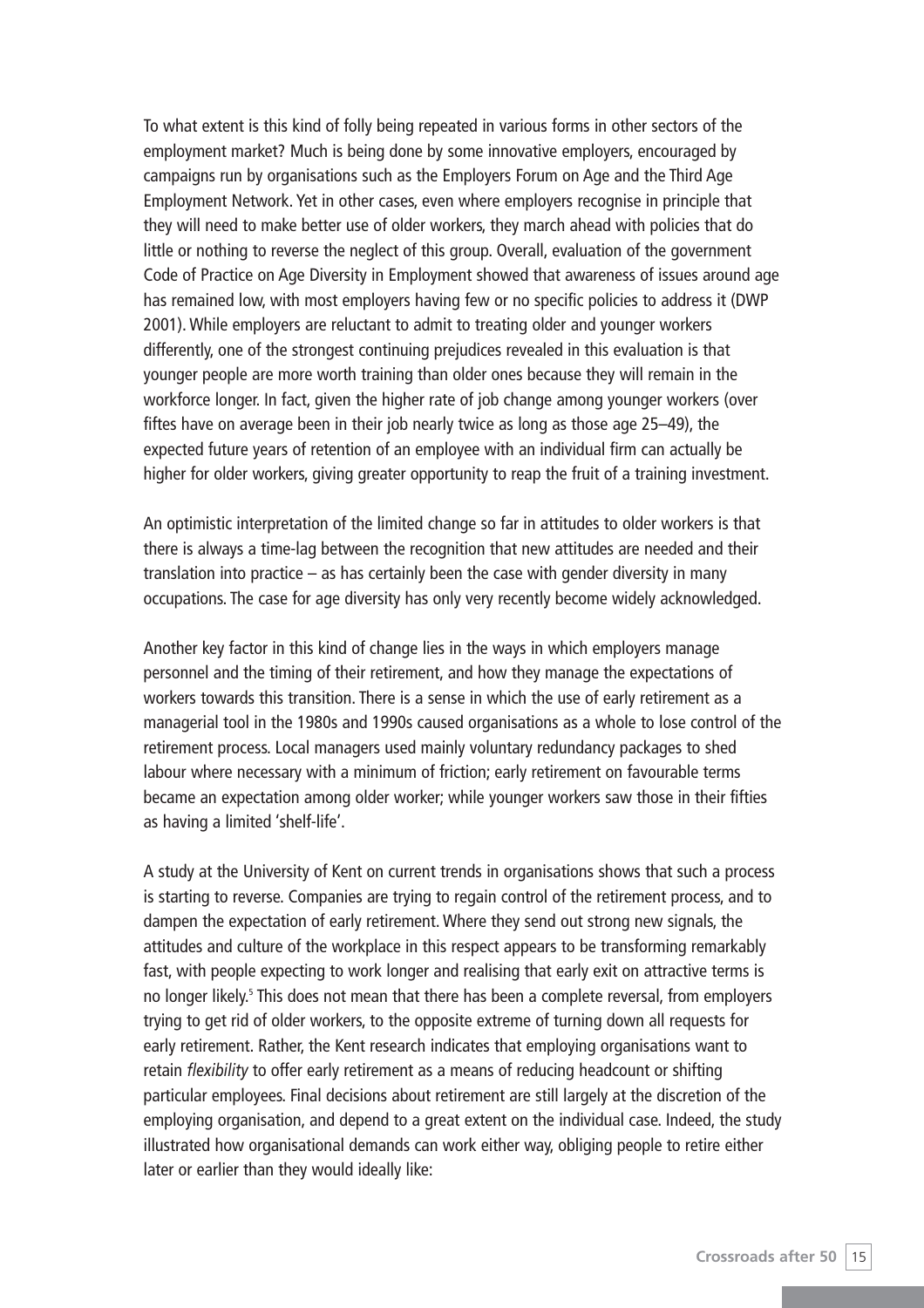*"I would retire this year if the organization would let me retire. As you know with local government you can retire at any time onwards from 50 but between 50 and 60 it has to be with management permission before you can actually draw your pension. So I'm at the stage at the moment of saying I would like to retire and the organization is at the stage of saying we want you to stay."*

*"Well that really wasn't a decision on my part at all. It's policy to retire you at 61 and in actual fact I would have liked to have stayed because I was on a good wage and I would have liked to have stayed on perhaps another two or three years."* (Interviewees, Vickerstaff et al., forthcoming 2004)

# **Policy levers**

In his review of older workers' policies in different countries, Taylor (2002) draws attention to a wide range of approaches that can make a difference to older workers' fortunes. Although it is in many cases too early to evaluate the effectiveness of these different approaches, observing policies around the world is useful in thinking about the multiple features of such responses, no one of which can solve all problems. In particular, one can distinguish policies that:

- Help individuals: 'Labour market' policies helping older people to obtain or retain work, including training and employment services.
- Give incentives: Financial carrots and sticks such as wage subsidies or changes in benefit and pension rules.
- Promote fairness: Measures that constrain or encourage employers to treat older people fairly – such as age discrimination legislation and the promotion of age diversity.
- Improve working life: Measures that make the workplace better suited to the needs of older people, for example, in terms of improving work-life balance, making down-shifting more worthwhile, or practices supporting occupational health.

The first three of these aims to improve older people's chances in today's working world. The fourth poses a more fundamental challenge, of how to organise work in a way that allows older people to play a full role. In the DWP's (2002) Green Paper on pensions, the chapter on 'Extending Opportunities for Older Workers' proposes policies largely in the first three categories. In particular, it proposes:

- 'a new package of more intensive back-to-work help for people age 50 and over', not excluding those drawing close to state pension age;
- reform in Incapacity Benefit to link it to more active help and financial incentives to return to work;
- more generous rewards for individuals deferring state pensions beyond 60/65, and raising the minimum age for taking private pensions, to 55; and
- measures to outlaw age discrimination by employers.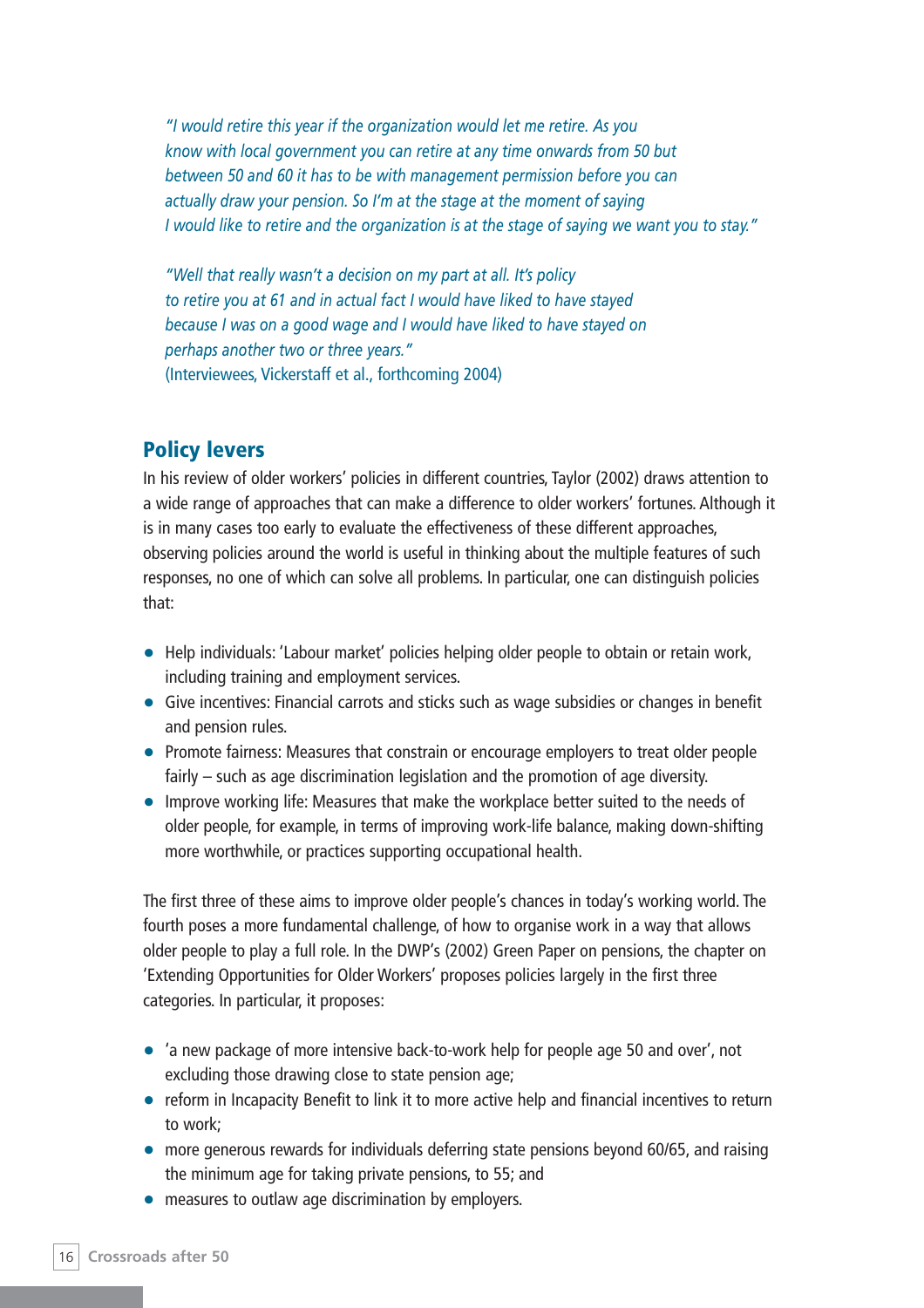These measures, and the emphasis by the DWP's Age Positive Campaign on selection, promotion and training based on merit rather than age, are designed to help older workers function better in the labour market. But is there scope to go further and change the character of work to take account of older people's characteristics as workers? One government proposal that takes a step in this direction is to allow workers to draw part of their occupational pension while continuing to work part-time for the same employer. This will assist downshifting. However, in the UK we are still a long way from the philosophy in Finland that work needs to adapt to help older workers remain engaged and healthy. A first step in this direction would be to extend the notion of work-life balance to address the needs of older workers, not just parents (the latter is the only group mentioned in this respect in the pensions Green Paper). To do so requires an understanding of the wider lives of workers over 50 and is discussed in the following section.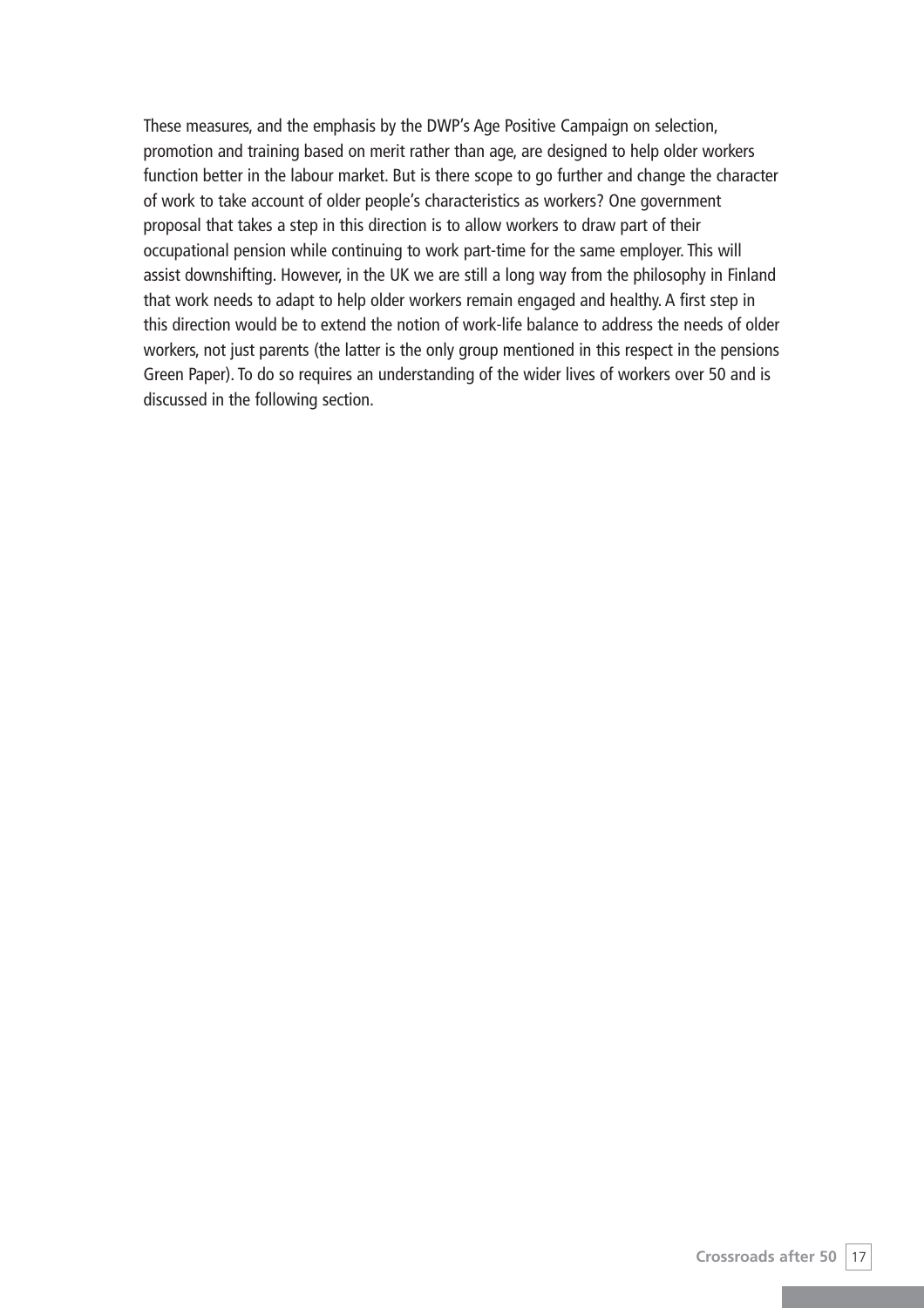# **3 Older workers and their wider lives**

*"We hear an awful lot about the value of families, well then I think somebody should start recognising that if you value the family you should start giving that family the respect it deserves… I'm not talking about necessarily a nuclear family, I'm talking about a family with all that implies... the responsibility that we each have for one another as human beings."*  (Interviewee, Mooney and Statham 2002)

#### **Issues**

Workers in their fifties and early sixties experience a wide range of circumstances in terms of family situation, health and responsibilities and interests outside work. It is no more possible to make generalisations about their 'needs' than for the working population as a whole. Nevertheless, a range of factors affect many workers' lives as they get older, and as the evidence in Chapter 4 shows, these can play a major role in decisions about leaving work. They include:

- Problems with health and fitness: Overall, people are living and staying healthy for longer, yet for a large minority, long-term health issues have a serious effect on their later working lives. One in seven people aged between 50 and state pension age is claiming Incapacity Benefit (compared with 1 in 20 aged 25–49), and this accounts for half of those in this age-range who are not working.<sup>6</sup>
- Caring responsibilities: The 2001 Census showed that more people in their fifties than in any other age group are unpaid carers – about one in five of the population of this age. In particular, many care for older relations and for grandchildren (one in three people are grandparents by 50). Such responsibilities tend to be more hidden and less recognised by employers and colleagues than care of dependent children, adding to the pressure of juggling work and other obligations.
- Family and community obligations: As people go through life, their perspectives and priorities change. In some cases, pursuing one's career may become less important in later life relative to other obligations such as community and family roles. Changes in family circumstances, such as a partner having health difficulties or retiring, can be an important influence. These factors do not mean that older workers are all less focused on work, or that they are less committed to their jobs, than younger ones. Indeed, some things that can happen later in working life – including marital separation and children leaving home – can potentially help to strengthen ties with the labour market (for example, separated women may need to build up their own pension). Moreover, where older workers feel valued, they can often manage to reconcile competing work and life priorities. On the other hand, where negative assumptions are made about older workers' competence or commitment, feeling undervalued at work can help increase the priority given to domestic concerns. Thus, personal and workplace factors can interact with each other.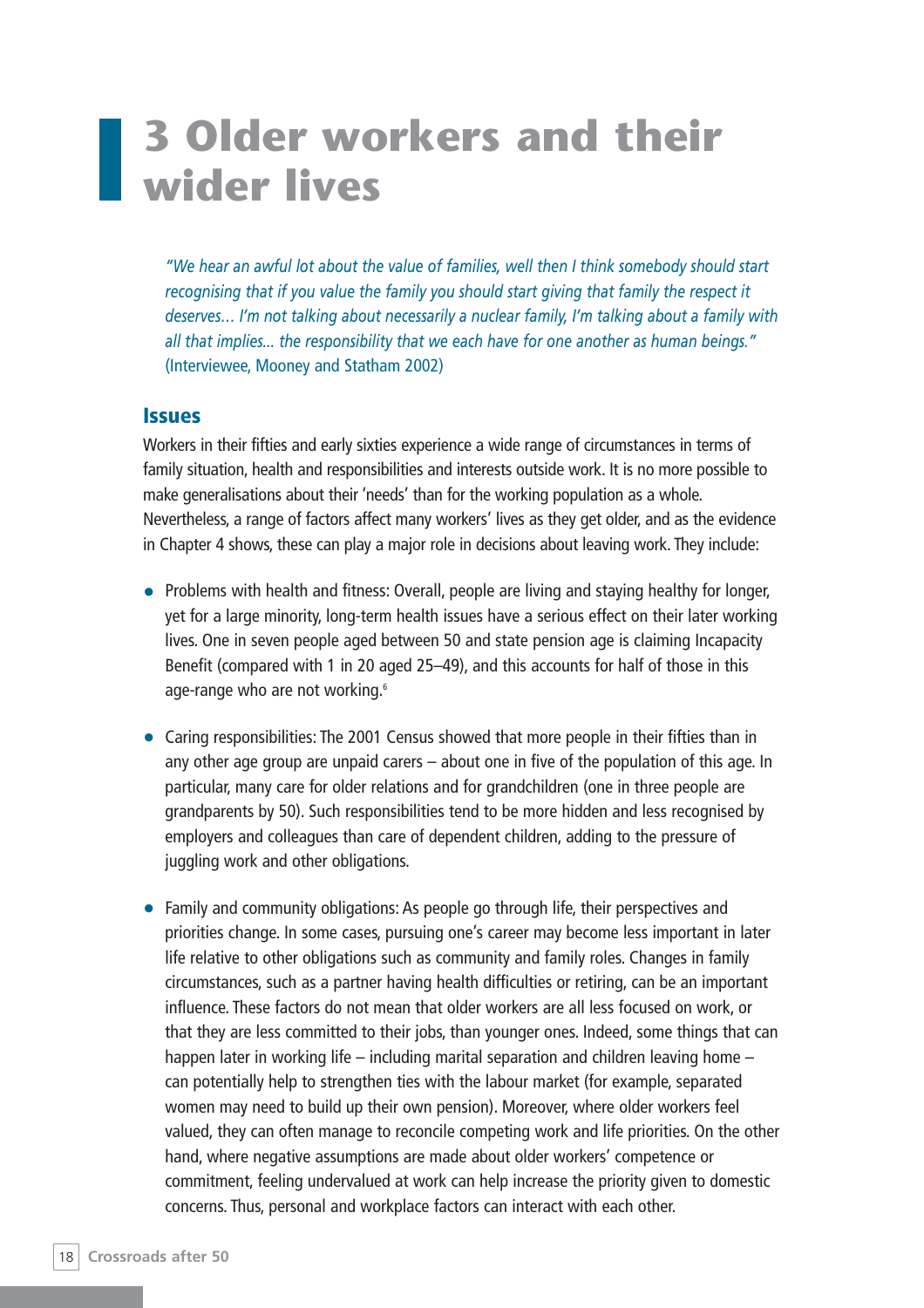'Age-blind' attitudes at work may help to avert a vicious circle in which older workers feel illregarded by their colleagues and superiors and their commitment to their job weakens. Yet this does not mean ignoring the kinds of pressures common in older workers' lives described above. It is possible for employers to think about how to respond to such factors where they arise, without making any specific assumptions about a worker on the basis of their age, any more than an employer offering generous maternity leave should assume that because a younger worker is female she will become pregnant.

### **Evidence**

Across the research on 'Transitions After 50' commissioned by JRF, a recurring theme is the interaction between experiences in the labour market and personal health. As will be seen in the next chapter, this plays an important part in the timing of stopping work for many people. This interaction is often more complex than someone developing a sudden illness that makes them unable to work. Sometimes the effect of long-term health problems can be influenced by what happens at work – most obviously by whether someone with a physical impairment can be transferred away from physically demanding tasks (see, for example, Watson et al. 2003), but also in relation to stress, which can be exacerbated by an unsympathetic employer. As noted by Arthur (2003) decisions about the implications of health difficulties for someone's future in employment depend not only on their own decisions and doctors' advice, but also on decisions by employers. Employers who value older workers sufficiently may look for ways of retaining them despite health difficulties.

These considerations about health and retirement raise in particular the question of personal control. Older workers may feel they are losing control of the timing and process of retirement transitions not only because of deteriorating health itself but because of the ways in which employers and the social security system respond to it:

*"So that's when I got a note – a paper from the DHS saying, you are unable to work, you don't need to send any more certificates in. That flabbergasted me. Because I've always worked. I wanted to work. It got me down did that…That were like someone hitting me across the face with a cold fish...I mean you can imagine getting that through the post. A hell of a shock. 'Cos I thought, I'll get better, I'll go back to work."* (Male ex-lorry driver, left work aged 53, received disability benefits, Arthur 2003)

An important study in the 'Transitions After 50' programme provides new evidence of the relationship between caring over fifties and participation in the labour market (Mooney and Statham 2002). No widespread evidence was found of people giving up work to take on caring responsibilities. However, the report suggested that the main impact on older workers was the extra burdens and stresses created on them while they continued working. These stresses were less likely to have a negative impact on aspects of work than on life outside work (see Figure 2). In other words, people typically put their work and caring responsibilities first, and as a result their own personal lives and welfare can suffer.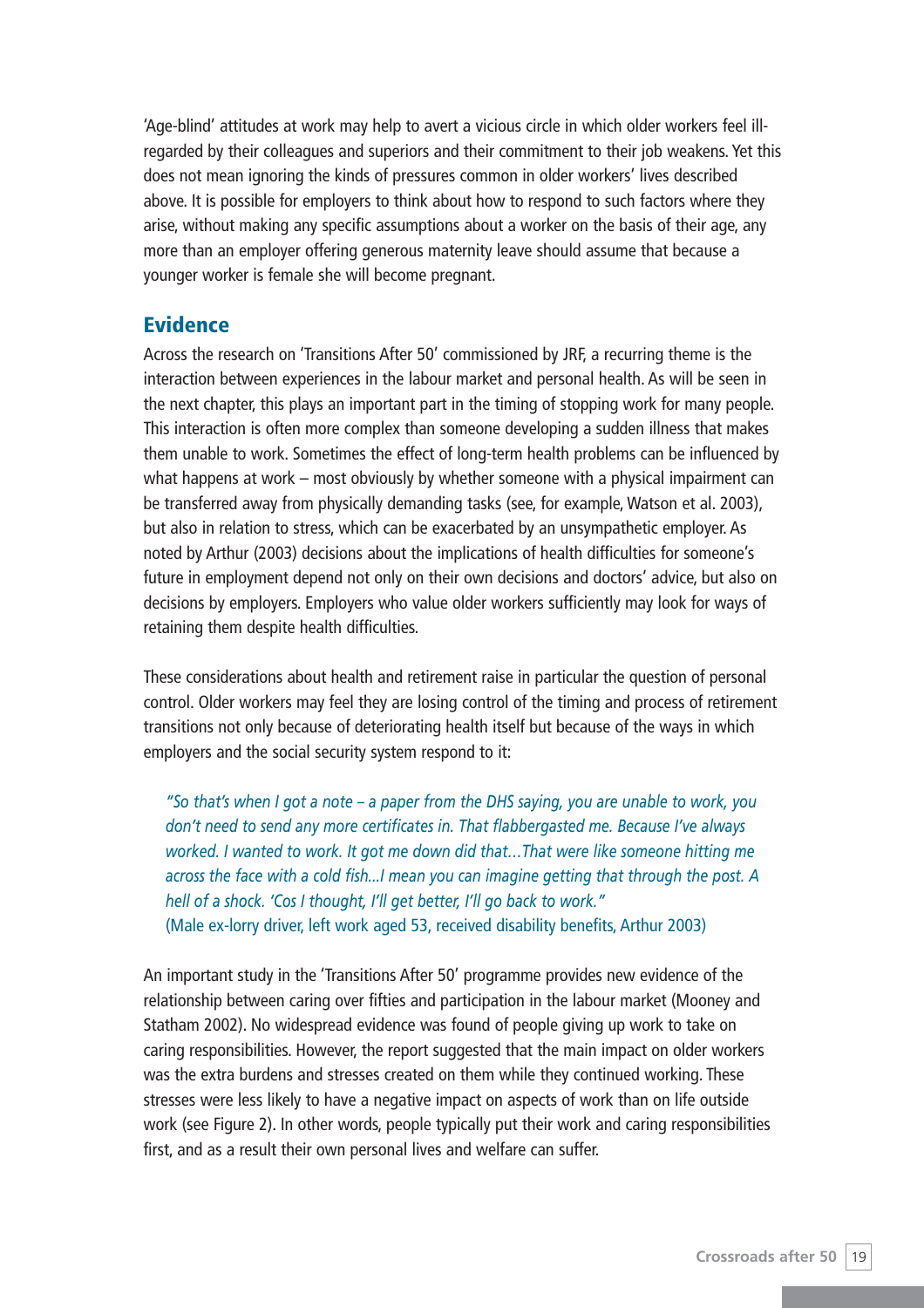



The study showed a wide range of experiences in terms of the degree to which employers were sympathetic and accommodating to carers, but there was no evidence of systematic attempts to offer support through, for example, more flexible hours. Moreover, workers themselves hesitate to ask for allowances to be made, especially where they do not have a work culture in which colleagues are likely to sympathise:

## *"Everyone's doing one and a half or two jobs. And so you know there's a constant feeling that you're not doing your job as well as you could anyway... you feel guilty about taking time off."*

(Male worker with caring responsibilities, Mooney and Statham 2002)

More broadly, the study concluded that there is a need for a change of culture and for a fundamental rethinking of the nature of work and care – not only within the workplace, but also in society more generally. Its authors argue for a culture which values caring and confers legitimacy on caring responsibilities. One of the workers interviewed for the study summed this up when she said:

#### *"The whole ethos of the workplace and the workforce has to change, and it has to come from the top."*  (Interviewee, Mooney and Statham 2002)

A caring responsibility is only one among many considerations that can affect the lives of older workers and potentially make them want to scale down their work commitments. Although the JRF research did not study domestic lives specifically, its findings point to evidence that women in particular can be affected by changing patterns at home, for example, when a partner retires. In general workers do not find it easy to 'downshift' within their jobs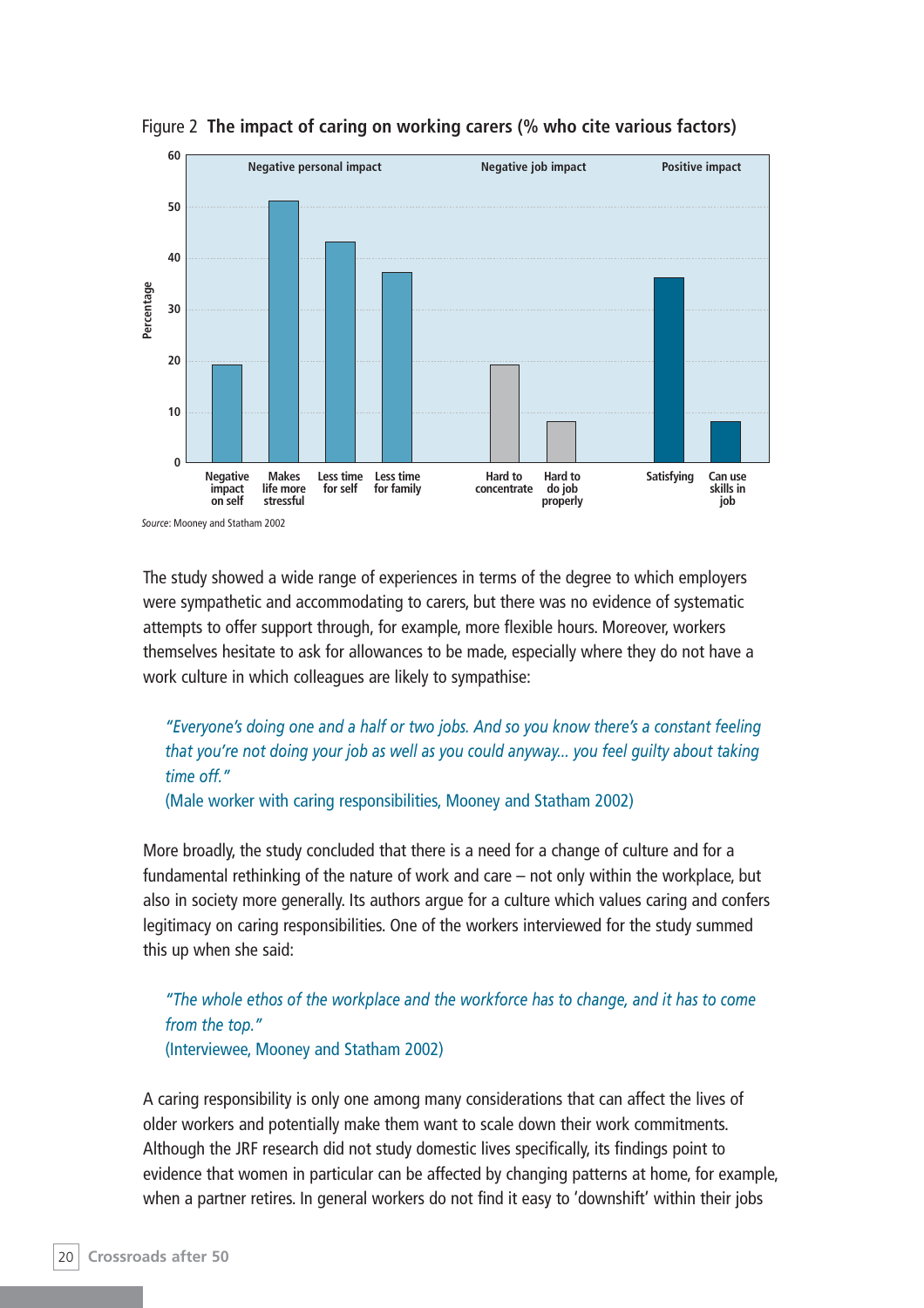(see, for example, Vickerstaff et al. 2003; Watson et al. 2003). Two obstacles are employer approval and risk to pension entitlements.

## **Policy levers**

A key challenge to employers and to government in the coming years will be to apply the concept of 'work-life balance' to the context of older workers, not just to people with dependent children.

Such a task is not easy, since the needs and responsibilities of older workers outside work are not as readily defined or visible as parenthood. Even where someone is putting in a large amount of unpaid care of an elderly or disabled friend or relation, this is often a more private matter, to which the carer may not wish to draw attention. In the words of one carers' advocate:

#### *"It is much harder to say to colleagues that you need to leave work early to change your father's incontinence pads than to pick your daughter up from school."7*

This suggests that the most effective way forward will not be to try to define what are 'legitimate' reasons for flexible working or time off, but rather to extend the availability and social acceptance of such flexibility for anyone who wishes to take it, as their self-evaluated needs change. Many of the companies with policies cited in the DTI's Work-Life Balance campaign (DTI 2003) offer flexible working options (such as banked hours) to all employees, not just parents. Yet that campaign remains highly focused on parents, as have been the most significant legislative provisions – notably the right to paternity leave, and the right for a parent of young children (under 6) to have a request for working part-time to be given due consideration. Thus the government could help lead the way to a wider interpretation of flexible working, by:

- Drawing greater attention to the needs of workers with changing life circumstances and caring responsibilities other than for dependent children, and giving greater priority to publicising examples of individuals with particular needs.
- Looking for ways of using legislation to this end. A first step would be to give all workers some form of right to have requests for part-time work or flexible hours duly considered.
- Considering more directly the ways in which income is supported in a transition between full-time work and full retirement that makes flexible pathways financially feasible. Such income issues are considered in Chapter 7.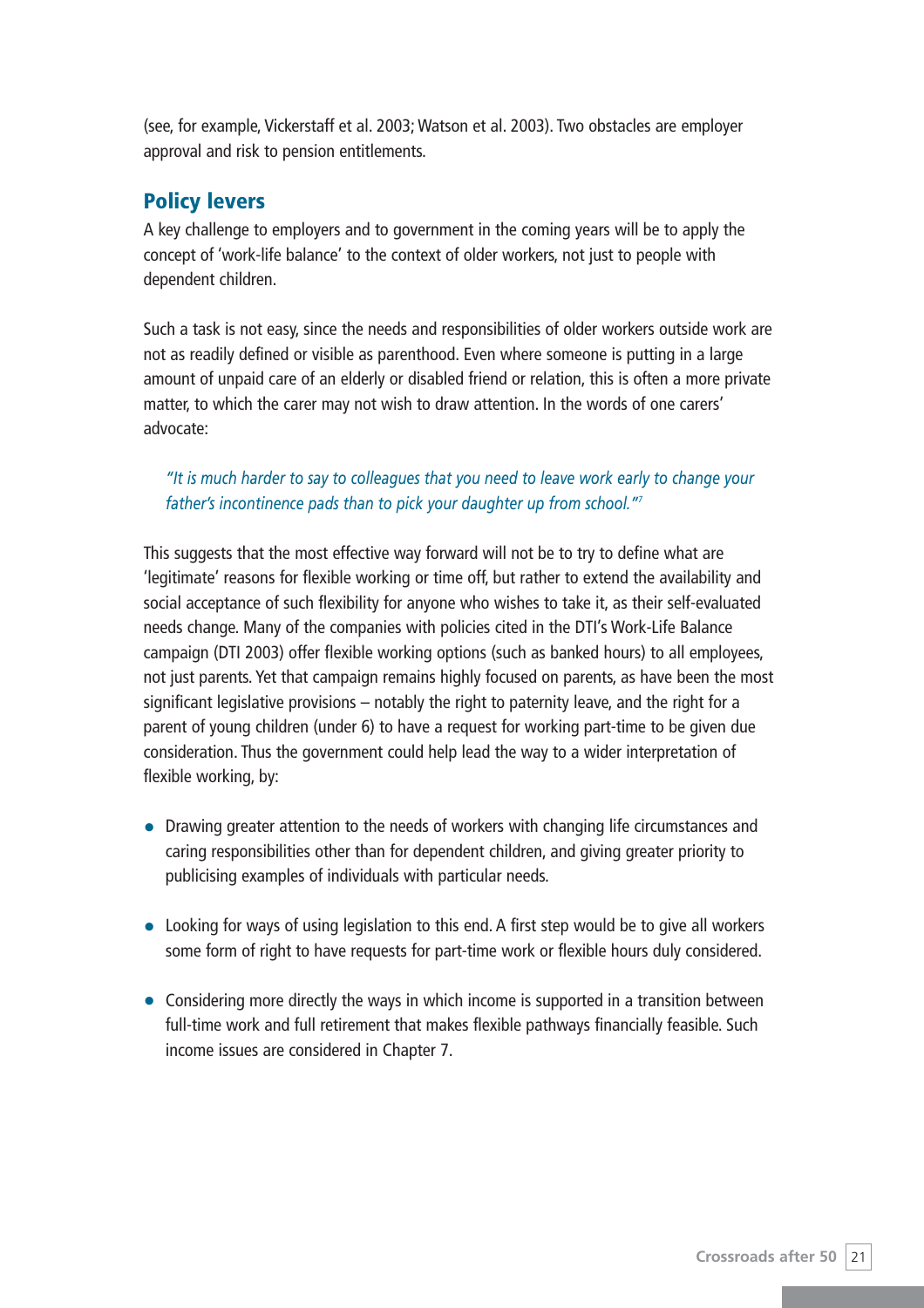# **4 Decisions, choices and control**

*Probably less than a third of the fall in older people's employment has been voluntary.* (Cabinet Office 2000: 9)

#### **Issues**

At the heart of transitions after 50 are the ways in which people come to leave the labour market. This is determined by a combination of preferences and circumstances over which the individuals affected can have greater or lesser control. Two issues that arise, therefore, are:

- the factors that cause people to want to leave work at a particular stage of their lives or careers;
- the degree to which they are able to exercise choice, or to which the timing and manner of leaving the labour force are subject to factors beyond their control.

People's preferences can be looked at in terms of both 'push' and 'pull' factors. On the one hand, they may be disillusioned with work, find it hard to cope with its demands, or have health difficulties that cause them to retire. On the other, they may be attracted by the idea of retirement, with a chance to pursue their own interests, and believe that financial provision is sufficient to provide the lifestyle that they require. However, in many cases exit from work is not determined by these preferences alone, but wholly or partly by external factors, which limit the extent of individual choice.

The Performance and Innovation Unit report *Winning the Generation Game* (Cabinet Office 2000) estimated that at least two-thirds of the decline in older people's employment rates in the 1980s and 1990s was not due to people making a free choice to retire earlier because they could afford to. A high proportion of those not working are on Incapacity Benefit, and surveys show that where people retire earlier than expected this is more often instigated by the employer than the individual (Tanner 1997). Only a minority of those not working between 50 and state pension age live in households with occupational pensions, and the rest are twice as likely than average to be in the bottom fifth of the income distribution (Cabinet Office 2000).

The limited choice faced by many people leaving work early, especially those who drift out of the labour market via unemployment and Incapacity Benefit, suggests that a divide may be opening up between those who make satisfactory transitions to retirement which they are able to control, and those without control and less satisfactory outcomes. This is a key issue since 'two nations in early retirement' could be followed by two nations throughout retirement, with less fortunate groups ending up with lower pensions and less positive approaches to retirement than those able to control the process.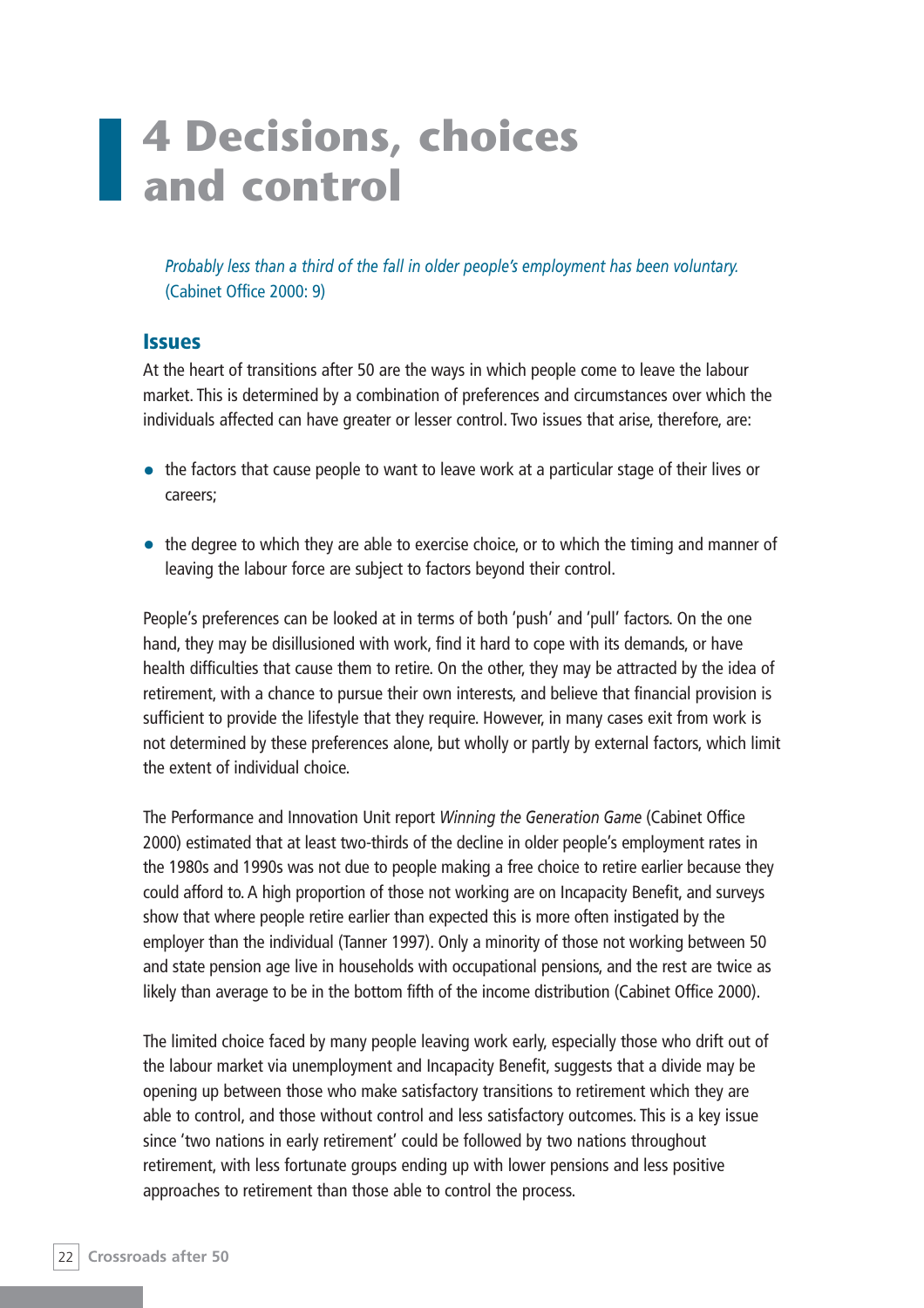However, it would be misleading to suggest a simple dichotomy between voluntary and involuntary exit from work: the reality is often more complex. The most straightforward case of involuntary departure is where an employee is made compulsorily redundant, or where a worker without stable employment finds it impossible to remain established in work. Frequently, however, a limited amount of choice can interact with attitudes and preferences, for example, where voluntary redundancy is offered on terms that may not reoccur, and workers who do not feel strongly attached to their jobs take this opportunity to quit. In this case the decision to retire early, but not the exact timing of departure, is in the hands of the employee.

Even where people are able to make choices only within constrained circumstances, it is relevant to know what factors they take into account when deciding whether to leave work. For example, financial inducements to encourage people to stay longer in the labour market will only be effective to the extent that people who have some control over their labour market status are driven in their decision making by financial considerations.

#### **Evidence**

A range of evidence on how people make decisions in making transitions out of work point to two overarching conclusions:

- More advantaged groups tend to enjoy greater choice and control over this process although this takes the form of a range of experiences over a continuum of choice and control rather than a simple division into those who do and do not retire voluntarily.
- Financial considerations are important in making decisions, but often are not the driving factor but only a constraint determining whether or not one can afford to leave the labour market at a time when one would like to do so for reasons unrelated to money.

A useful way of thinking about the degree of control that individuals have over leaving a particular job and over the transition to retirement is illustrated by Arthur (2003) in Figure 3 overleaf and also by the examples in Box C. Looking first at the ways in which a specific job departure is made, the left diagram considers whether such a move is self-initiated and whether the timing is appropriate for the person involved. For people in quadrant A, the move is a positive, self-initiated decision. Yet even among those who decide to leave a job themselves, some are not ready to leave work entirely: those in quadrant B typically experience constrained circumstances such as health difficulties or a family obligation, which they may hope is temporary. On the other hand people in the lower half of the diagram (for example, quadrant D) have the decision forced upon them, for example, through redundancy or through compulsory ill-health retirement.

The right side of Figure 3 reflects the fact that retirement does not always come at a single clear point when people leave a job. In particular, people to the right of the diagram wind down from work over an extended period and may not be able to say precisely when they consider themselves 'retired'. A benign scenario, shown in quadrant 2, occurs where such a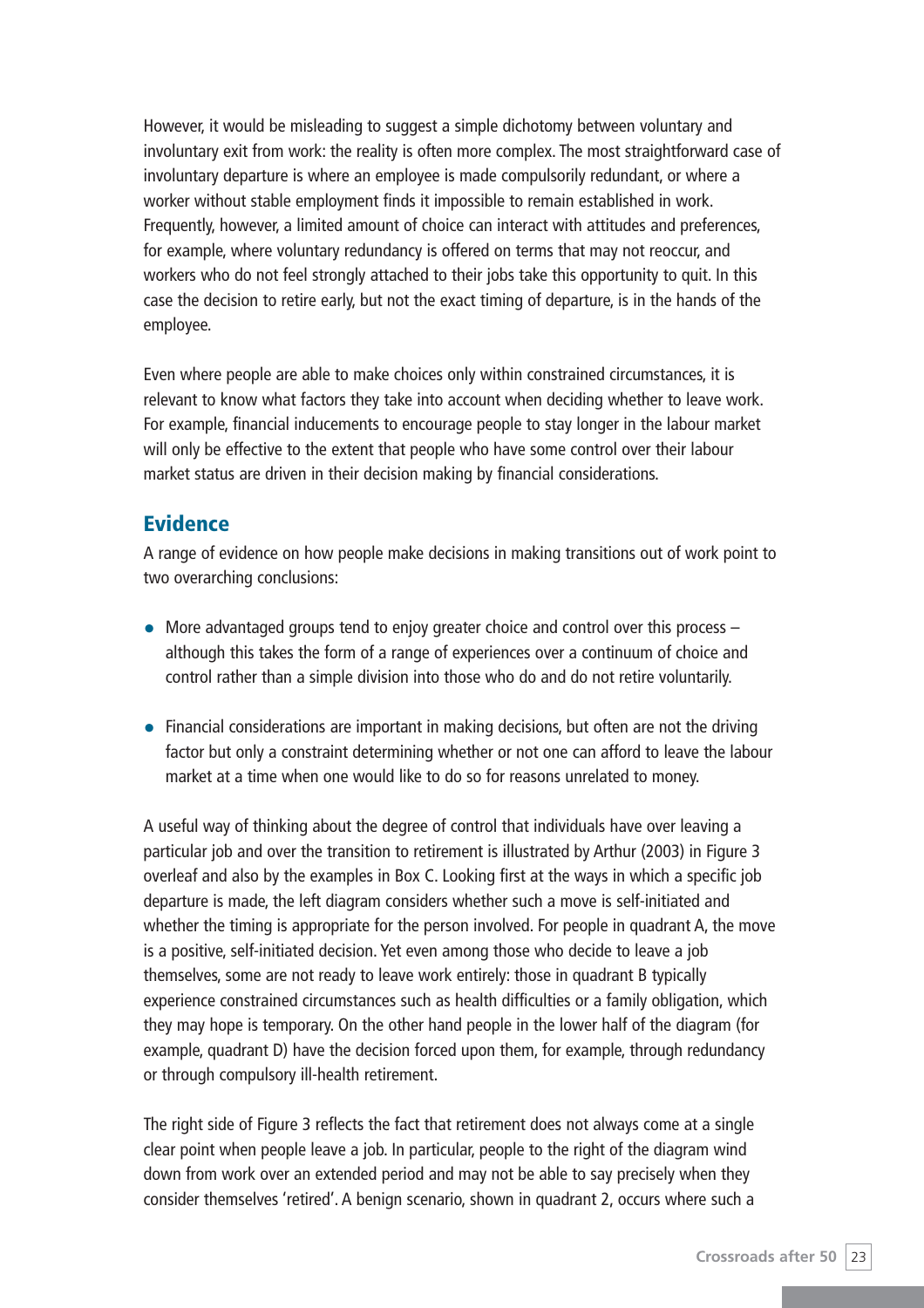

Figure 3 **The early retirement process: dimensions of control and timing**

gradual wind down follows a conscious policy, for example, moving from full-time employment to full retirement via freelance work. Unfortunately, a more common pattern, especially for those with limited skills, is represented by quadrant 4: drifting gradually and unwillingly away from the labour market. In general, once someone in their fifties has not worked for at least two years, their chances of returning are extremely slim (Arthur 2003; Campbell 1999).

To what extent can people's positions on these axes be predicted by their general advantages and disadvantages, in terms of occupation and skill level. Certainly there is no automatic relationship, given that in many cases where firms have had to downsize, even privileged highly-paid workers have sometimes had limited control over the manner of their departure. However, the JRF's qualitative research evidence indicates that overall, disadvantaged groups have the worst outcomes in this respect.

Arthur (2003) found that three factors in particular interact to influence retirement pathways: people's work history and skills; their financial circumstances; and their health and disability status. These findings do not show that people with better prior circumstances always have greater control, but that they are better placed to deal with situations as they arise. For example, they are more able to negotiate better severance packages, and may be better positioned to find high quality 'bridge' jobs (see Chapter 5). Those with better financial situations may be less dependent on benefits, which can sometimes 'trap' people outside the labour market if they fear that doing a bit of work may compromise their ability to claim.

Similarly, among people who have left work, those who have experienced more satisfactory transitions tend to be financially more secure (Barnes et al. 2002). Those with the lowest levels of income are most likely to report that they do not have an opportunity to continue paid work, even though they want to.

These two qualitative studies also contain a rich array of descriptions of what criteria had been important to people when leaving work. The Arthur (2003) study sought principally to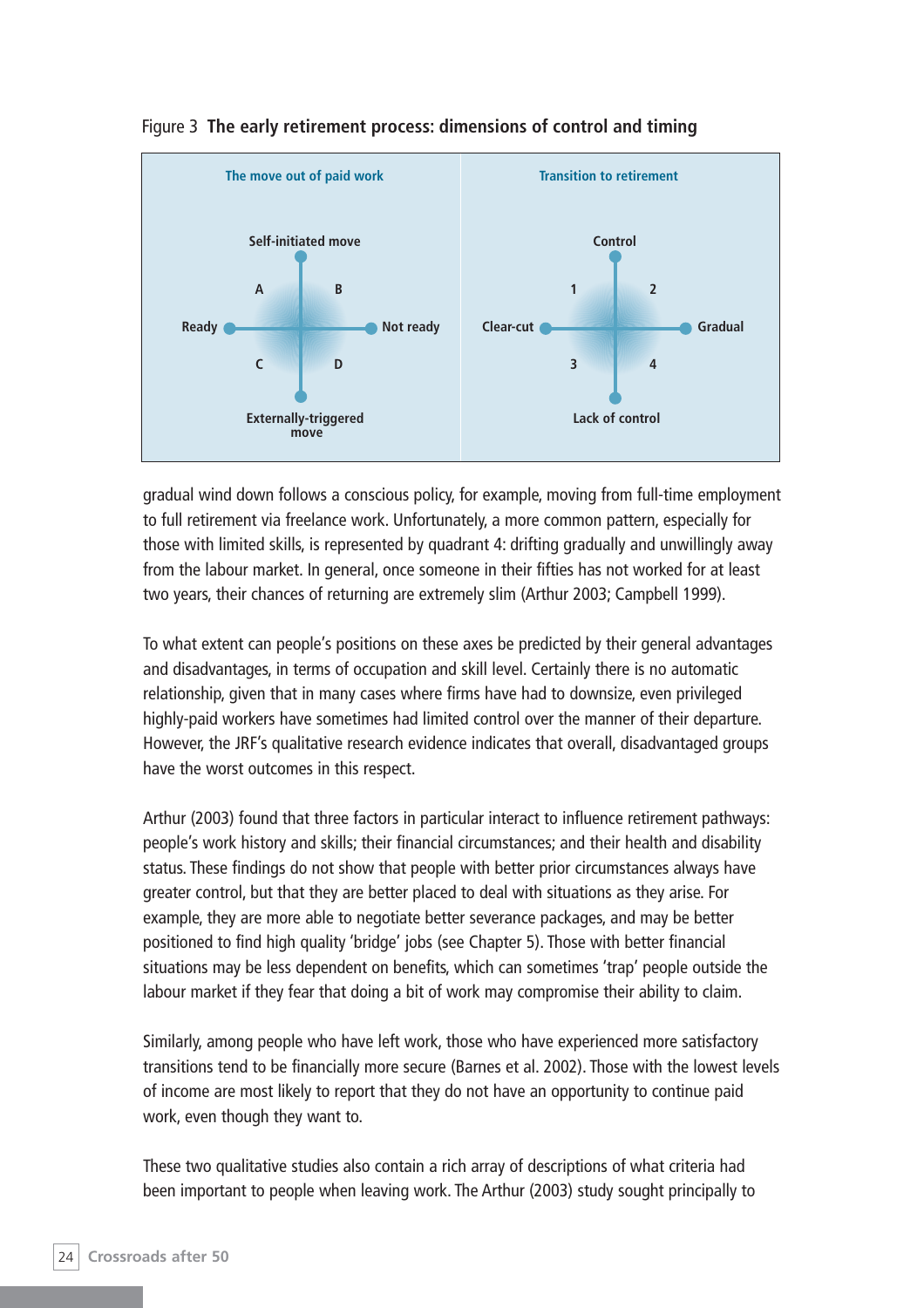# **BOX C Examples of:**

#### **Less control and choice**

Robert Gray is 62, divorced, and worked most of his life as a bus driver. He moved to an office job within the bus company after he had a heart attack, but was made redundant in 1990. He then spent four years working as a supervisor for a local authority until he was 54; he was 'paid off' by the local authority when he became ill with bladder problems, and his heart condition worsened as a result of an operation. His doctor told him if he did not retire he would precipitate his death. He sometimes regrets listening to the doctor, as he would have liked to carry on working.

Mike Parker is 55 and stopped work three years ago when he was made redundant from his job as a trainer within the local council. He was given voluntary redundancy, but felt he had to take it because it might be his last opportunity to get a lump sum package. He had previously worked for the RAF, and then at a steelworks, before being made redundant in the early 1980s; he was then out of work for about ten years. His wife has not worked since having children, and now has arthritis and is a wheelchair user. When he stopped work three years ago, Mike would have liked to carry on working, but he has now begun spending more time caring for his disabled wife, and feels it would be difficult to leave her.

#### **More control and choice**

Steven Marsden is 57 and left his mechanic job about two years ago. He had previously worked as a transport engineer, but had been made redundant twice during his career. He had always wanted to retire early, and decided to do so at the point when he felt he and his wife could manage financially; he was also starting to find his job too much effort, and wanted to spend more time with his wife. He has not worked since, and doesn't expect to.

Paul Clayton took early medical retirement just over a year ago, when he was 55. He worked as a senior manager in the engineering sector, and had always felt he would like to retire early. He has a degenerative illness, which he had been managing at work, but his employer put the decision about when to leave in his hands, and he picked a time when his wife was also leaving work, and there were company reorganisations. He is now doing some voluntary work, but does not expect to do any more paid work.

Source: Arthur 2003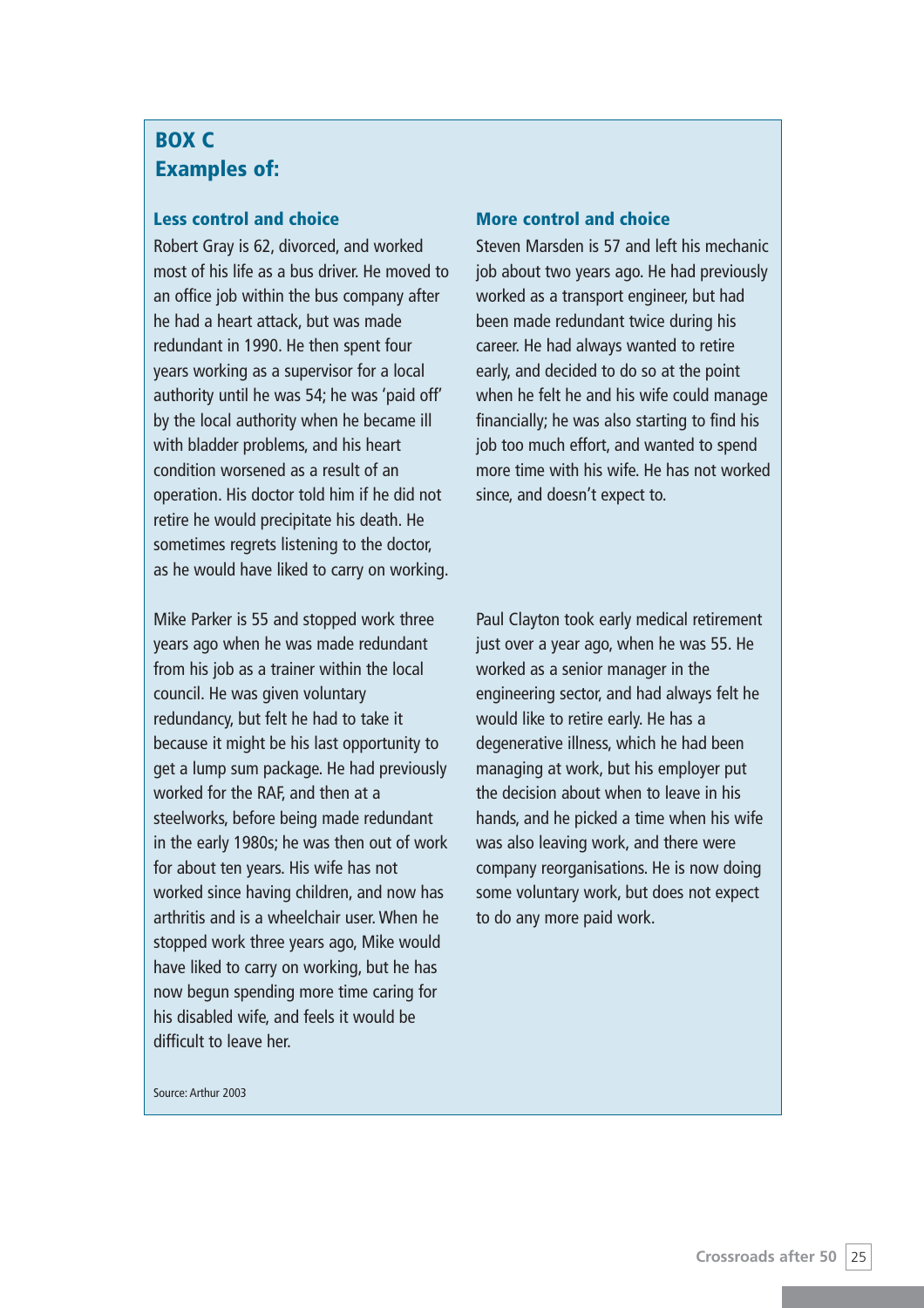look at financial transitions, yet found that, typically, money was not the key to when and why people retired, but rather an important factor that 'framed' decisions strongly influenced by personal and work-related motivations. It also found that financial calculations tended to look at feasibility of retiring in terms of immediate income relative to needs, rather than looking ahead to the situation once the state pension became payable. However, bringing the latter into consideration is unlikely to change many people's decisions since for the better-off the state pension is relatively unimportant, while lower-income workers are less likely to leave work early voluntarily.

The study by Barnes et al. (2002) set out specifically to investigate why a group of over-fifties who had left work before state pension age had done so, and found that:

• Many were influenced by the atmosphere of workplaces, in which they viewed age discrimination as a fact of life. One aspect was the way in which older workers were seen as the people who needed to go when decisions were taken to shed labour:

#### *"Everyone who could jump, jumped, and those who didn't jump at that time then got shoved out."*

Others saw intensification of work as being the key problem – they had grown to hate their jobs, and by extension the whole labour market, in which there were seen as being few or no opportunities for starting afresh in anything other than low-grade employment.

- Deteriorating health (one's own or that of a family member) was a major reason for wanting to leave.
- People have often been influenced by a combination of factors including their personal circumstances, rather than by a single dominant factor. For example, a person dissatisfied with work who had a partner in poor health might find a financially favourable retirement 'package' particularly attractive. An important point to come out of this study was the significance of one's partner's situation to one's own decision making. For example, whether the partner is retired can make a difference – in either direction. On the one hand it can make retirement more attractive, where partners have plans to do things together. In other circumstances, however, having a partner in work can make retirement more financially feasible.

Overall, then, money is one among many influential factors. For some people if financial circumstances were different they would make different decisions – in particular a number of respondents said they would retire if they could afford to. Yet they cannot be considered independently of how people feel about work itself and about other things going on in their lives.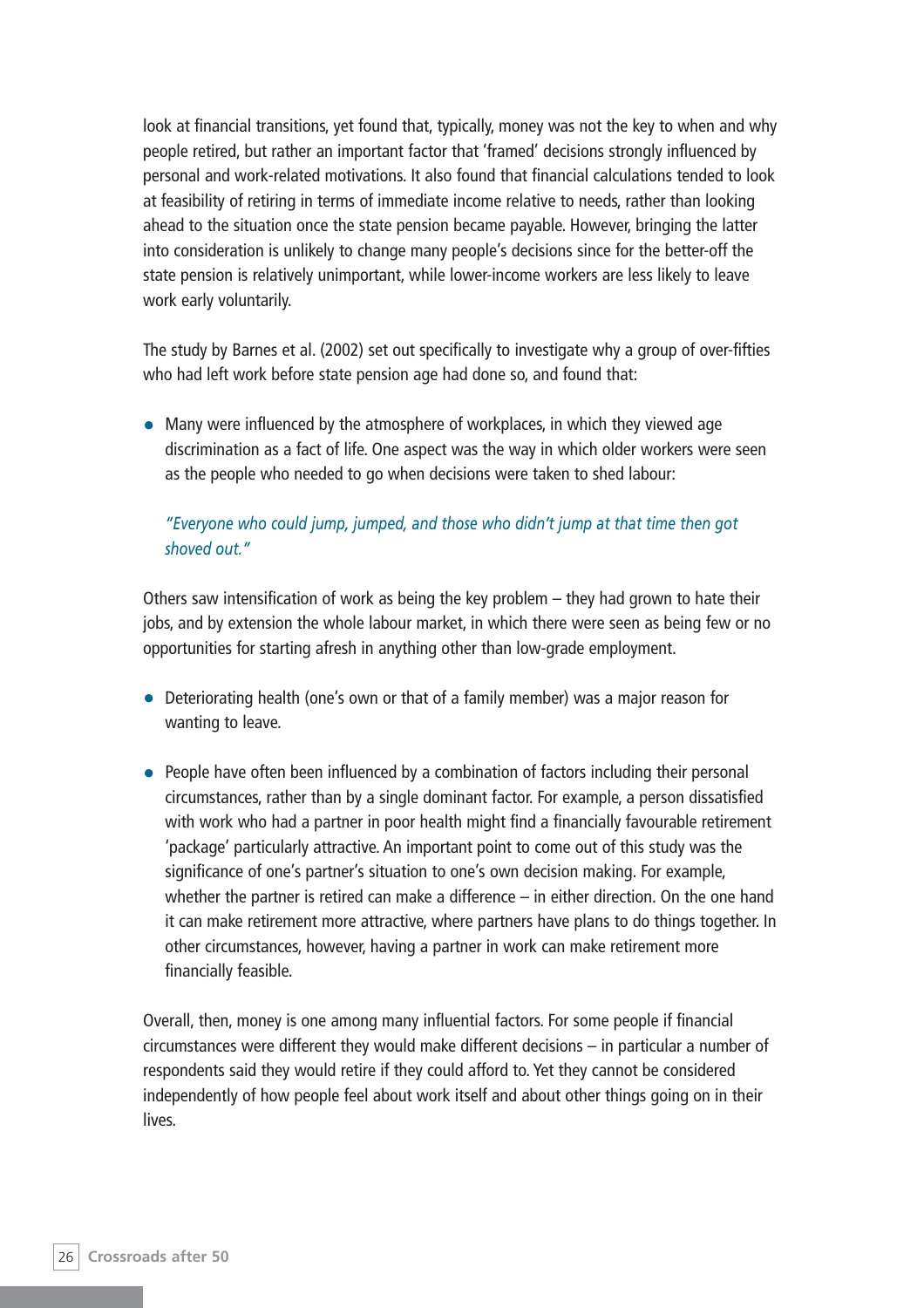## **Policy levers**

The limited choice and control that many people have over their exit from work has deep underlying causes and no simple solutions. For those people who throughout their lives have had a relatively weak position in the labour market, this is simply one manifestation of their vulnerability. Only long-term policies to improve the quality of work and of people's skills – especially their adaptation skills – rather than measures directed specifically at older people, can ultimately start to reverse this.

However, these findings do carry some important messages for the government's agenda for improving opportunities for older workers (DWP 2002). They imply in particular that financial incentives to remain in work are unlikely, on their own, to be very effective. This is not to say that measures such as wage subsidies have no role to play, but that they need to be combined with other measures. This can apply to both 'sticks' and 'carrots'.

The government may be inclined to constrain the right of low-paid workers to make the choice of leaving work early, given that 'replacement' incomes on benefits can be close to 100 per cent and that the state therefore has to foot the bill for such a decision. This helps explain why it is particularly keen to encourage people on Incapacity Benefit and other benefits to consider returning to work. The government is less directly concerned about the choice of leaving work being exercised by those whose subsequent incomes come from non-public sources such as occupational pensions. Does this mean that a 'stick' of harsher benefit conditions could potentially be used to ensure that fewer low-income workers make an early exit? The biggest problem with this approach is that most exits by such workers are not led by considerations of what non-work income is available but by the interplay of labour market difficulties and other constraining factors in the lives of these workers. Thus under a harsher benefit regime many of them would leave work anyway, and simply end up worse off.

As for carrots, the Employment Credit giving a temporary subsidy to older people returning to work (and rolled into the Working Tax Credit in 2003) has been popular and successful, but has not obviously boosted employment rates. Although evaluation of the Credit has shown that a very high proportion of people remain in jobs once it runs out (Atkinson et al. 2003), a high proportion (around 90 per cent) also say that they would have taken the job regardless of the subsidy. This high 'deadweight' effect is consistent with the hypothesis that it is not principally money that determines whether older people work, but other factors including their perceptions of the workplace, their ability to obtain and retain employment and what is happening in their personal lives.

Thus non-financial support that helps to extend opportunities has to be at the centre of attempts to change the framework in which people over 50 make and execute decisions about work. The government has made considerable efforts through the New Deal to make specialist employment services available to older workers and those on disability-related benefits. Such services are welcome to many individuals, yet experience has shown consistently that once an older person has spent time outside the labour market their prospects of reintegrating are relatively slim. Measures that help address the underlying problem at its root, and prevent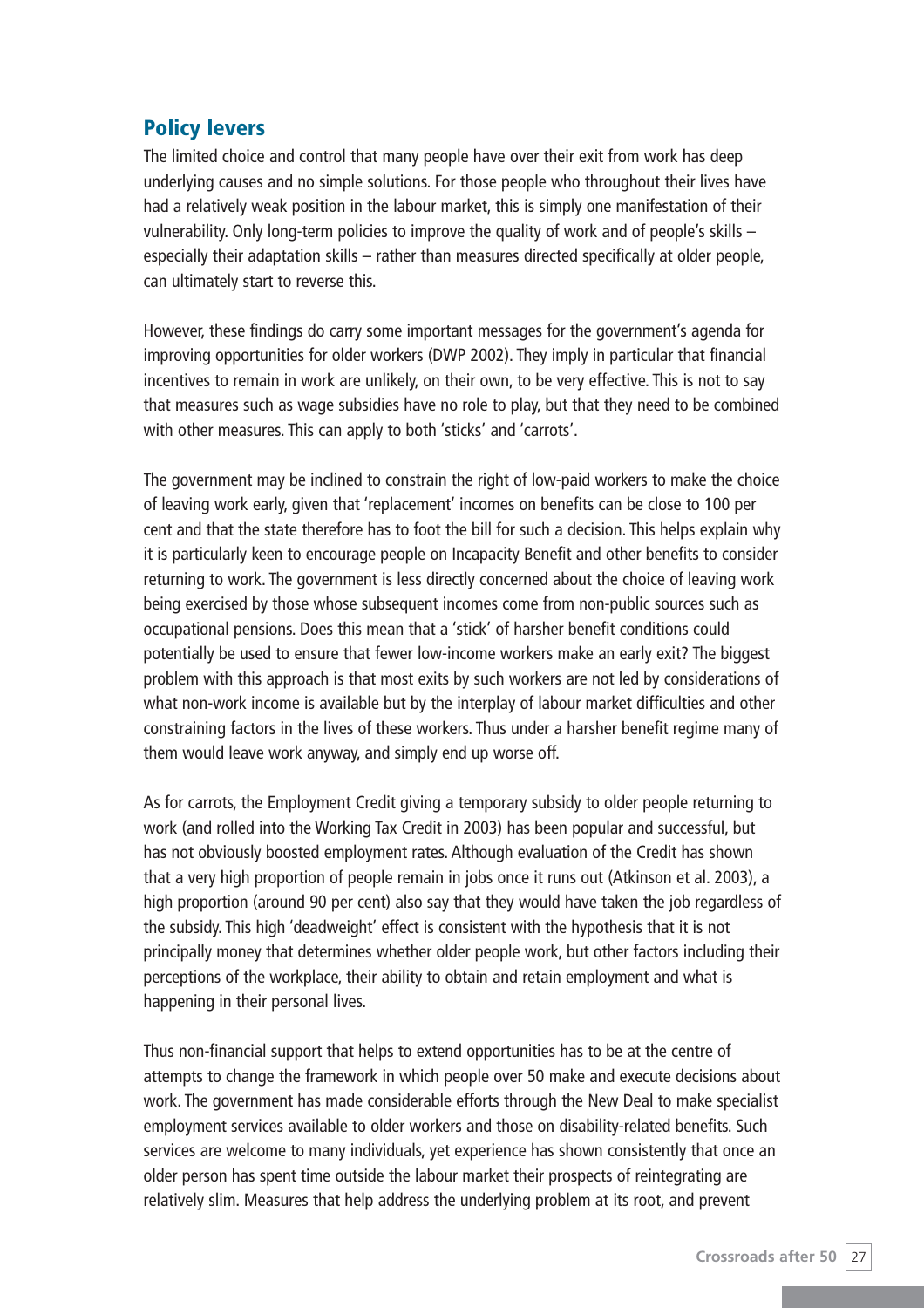people dropping out of the labour market in the first place, may have a greater prospect of making a considerable difference to employment rates.

One response is a general assault on age discrimination, as described above. Yet there may also be a need for individuals to receive help and support in making their careers meaningful in the later part of their working lives. The evidence showing their disillusion and difficulty in engaging with work organisations supports this view. One approach is through better guidance. Careers and guidance services that have historically been heavily geared towards school leavers are only just beginning to reach older workers, for example, through Information, Advice and Guidance Partnerships. The greatest potential for such guidance is to build the capacity and confidence of older workers in managing their own careers. This can require relatively intensive assistance, which is perhaps most effectively provided through mutual self-help. For example, the Experience Works programme in the East Midlands has combined the promotion of the value of older workers among employers with courses and support groups that help these workers to develop their own skills, to project themselves, and thus to find an appropriate place in today's working world.

Thus governments need to think carefully about how best to develop a strategy of 'opportunities for older workers' that rebuilds engagement with the labour market among groups who are being pushed away from it by negative experiences of work, and pulled away from it by competing priorities in their lives. A traditional welfare system response, focusing on casualties already outside work and providing them with incentives and job-placement services is not likely to get very far. Only measures that aim to maintain motivation and capacity among older workers before they become disengaged, seeking to become their own agents in making the transition to retirement, will address the problem at its root. For this, support for locally-based, voluntary, networking initiatives of the kind that are already appearing in different parts of the country (for example, under the umbrella of the Third Age Employment Network), is likely to go further than advice provided by the employment service to people who have not worked for some time.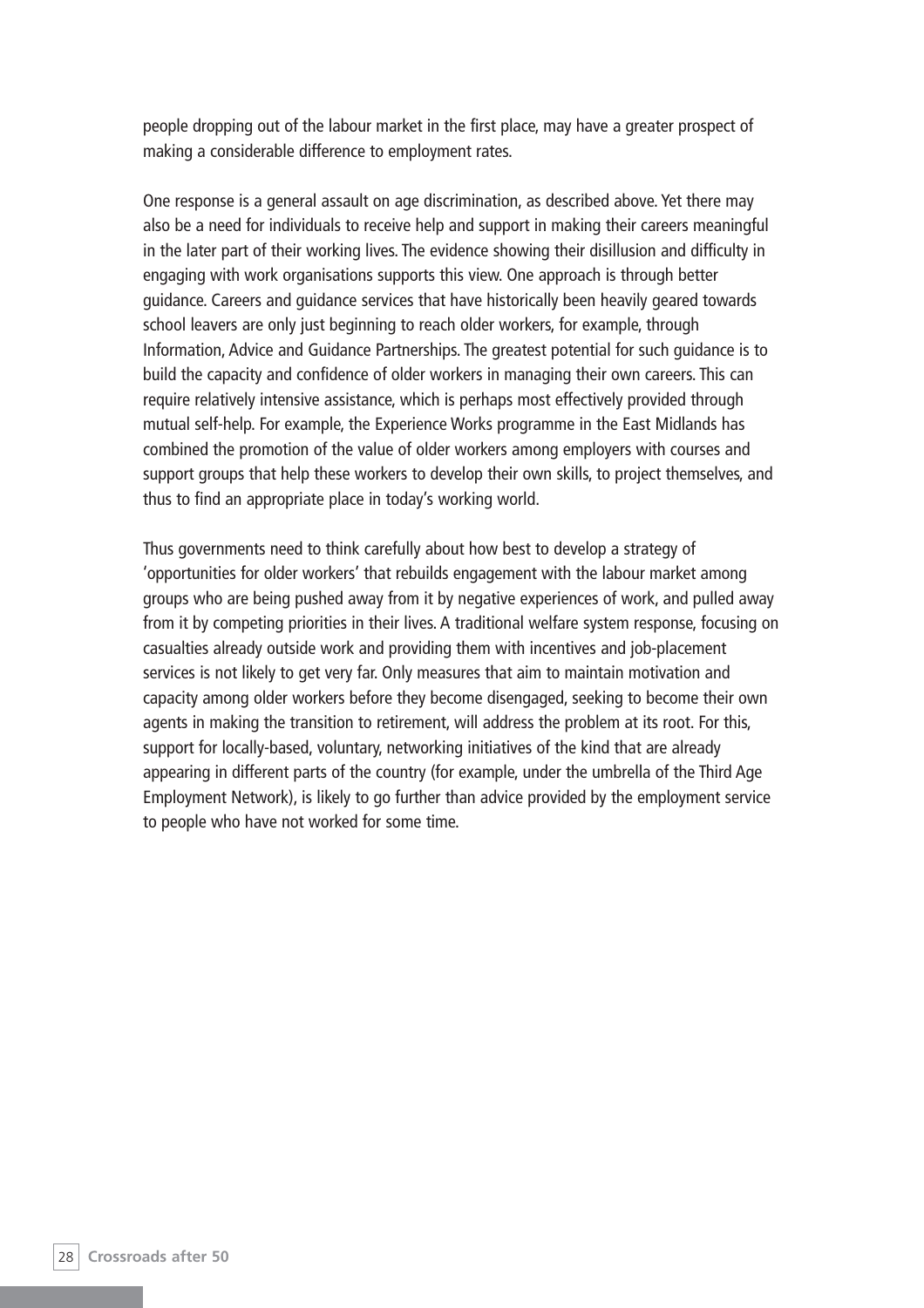# **5 Pathways in the transition from work to retirement**

*"I've played cricket for a number of years and I live very close to Broadstairs Cricket Club…they've got a vacancy for a groundsman coming up."*  (Research scientist in the pharmaceutical industry, approaching retirement from career job, Vickerstaff et al., forthcoming)

#### **Issues**

The manner of the transition from a working life to one of retirement has always raised some difficult issues for individuals. A 'traditional' retirement from a lifelong job at age 65, moving from a full-time job on a Friday, to a blank schedule on a Monday, leaves many people disoriented. Where such an abrupt or 'cliff-edge' transition is brought forward to, say, age 55 with a relatively unforeseen redundancy or early retirement package, this effect can be all the greater. Yet some forms of more 'gradual' transition to retirement can also be problematic – particularly where someone loses their job and continues to seek work, only to drift unwillingly into retirement for lack of opportunities. On the other hand, a more benign extended transition can involve 'bridge jobs' which enable people to continue working parttime, in a job with different responsibilities, in casual work or self-employment, or in a new career even after leaving their 'main' career job.

It would be a mistake to think that bridge jobs are the solution for everyone: for some people, an abrupt retirement at a particular age is an expectation and an aspiration. Yet the last two sections have highlighted the need for many older workers to balance work with changes in their personal lives, and to develop their work identities in later life in ways that make them feel they can make positive contributions. The availability of a range of opportunities to do different kinds of work during later-life transitions can thus help many people not to have to make a stark choice between either persevering with jobs that they no longer want to do, or quitting the workforce entirely.

#### **Evidence**

A detailed analysis of the Labour Force Survey (Lissenburgh and Smeaton 2003) shows that the employment transitions of older workers are extremely varied. Substantial proportions of workers leaving permanent full-time employment after 50 do take up part-time, temporary and self-employed work. The survey found that 38 per cent of men and 55 per cent of women who were working in 'career' jobs a year previously, but not any more, were in such 'flexible' employment. Of these, the biggest group (nearly 46 per cent) was women leaving permanent full-time jobs who moved to part-time work. Additional evidence is provided by Phillipson (2002) who used longitudinal analysis from the British Household Panel Survey to show that a large minority of an age cohort combines part-time and full-time work. For example, among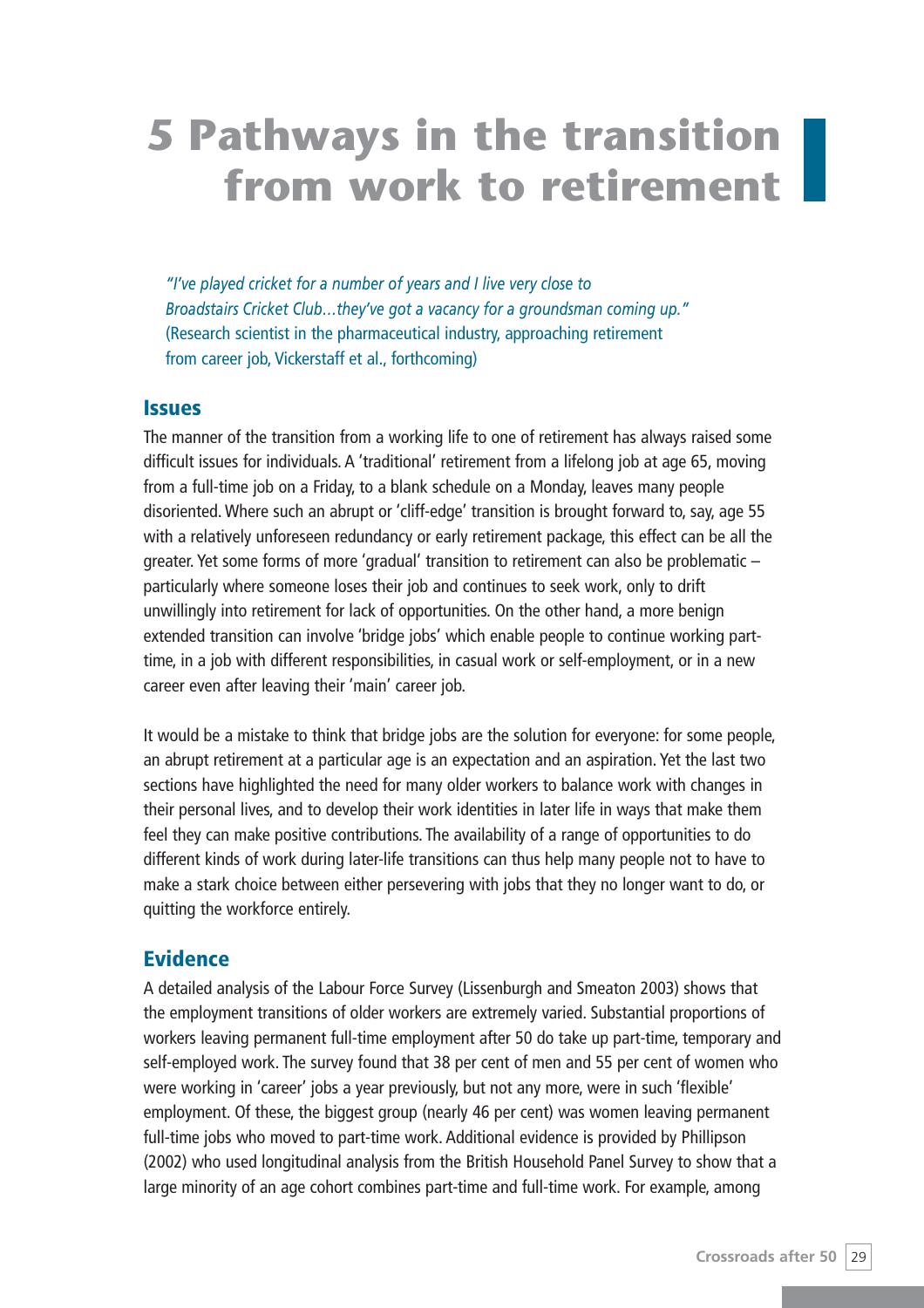men aged 50–54, 21 per cent work both full- and part-time over the next eight years; for women aged 45–49 it is 26 per cent.

Such overall trends, however, mask a wide range of experiences in non-standard employment among different groups of workers. In some cases bridge employment can represent a positive step allowing one to move in new and interesting directions on one's own terms; in others it can simply be a downgrading of conditions.

A move to part-time work is particularly likely to lead to worse conditions, although in different ways for men and for women. Men are more likely to have lower satisfaction and job security, but similar rates of pay as they had experienced in full-time work; women more usually maintain job satisfaction and security, but experience lower pay.

Men tend to be happier with temporary jobs than women, probably because they are more often an extension of the work they did on a permanent basis.

A move to self-employment tends to offer the greatest satisfaction, with men and women who make this move finding that they have greater control over their working lives, even though they clearly operate under greater risks. However, the biggest divide is in the extent to which men and women manage to get established in self-employment – most over-fifties who do so after leaving employment are men, and those with higher qualifications and higher earnings are also more likely to make this shift.

Thus it is not bridge jobs *per se,* but the ability to use them in particular ways that can help produce more satisfactory transitions after 50. Barnes et al. (2002) provide some interesting insights into the role of paid work among older people no longer in full-time employment. They found that the ability to find such work relied to a considerable degree on skills and social networks gained from previous employment. Some people wanted to keep working as a way of continuing to feel involved; others were driven more by a financial imperative. Ironically, those who were most financially needy were least likely to find such work, whether because of lack of skills and networks or because of concerns about consequences for benefits.

Further evidence of the many different pathways that people can take is provided from research being completed at the University of Kent which looks at these issues from an organisational perspective (Vickerstaff et al. 2003). In two of the large employing organisations observed in this study, a substantial number of older workers taking early retirement or considering whether to do so were already in 'second careers' after retiring from previous 'career jobs'. This mirrors the American experience where many, male workers in particular, are forced or 'encouraged' out of their main career to take up lower paid, less skilled work in another sector. By contrast, in Sweden men are more likely to downshift within their main career organisation (Jacobs and Rein 1994).

The Kent study also gives considerable qualitative evidence that many older workers are keen to obtain bridge jobs but feel that the possibilities are limited  $-$  in particular in terms of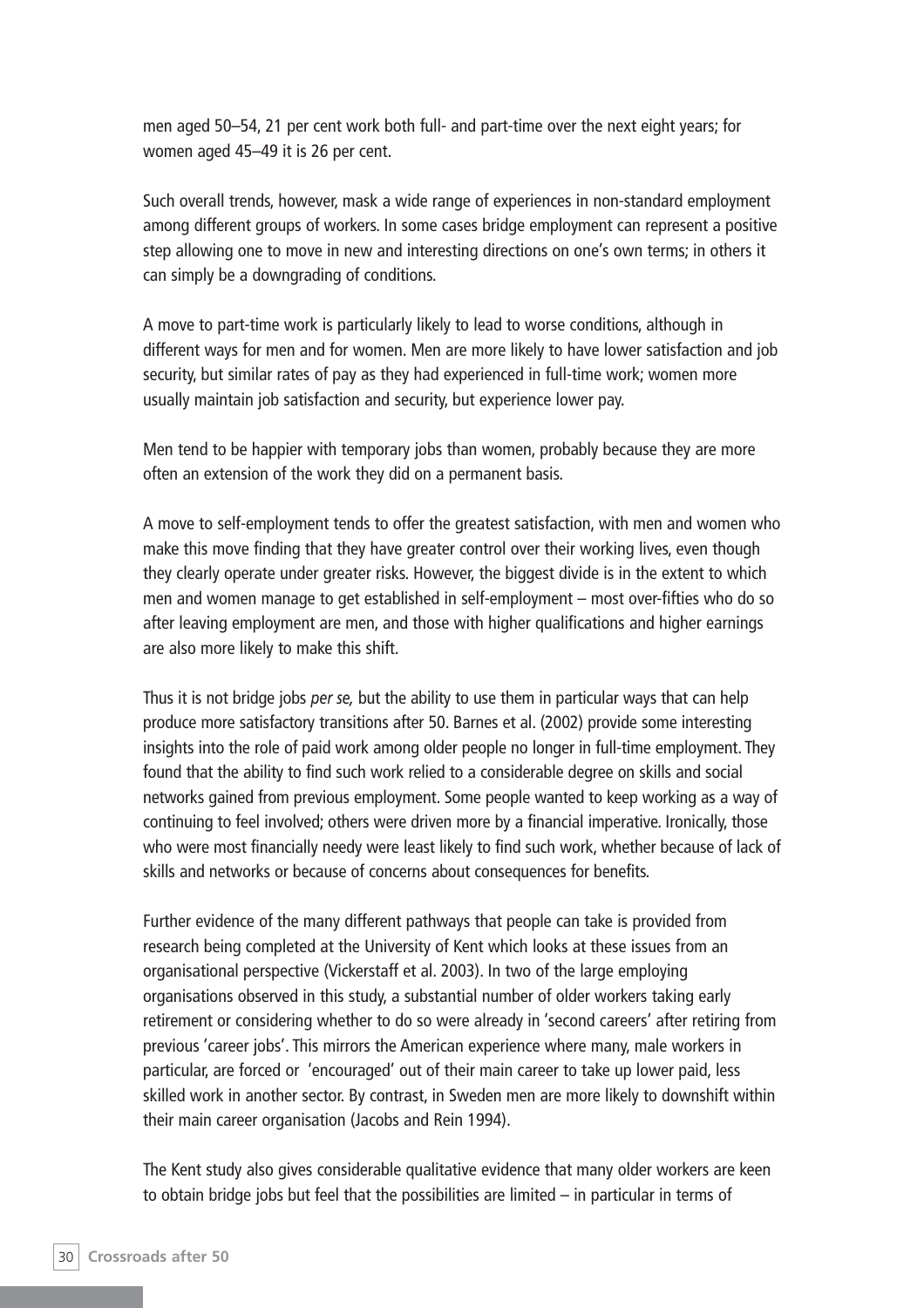opportunities to continue working in different roles for their own company. Consultancy with one's old employer seems largely restricted to people in higher-status jobs. Part-time opportunities are often not seen as an option, in some cases because of fears (sometimes misplaced) about the relationship between periods of part-time work and final pension level:

*"I think that is the irritant really at the moment, probably with most people, that in order to keep the final salary pension scheme you can't really do part-time working because you'll miss out on your pension."*

*"Well you get 1/60th of what is taken of your salary … as far as I understand the more you work in the last year the more you're going to get as a final salary."* (Interviewees, Vickerstaff et al., forthcoming 2004)

These comments from the Kent study illustrate how some workers appear to think that working, say, half-time in one's final year would halve one's pension, when in fact it would generally only halve the amount of eligible service accrued in that year. Employers have done little to correct such misapprehensions.

Thus, the extent to which UK employers allow, encourage and inform employees about the ways they can adjust work patterns can play a big role in framing the scope for finding appropriate transitional pathways. The evidence is mixed on employer behaviour with, for example, Mooney and Statham (2002) reporting that some working carers found their employers accommodating in this respect, and others less so. Constraints on pensions appear to inhibit the willingness of individuals to downshift in their first careers because their pension might be affected. Even though a move to part-time work in the same grade may have relatively little real impact on final pensions, this is not the case if one shifts to a different job with a lower salary as, for example, may be appropriate for some nurses in their final years in the profession (Watson et al. 2003).

### **Policy levers**

The most obvious and visible policy levers to make it easier for people to bridge satisfactorily the divide between full-time employment and full retirement regard the arrangements for taking pensions. Greater flexibility to combine work and pension income would make it financially feasible for more people to leave their jobs without retiring fully. A first step, long delayed by the Inland Revenue, was finally announced by the government in its pensions Green Paper: lifting the ban that prevents workers taking part of an occupational pension while working part-time for the same employer.

It would be possible to go much further. One possibility would be to impose new rules on final salary pension schemes to ensure that they are structured in ways that minimise the penalty for moving into lower-paid jobs (in terms of which earning years are taken into account when calculating final salary). A more adventurous and radical policy would actively encourage older workers to stay in work part-time – just as the tax credit system presently does for parents. This could involve a tax credit giving some matching support to those over 50 who have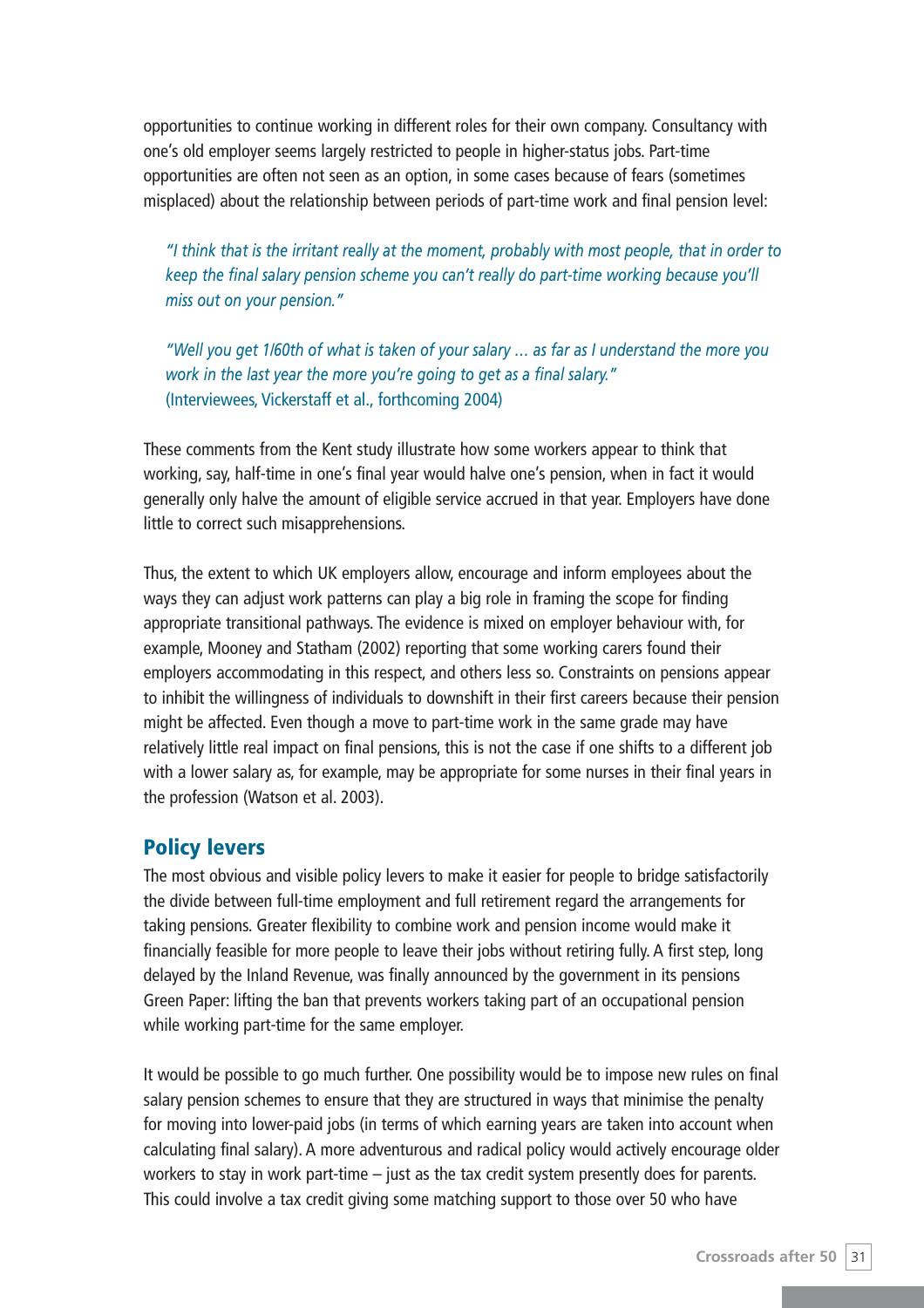moved to part-time jobs.<sup>8</sup> Although as discussed earlier, financial incentives alone may not be enough to change behaviour, this kind of subsidy would help send a clear signal to employers and employees that the government is encouraging those who downshift as an alternative to drawing a full pension.

However, reducing the cost and increasing the incentive of taking up bridge jobs will not be of much use to those who lack opportunities to take them up. Much is in the hands of employers, in terms of the extent to which they are willing to use older people's talents more imaginatively. Most of the evidence shows that employers are at best 'permissive' of worker requests to move from their career jobs, rather than actively promoting such opportunities. Another crucial factor for employers is how they deal with labour downsizing, and in particular whether they are able to find ways of retaining the experience and talent of the older workforce without necessarily keeping everyone on full time. Government can work closely with employers and their organisations to encourage such new modes of behaviour.

At the same time, the agenda for lifelong learning needs to include the development of new skills among older workers to adapt to new roles. 'Mid-life should be a time of opportunity during which people have the choice to launch a new stage in their working lives', suggests the Third Age Employment Network in a report (Grattan 2003) that argues for much better guidance and learning opportunities at this stage.

This applies in particular to learning for self-employment, where that is a relevant possibility. For example, in the DTI's policies promoting entrepreneurship and social enterprise, the considerable potential of older workers leaving career employment needs to be taken into account. The evidence shows, not surprisingly, that so far professional and managerial workers, especially men, have been the most successful in bringing their talents and experience to market by becoming self-employed. Other groups need to be helped in similar directions.

The extent to which employers facilitate bridge jobs is also linked to their policies and attitudes towards older workers and their capacities. In particular, are they interested in retaining the contribution of workers with limitations linked to health or disability? To do so may mean thinking imaginatively about how to structure work, not always according to a 'mainstream' model of full-time employment at fixed hours. The government and voluntary sector have been active in promoting 'intermediate' labour markets in the form of supported employment for people who have spent time out of work. However, public sector organisations such as the NHS could think much more constructively about how to create changing roles for existing older employees whose capacities are changing, and so improve retention.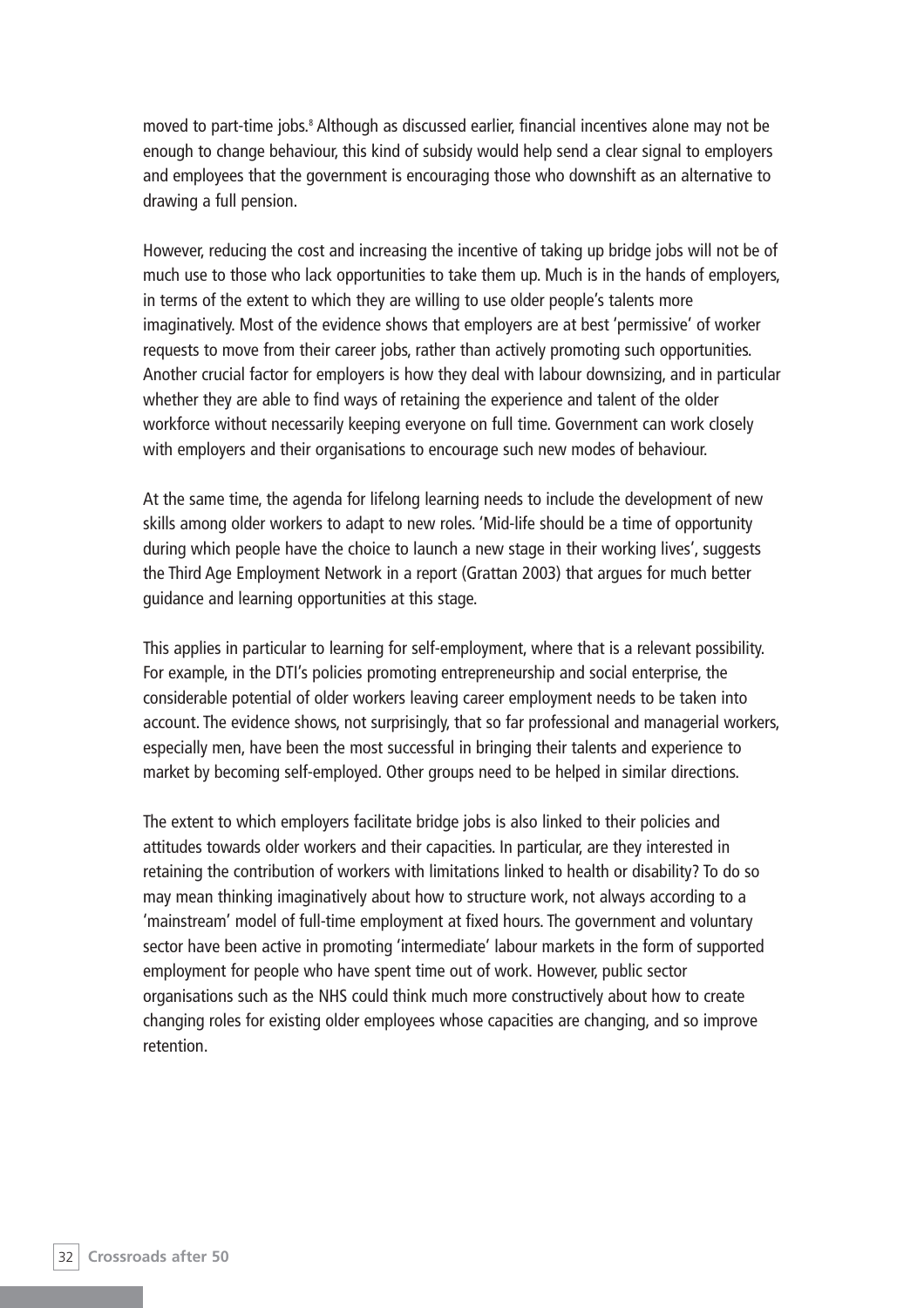# **6 Activities in early retirement**

*"You've got certain skills – you really ought to try and put something back into society." "What I think of as a really luxurious day is not having to go out all day." "I've always loved working with children." "I like it very very quiet…too much of anything I don't like."* (People who have left paid work early, Barnes et al. 2002)

#### **Issues**

To what extent do people who leave the workforce early, often still fit and capable of a wide range of productive activities, put their efforts into active unpaid work within their communities? Society does not have a very clear set of expectations of this group. Some people see retirement as synonymous with leisure, in terms of relaxing and pursuing one's own interests without particular obligations to others. Others see later life as an opportunity to get involved with things that one does not have time for when one is in paid work. The present government sees older people as a valuable resource and is trying to encourage more people to 'put something back' into their local communities.

It would be risky to attempt to 'tap' this resource in an apparently 'exploitative' way, that takes for granted the unpaid contributions of people who in many cases have painful recent memories of being edged or forced out of paid work. Rather, an opportunity to participate actively in society needs to be seen as something that can potentially benefit the participant as well as society. For some people outside paid work, such participation may not be of interest; for others, however, lifting barriers to participation may be of considerable benefit. If it helps people rediscover a meaning and a purpose in their lives, this benefit is potentially at least as important as paid work.

The literature review carried out at the start of the 'Transitions After 50' programme (Hirsch 2000) noted a striking decline in volunteering rates among people in their fifties and early sixties. This appears odd in view of the declining employment rates of this age group, although less so to the extent that people in their fifties act as a 'pivot generation' in various informal activities, especially family care, which are not counted as 'volunteering' (see Mooney and Statham 2002, and Chapter 3 above). It is not easy to develop an overall characterisation of what people in their fifties are doing with their time, because of the heterogeneity of the population and of the types of activity (paid work, unpaid volunteering, informal care, leisure, etc.) in which they engage.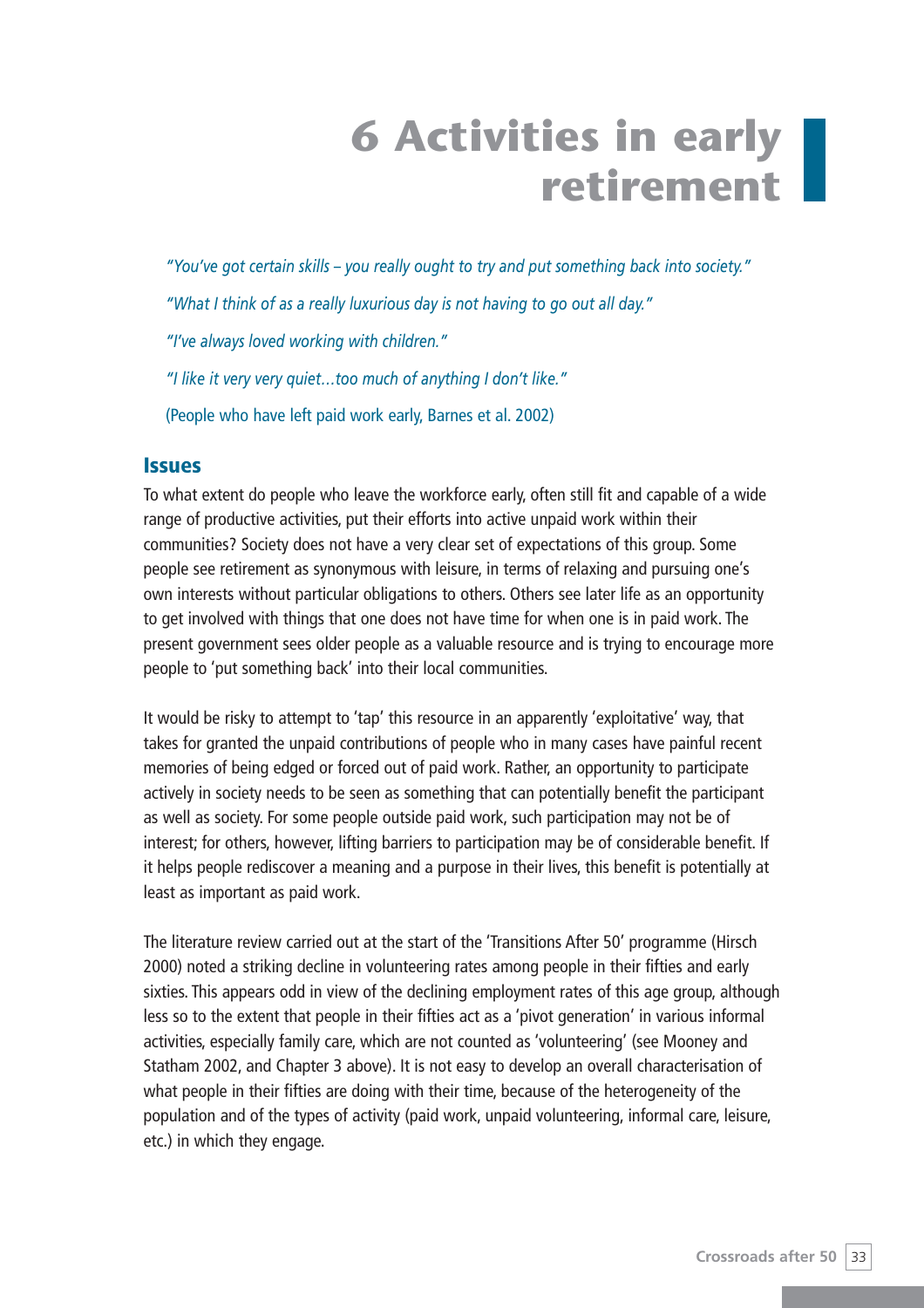#### **Evidence**

A team from the Policy Studies Institute adopted an innovative methodology to analyse what people are doing with their lives after leaving paid work between 50 and state pension age (Barnes et al. 2002). Rather than investigating who is taking part in particular activities, such as volunteering or caring, the study started with individuals, seeking out people in particular areas who were willing to report on their experiences and expectations. The findings of this qualitative study are not able to quantify across the population how much people are doing of each type of activity, but rather help describe the range of experiences encountered by this group.

As the quotes at the beginning of this chapter illustrate, experiences and expectations vary widely, from those who see retirement as a time for leisure and rest to those determined to get heavily involved in their communities. Activities noted in the study included voluntary work, learning activities, domestic work, caring for family members, helping out friends and neighbours, and leisure pursuits. The most significant findings of this study concerned not the overall incidence of these activities but the importance of an individual's circumstances in determining the extent to which they could benefit from each of them. In particular, people's health, income and family circumstances were important in how they spent their time in retirement. Those who were better off found it easier to achieve a high level of participation. So, it appears, did those who had had positive experiences of work and of leaving work: those who freely chose to retire tended to have higher levels of income and more options open to them.

A further study (Maria Power, forthcoming), looking at the experience of older volunteers and views of the professionals who organise them, confirms that the impetus for volunteering draws heavily on the individual's own background. In fact, it finds that older volunteers today tend to have a long-standing ethos of helping and getting involved, rather than typically being people who have come to such activities later in life. In particular, people now entering their fifties are the generation born in the relatively affluent period in the second half of the twentieth century, with a greater sense of good-fortune than their parents and more of a sense of wanting to 'give something back'. The study also noted a strong influence of religious faith as a background to why many people volunteered during this part of their lives.

However, even though many older volunteers have been engaged in such activities throughout their lives, the nature of the activities often changes in later life. The Power study found a tendency for people to move from volunteering based around children's schools and related community groups, to more 'caring and helping' roles, sometimes linked with family obligations and at other times with the much wider world. For example, one woman, who with her husband had been helping a girl in Nepal financially when they were busy working, now wanted to go to Nepal to volunteer with the same organisation.

Both of the above studies noted an important element in the thinking of older volunteers: they were often quite particular and even demanding about what they wanted to do – about what activities they would find worthwhile. They were not simply willing to put themselves in the hands of a community coordinator and say 'how can I be useful?'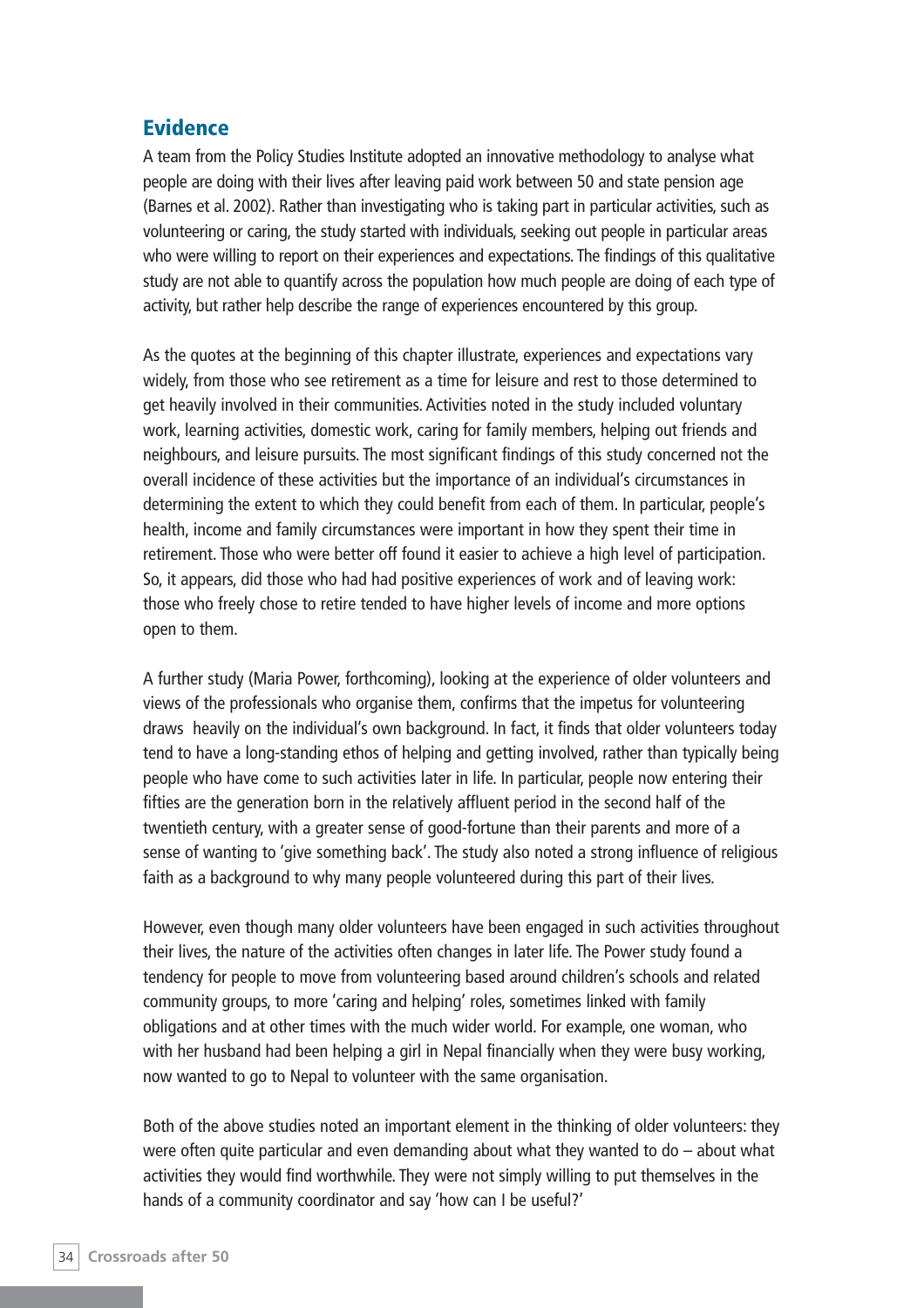Thus the picture seems to be of a mainly well-off, committed corps of older volunteers who know what they want out of volunteering. Less advantaged groups are volunteering less, perhaps partly because they do not have the contacts and know-how to get what they want from such experiences – although they are certainly heavily involved in less 'formal' forms of activity such as helping family and neighbours.

# **Policy levers**

The big gap in policies to stimulate and enable people to volunteer remains the difficulty in drawing in less advantaged groups in the population. This research has not found any magic key to unlocking the potential of such groups. However, it has provided the following information about key elements in any strategy to draw them in:

- For people leaving work, positive experiences at the time of exit are likely to help improve the quality of life in early retirement, if only by maintaining people's self-esteem. Successful strategies for bridge employment can help avoid the dislocation involved in abrupt departure from work, and create greater continuity.
- Stronger support for volunteers would send out signals that they are valued by society, which can be particularly important to worse-off groups who fear financial exploitation and are not used to 'working for nothing'. In the USA, small stipends have helped serve this purpose for many years, and this is a possibility that could usefully be looked at more closely in the UK.
- The more that activities can be projected in terms of *mutual* help across a community, the more widely they are likely to appeal to people across the social spectrum. Volunteering as 'helping the worse off' may seem of limited relevance to people who feel badly off themselves. On the other hand, models such as 'time banks' are founded on the principle that everyone can make a contribution (in terms of their own time), as well as being able to draw something out.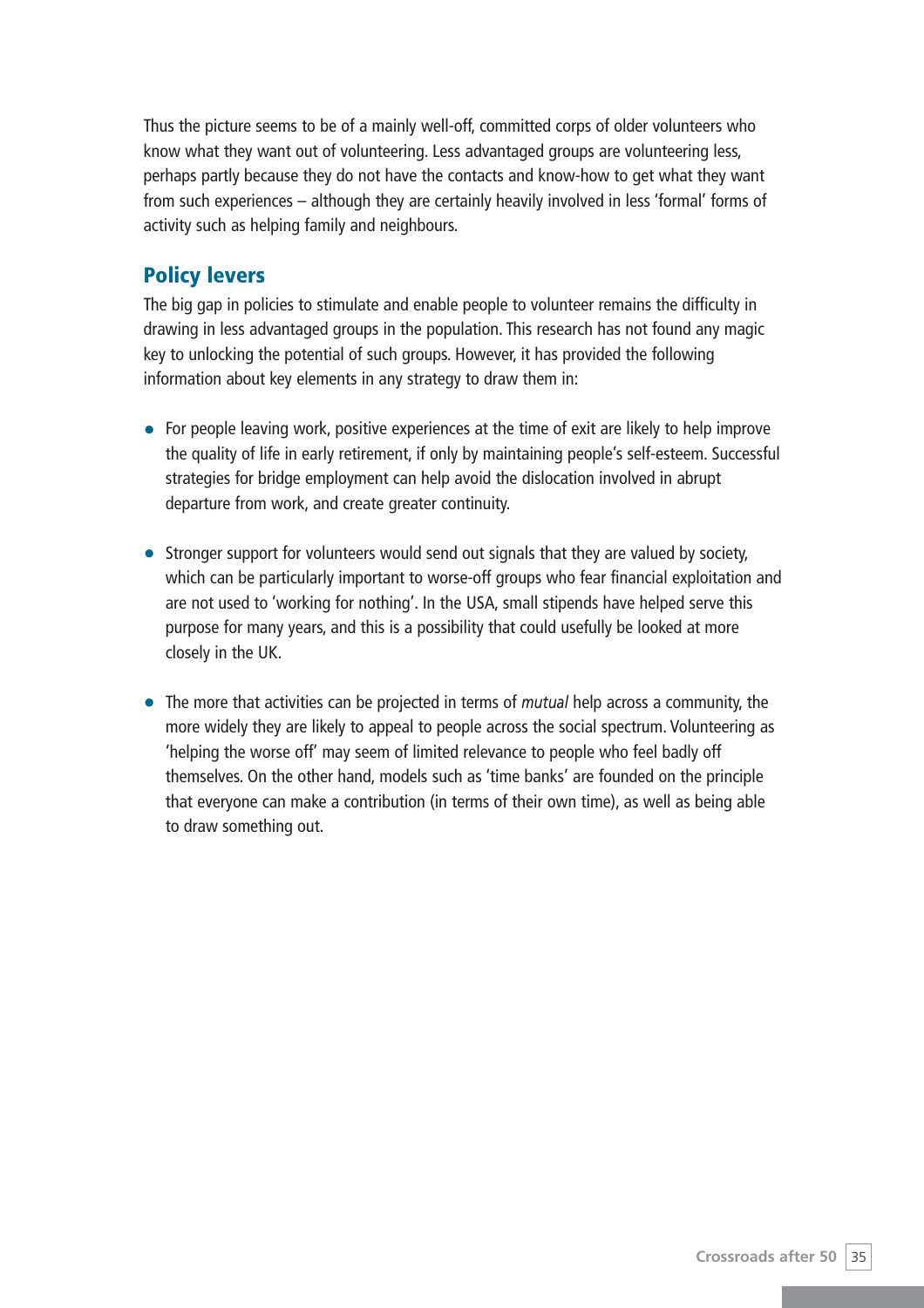# **7 Longer term financial futures**

*"We thought that basically we would be quite well off, comfortable, hopefully, on one salary as opposed to the two salaries that were coming in…I think we felt very much that it was an experiment to start with and it would take us a year or two to work out exactly how much we did need and whether the calculations had been right or not – and if they weren't, we would have to draw our horns in."* 

(Female ex-teacher, left work aged 53, received pension lump sum plus income of £7,000 a year)

*"What's your pension going to be? You don't know. I've sent off for a [frozen occupational] pension prediction but it's still not real…Until you've got it in your pocket you don't really know what it is."* 

(Male ex-engineer, left work aged 61, no retirement income of own at the time, wife had pension lump sum of £46,000 plus annual income of £15,000)

(Arthur 2003)

#### **Issues**

In a 'perfect' economic world, early retirement would involve a conscious trade-off between income and leisure time. In practice, this often does not occur, for a variety of reasons.

One is uncertainty and lack of information: people simply do not always know what the longterm effect of retiring early will be on their living standards in later life. Once the decision is taken, and ties with the labour market thus weakened, it may be too late to adjust the balance of work and leisure in the light of changing circumstances.

A second reason is that such a financial trade-off may not always exist in reality. For example, someone who is offered an attractive early retirement package several years before pension age may be better off accepting it than rejecting it and being made redundant on worse terms two years later.

Third, many people leave work in highly constrained circumstances, being obliged to retire either because they are made redundant and have limited further options in the labour market, or because personal circumstances, such as ill health, leave them with no real choice.

Yet even if this trade-off is not recognised at key decision points, the consequences of early retirement can be potentially severe. This may be more so in the next 20 years than in the past 20, given that superannuation funds are no longer as healthy as in the years when they were used as an easy way to pay off surplus labour in periods of downsizing. Where people have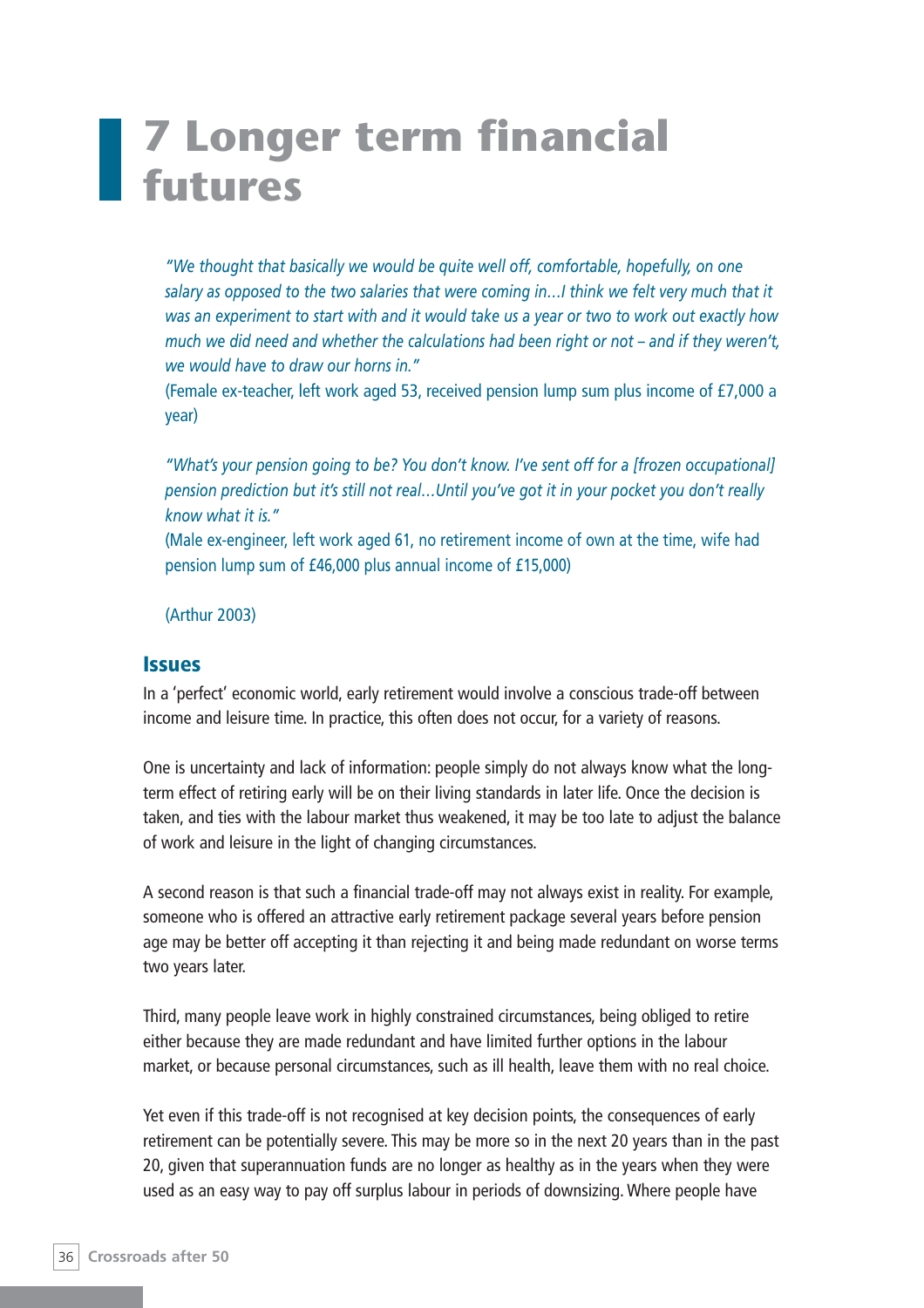significantly lower pensions than they would otherwise have had, as a result of missing say the last five years of work before pensionable age, they may have to live with the resulting hardship over the next 30 or 40 years.

For people on low incomes, many of whom rely primarily on state benefits, will fewer years of earning pension entitlements matter? The answer depends to a considerable extent on the role of means-tested benefits, which is changing. Until 2003, for people with pensions below the minimum income guarantee, who claimed this benefit, every extra pound of pension entitlement resulted in a £1 withdrawal of benefit, and thus made them no better off. Recent increases in this benefit relative to the retirement pension have accentuated this poverty trap. However, with the new Pension Credit, even though more people will be means-tested, the marginal withdrawal rate will fall from 100 per cent to 40 per cent, meaning that any reduction in state or private pension entitlements related to early withdrawal from work will have at least some negative impact on living standards. Moreover, between a quarter and a third of pensioners entitled to a means-tested top-up are estimated not to claim it, with over 60 per cent of non-claimants entitled to at least £10 a week.<sup>9</sup>

These considerations raise issues both of the relationship between early retirement and future living standards, and the transparency of that relationship for those having to take decisions affecting their futures. Does the timing of workforce exit contribute to poverty, and to what extent are people able to plan for their financial futures?

#### **Evidence**

The research on income consequences of early retirement shows no clear and automatic link between leaving work early and risking low income in later life. It does show, however, that for some groups such a link exists. Yet the complexity and frequent changes in the situation facing pensioners makes it difficult both for researchers to identify clear consequences and for older workers to make sound judgements in their decision making.

Bardasi and Jenkins (2002) set out to consider the effect of early workforce exit, alongside other aspects of work history, on the risk of low income in later life. Their analysis of results from the British Household Panel Survey found, unsurprisingly, that your occupation is a much more important factor than your retirement age in predicting whether you have low income in retirement. The total number of years worked has a significant predictive effect in this respect for some occupations but not others, and the same is true for the number of years that one works in one's fifties. Specifically, men working in clerical jobs, in craft occupations, in personal and protective services, and in sales occupations have increased chances of suffering low incomes in later life if they work fewer than five years in their fifties. An important finding of this research is that for women this is not a major factor. Their chances of having to survive on a low income in later life are primarily related to the incomes, if any, of others in their household. Those without partners have the highest risk.

Thus, while the timing of retirement can matter, it is only one among many factors, and it cannot be assumed that everyone who leaves work early will suffer low living standards. This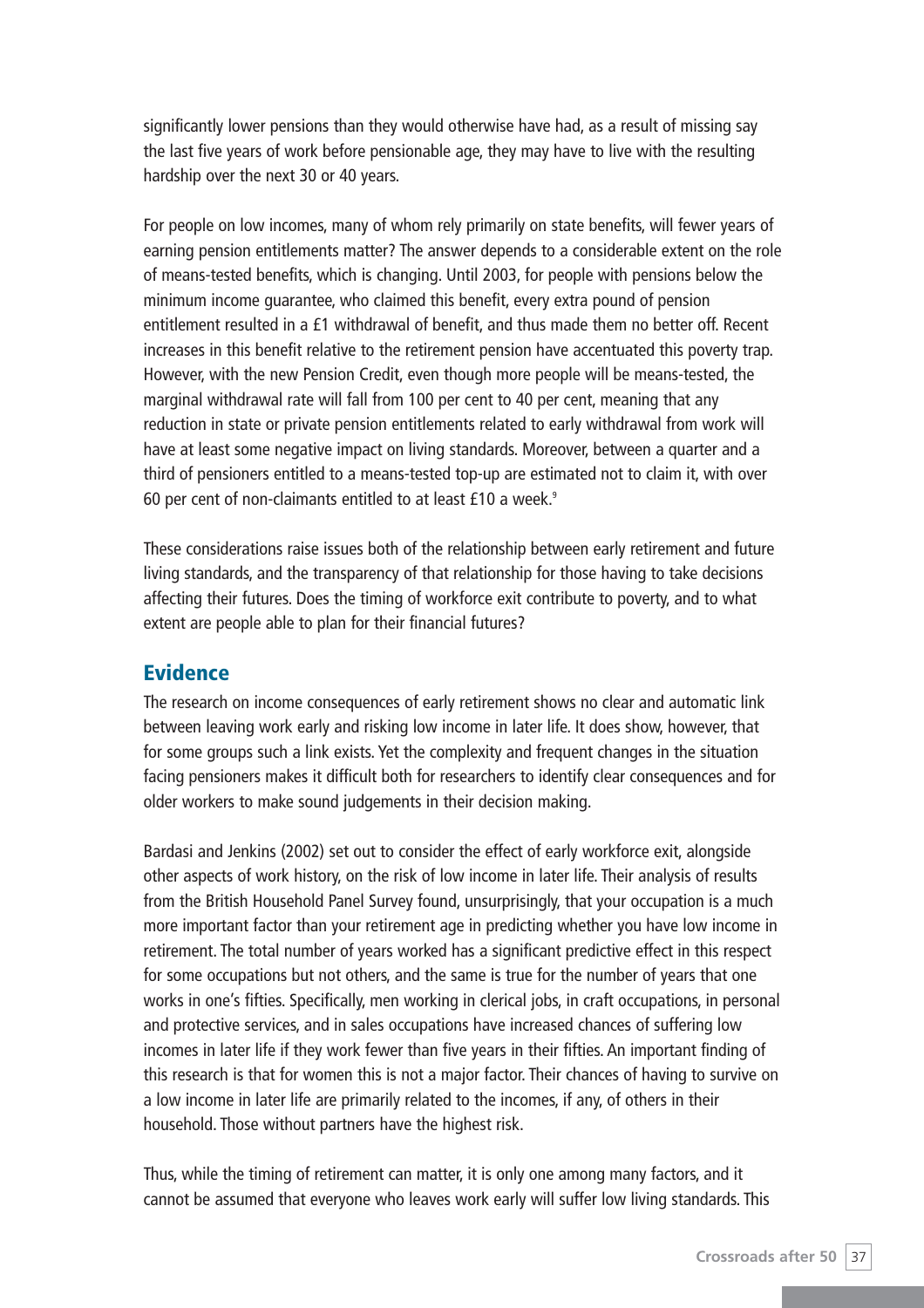was underlined by another piece of research by Meadows (2002) who used results from the Family Resources Survey to analyse the incomes of retired people according to whether they had left work before state pension age. Again, there was no relationship in the case of women but men, particularly those now in their seventies and eighties, are on average better off if they retired earlier than otherwise. This may be due partly to the generous packages that many early retirees were able to access 10 or 20 years ago, but could also reflect a 'compositional' effect. People who retire early on lower incomes often do so in poor health, and have low life expectancy. Those who retired early who are still living in their seventies and eighties are thus disproportionately the better off.

These pieces of evidence are, of course, retrospective. They measure current income levels of people who left the workforce some years ago, but will people leaving the workforce today, or in years to come, have the same experience? The end of the 1980s–1990s bull stock market, the shift from final salary-based to contribution-based company pension schemes and changing demography may all combine to increase the penalty to individuals of leaving work early. They all make it less likely that workers will be able to leave in, say, their mid fifties and receive pensions that are little different from those that they would have received had they stayed on longer. When these factors are combined with the end of means-testing with 100 per cent withdrawal, researchers must conclude that the past is not necessarily a guide to the future.

Individuals, too, have learned to conclude this, both with respect to the performance of the stock market and their private pensions and with respect to public pension provision. This real uncertainty, in combination with limitations in many people's knowledge and understanding of financial matters, makes long-term planning difficult.

The research certainly shows that many people's financial literacy and access to information is limited. For example, the study on nurses by Watson et al. found that they received very little systematic information about work and retirement options:

#### *Information came from informal advice from colleagues in canteens, by word of mouth or, in one case by 'one little form that kept getting photocopied'* (Watson et al. 2003)

Arthur (2003) found that many people do have access to a considerable amount of financial information when considering or preparing for retirement, but only in certain contexts. Advice is most commonly available to people in certain occupations, especially professional ones, where employers provide it. They receive most information and advice when deciding how to structure an early retirement package, rather than more generally when deciding about when to leave work. At the time of leaving work calculating their private pension income is relatively straightforward, but they find it harder to foresee how this will interact with benefit entitlements, either in the immediate future or once they get the state pension. An interesting finding from Arthur's research is that on leaving work before state pension age, the people who are most vulnerable to income drops are not the very poorest groups (whose income in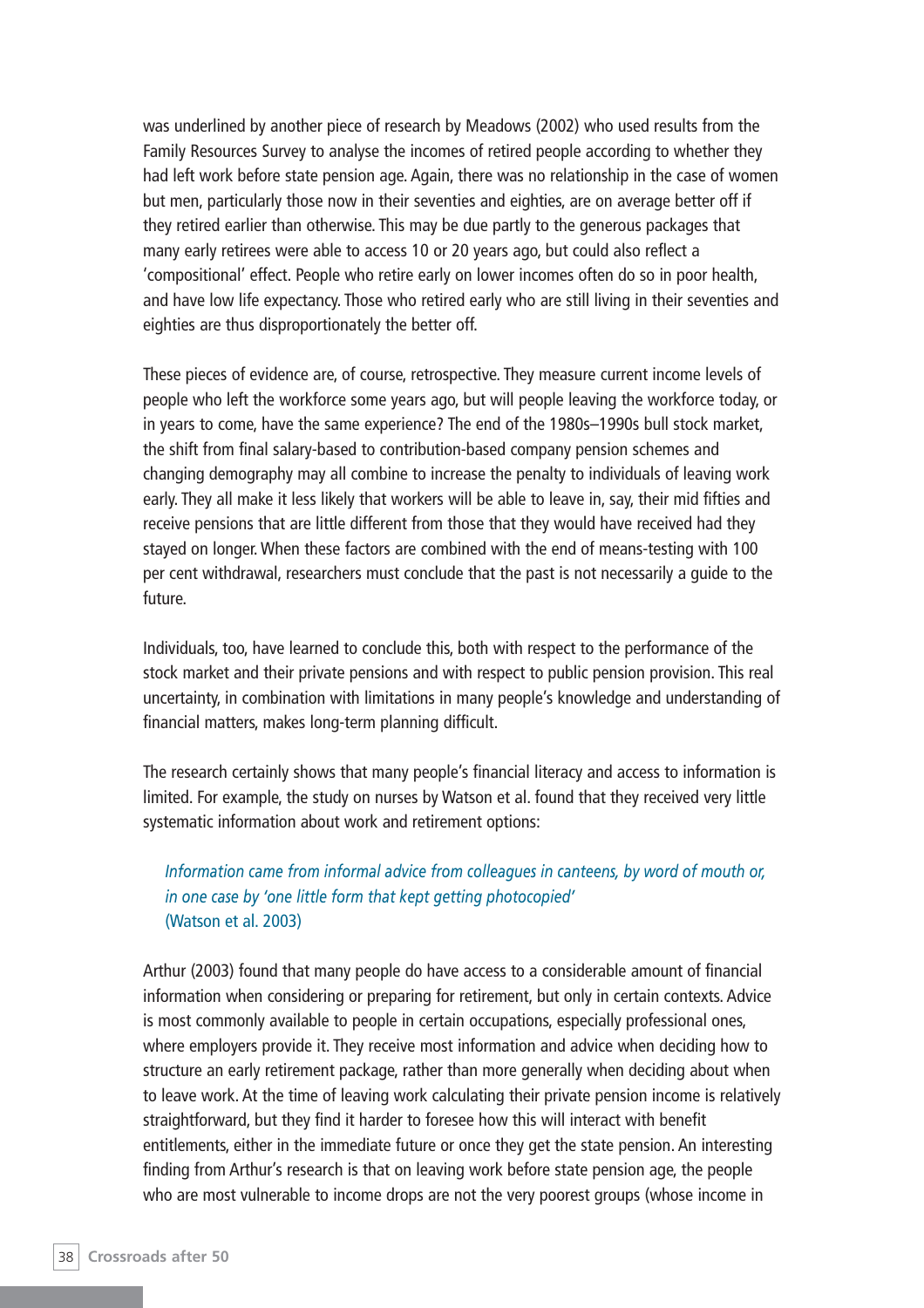work may not be much above, say, Incapacity Benefit), but those on modest incomes who risk sinking into poverty as a result of premature departure from the workforce.

Finally, it is worth noting that while financial planning is not always the deciding factor in determining early exit from the workforce, people outside work in their fifties and early sixties do consider money an important feature in their lives. Participants in focus groups discussing experience and expectations at this stage of their lives (Barnes et al. 2002) identified money as the most critical element in older people's contentment and well-being. Financial security reduced stress and was seen as something that would them give greater choice over their lives in retirement:

*"Financial security means I can be in control, as I have been the rest of my life. I don't want handouts, like the £200 for fuel. I want to be independent, not told what to do."*  (Hackney Focus Group)

As part of this desire for control, participants wanted the benefits system to become more flexible, making it easier for people to take on part-time or occasional work.

### **Policy levers**

It is beyond the scope of this report to suggest measures that will provide everyone with financial security in retirement. However, the experiences of people during transitions after 50 should help frame the development of such measures, by taking into account the following:

- *The need for much greater transparency*. At present, it is extremely difficult if not impossible for someone leaving the workforce early to predict with any reliability what this decision will mean for their income 10 or 20 years hence. The complex array of public provision for pensions and means-tested income top-ups contributes greatly to this confusion, and makes it worse for people on lower incomes than for those relying principally on private/occupational pensions. In developing more durable, trusted and stable forms of income provision in later life, governments need to make a priority of informing future recipients about what they can expect to receive under different scenarios. There is also a need for wider and more individually tailored forms of financial advice than is presently available for many people trying to make strategic decisions about exit from work. Although government is right to encourage employers to provide pre-retirement planning, it would also be helpful for many people to have access to courses that are detached from the immediate situation of one's present job.
- *The need for more systematic protection during the transition itself.* Many people in their fifties and sixties find themselves, in practice, obliged to retire early for lack of work opportunities. Many give up looking for work after a period. At present, the main state benefit available to support them is Incapacity Benefit (IB), paid to over a million people between 50 and state pension age, representing half of those not working. The fact that claiming rates for this benefit are much higher in areas where jobs are more scarce illustrates that people's physical capacities interact with the level of demand to influence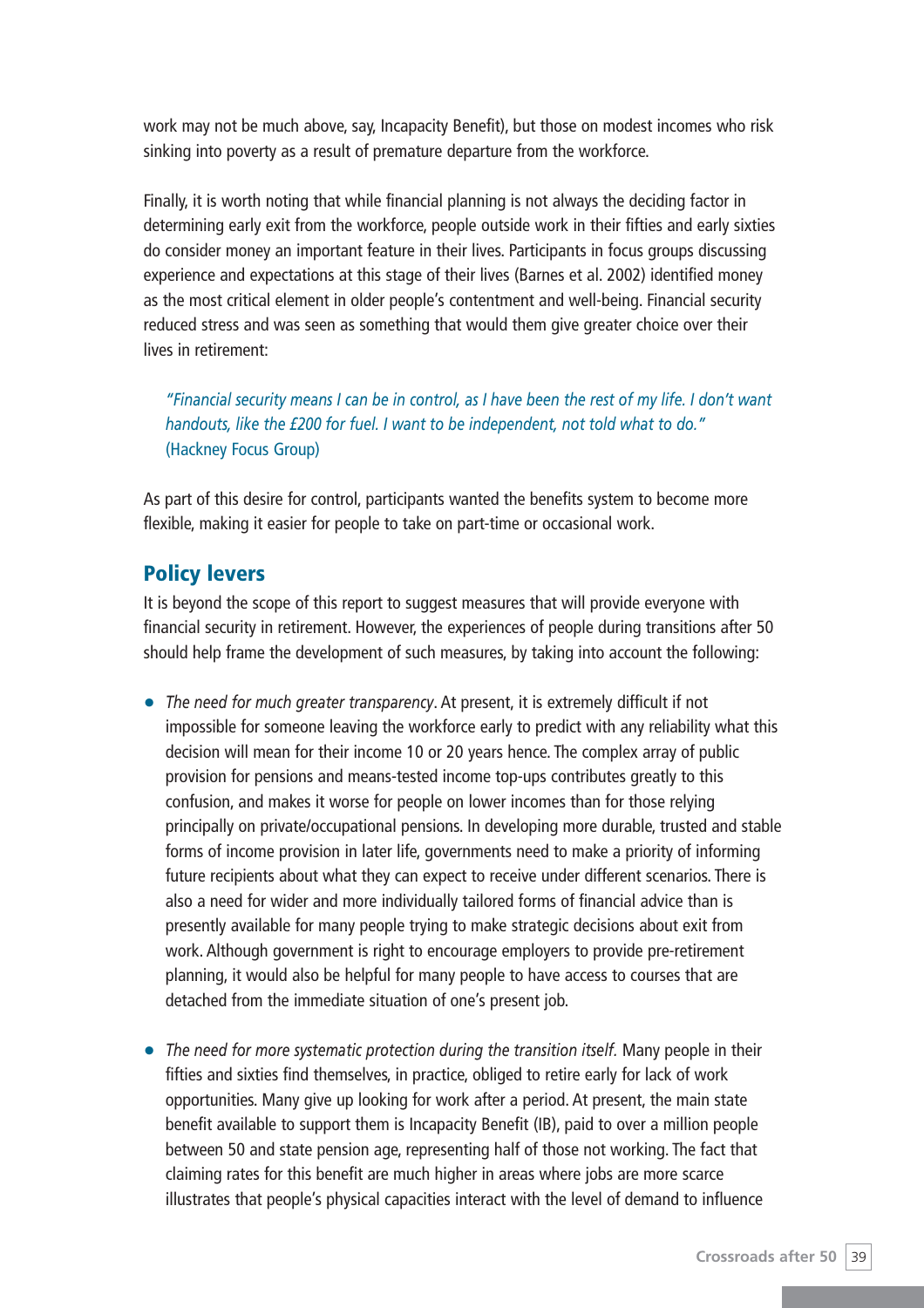prospects in the labour market. Over the long term, it may be more productive to develop an explicit early pension for people outside the labour market for a long period in this age group, rather than requiring them to demonstrate medically-defined incapacity. Ideally, such a pension would work on an insurance principle, replacing a proportion of lost earnings for displaced workers, and thus help smooth out financial transitions not just for the very poorest workers who benefit from the present flat rate.

- *The fact that people may combine working and claiming benefits or pensions for considerable periods during the transition*. The benefits system continues to assume a dichotomy between those inside and outside the labour market, although the new Working Tax Credit does help people with interrupted work patterns to claim supplements to their earnings based on annual income. People receiving Incapacity Benefit, on the other hand, continue to worry that if they work they will risk losing entitlement. The government is right to try to change this: ideally, benefits should be a protective cushion for periods outside work rather than an impediment to working at all, particularly for those who may only be able to do so sporadically.
- *The considerable differences between the experiences of men and of women.* As the government's pensions Green Paper (DWP 2002) points out, women are the most likely to be underprovided for in terms of independent pension entitlements. This is particularly likely to lead to poverty among women without financial support from partners. For those with partners, decisions about work are often based on partners' situations, both financial and in terms of their health and employment status. Clearly one priority is to take steps to help women build up greater pension wealth of their own. This is likely to require, among other things, a better understanding among women of the importance of doing so, particularly in terms of the extent of their vulnerability in the event of being separated or widowed. At the same time, in shaping incentives to remain in work, the government needs to take into account the fact that financial carrots and sticks related to their own jobs will not always affect women's decision making, given the importance of various other criteria. Thus a general caution against introducing financial incentives that penalise workers for making early exit decisions that they will continue to make regardless of the incentive, applies in particular to the case of women.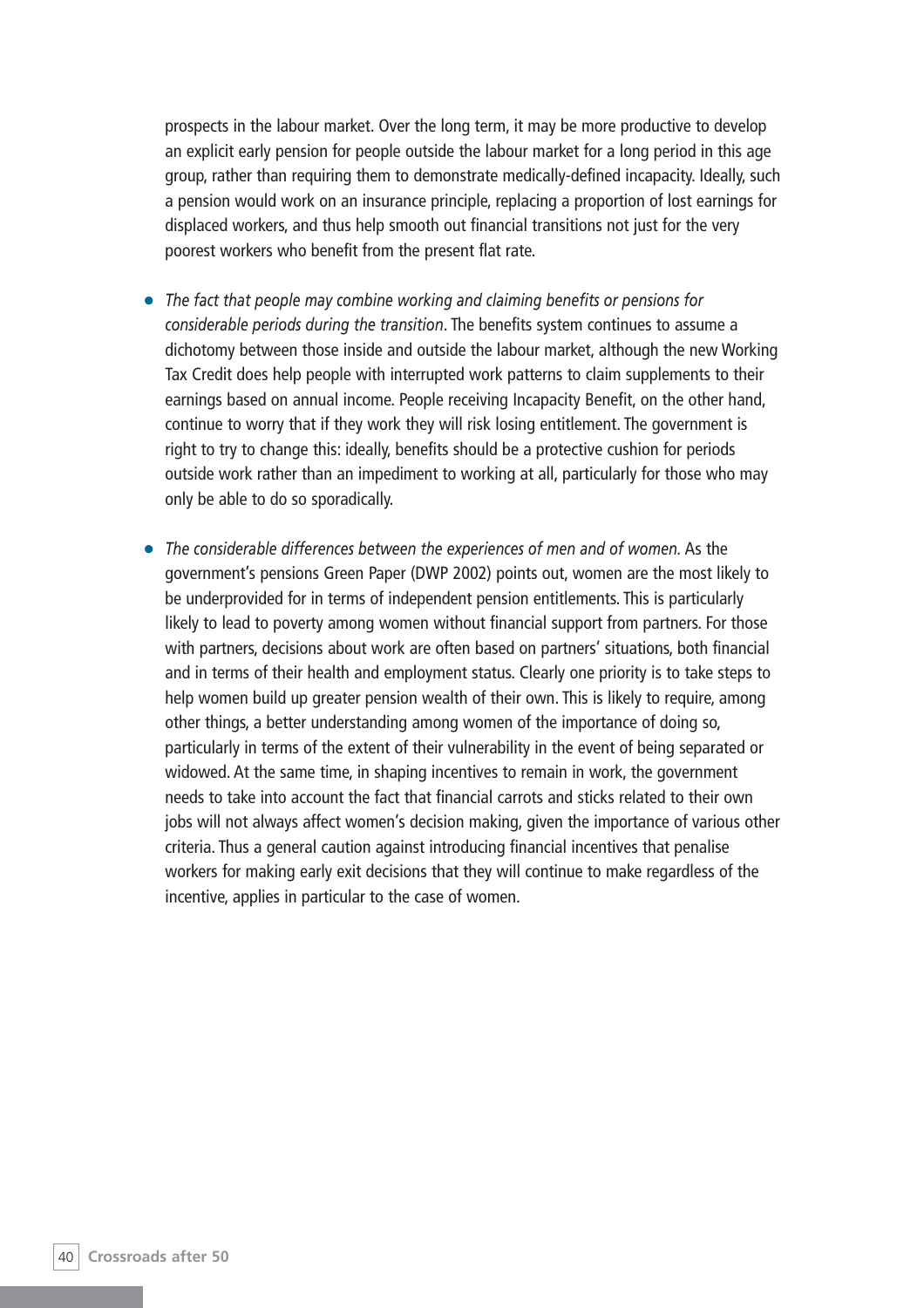# **8 Implications** *Six key challenges for government and for society*

The evidence gathered by the JRF shows that many people making transitions after 50 are facing multiple pressures and have limited control of their lives. While a number of those interviewed in the course of this research expressed attitudes that were accepting of their situation, this should not lead us to underestimate the potential social harm that can occur as a result of inadequate opportunities at this stage of life, especially among already disadvantaged groups. In addition to the risk of material hardship in old age where people are unable to provide adequately for retirement, those experiencing untimely and unhappy dislocation from the labour market can suffer considerable psychological damage, entering retirement with low self-esteem that limits their capacity to attain their goals and play an active part in society during later life.

Government, employers and society in general are starting to wake up to these challenges. Yet the first steps being taken to meet them are tentative ones. Much remains ambiguous. Are we simply asking everyone to work longer? Should employers be discriminating 'positively' in favour of older workers? How should we be regarding the high rates of 'incapacity' among people in their fifties – as a medical or as an economic phenomenon, or an interaction between the two? While there are not always clear-cut answers to these questions, some clear priorities are suggested by the research reviewed above. These can be summarised as six challenges for government and for others in society, including employers, who make decisions affecting transitions after 50.

# **1 Improve choice and control for the 'have nots' in later working life**

One common image of early exit from the labour force has been that of a male white-collar worker in stable employment tempted into early retirement when his company restructures. In practice, those with least control over their transition out of work, and at greatest risk of resulting hardship, fit a different pattern. Many come from manual occupations, sometimes with a sporadic employment history, often with no significant occupational pension, and quite frequently experiencing health difficulties in mid-life. One group, namely displaced male manual workers, has suffered particularly in areas where heavy industry has declined (Beatty and Fothergill 1999), but they are not the only ones who are vulnerable in today's labour market. Women who work intermittently and self-employed men without stable work, for example, are vulnerable not to a sudden lay-off but to a drying up of work opportunities linked to low local labour demand or to prejudice against hiring older workers. Compared with those leaving lifelong employment, they are much less likely to have an occupational pension to fall back on.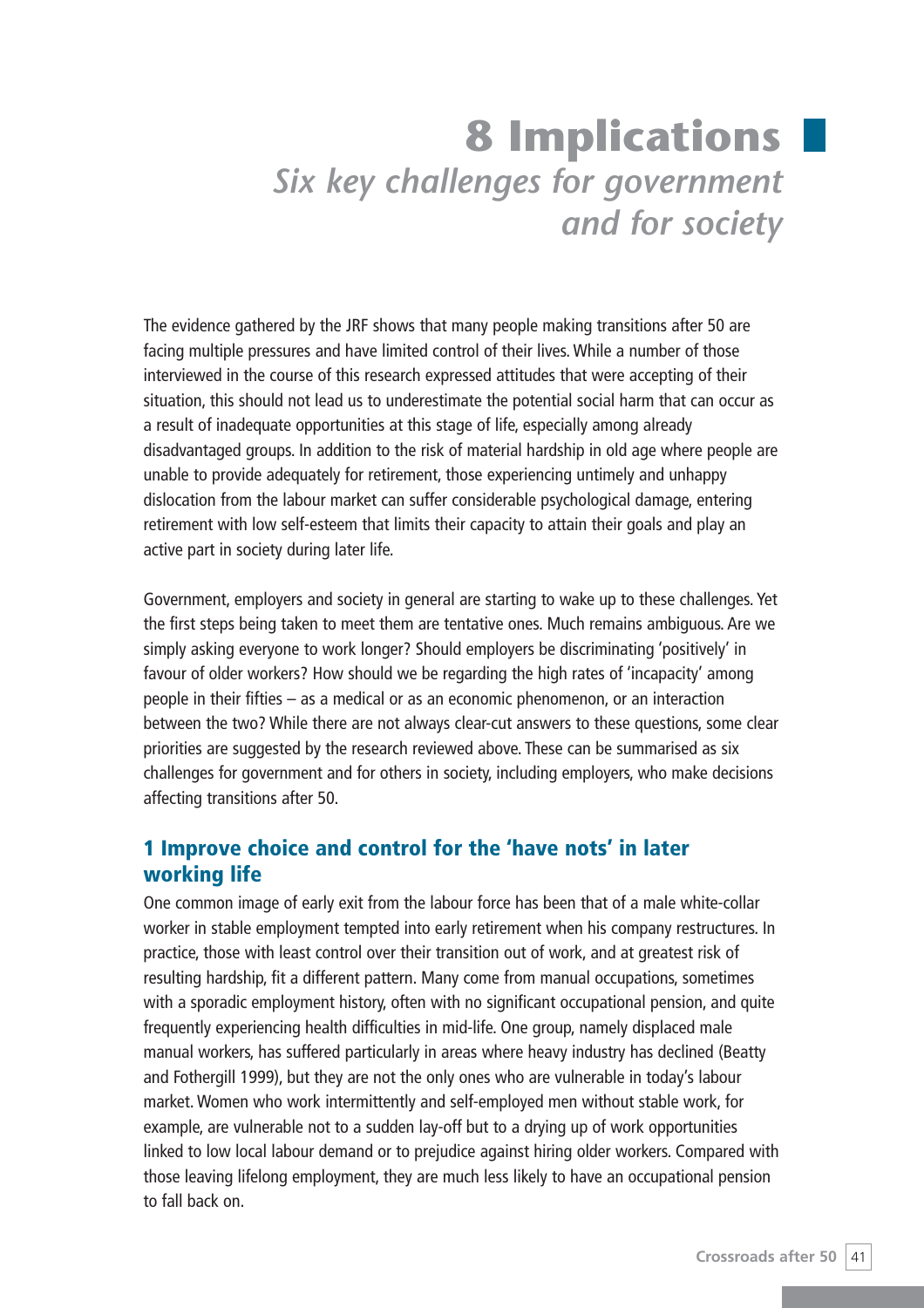In a market economy there is no single straightforward way to improve the position of those in the weakest position in the labour market. So far, much government emphasis (under its welfare reform programme) has been on measures providing assistance and incentives for people who have spent a period out of work to re-enter employment. For the over fifties, these efforts have focused on the New Deal 50plus, combining the Employment Credit with practical help. However, it is widely acknowledged that, in light of the poor prospects of people in this age group once they have spent some time not working, a significant improvement in outcomes depends on improved rates of labour market retention rather than re-entry. This requires:

- New attitudes among employers towards older workers' value. The Government has made a major effort to promote these through its Age Positive Campaign, but it still has a long way to go, as shown in the Evaluation of its Code of Practice, DWP (2001).
- A concerted effort to improve personal development opportunities for less advantaged older workers, in ways that help them to remain in the labour market. This requires better access to training, education, guidance and advice. The PIU report, *Winning the Generation Game* (Cabinet Office 2000), recommended that such opportunities should be extended in various ways. For example, the Learning and Skills Council, should 'consider the needs of older workers as part of its overall strategy'. In its current Corporate Plan (Learning and Skills Council 2001), the LSC sets objectives and targets related to young people and to the literacy level of adults overall rather than specifically to older workers' needs. On the other hand, organisations such as the National Institute for Adult and Continuing Education (NIACE), through its 'Older and Bolder' campaign, have been vigorously promoting learning for older people. An ambitious effort to spread this approach across public learning providers and employers requires not just the inclusion of more older workers on particular courses, but an approach capable of addressing the wider development needs of individuals. This may, for example, mean helping them acquire the skills to become selfemployed or negotiate a new relationship with an employer. Thus there is a particular need to extend local initiatives that give flexible support and guidance to older workers.

### **2 Fit jobs to older workers as well as older workers to jobs**

A repeated theme among people interviewed in the JRF research is that as they get older they feel increasingly out of place in today's working world. In some cases, the solution is clearly better training, for example, in new ICT skills that have become essential to most workplaces. Yet it is difficult to conceive of training programmes that address, say, the feeling that work has become over-stressful and structured in a way more suitable to younger than to older adults. Enough of those leaving work early feel this way to raise some fundamental issues about how the world of work might change to become more attractive to an age group whose participation will be essential to economic success in years to come. A country such as Finland has been asking itself such questions because it believes that, demographically, it has no choice. Its conclusion has been that firms have to change in ways that promote occupational health and work-life balance to ensure that working remains an attractive option for longer than it has been for many workers in the recent past (see Taylor 2002).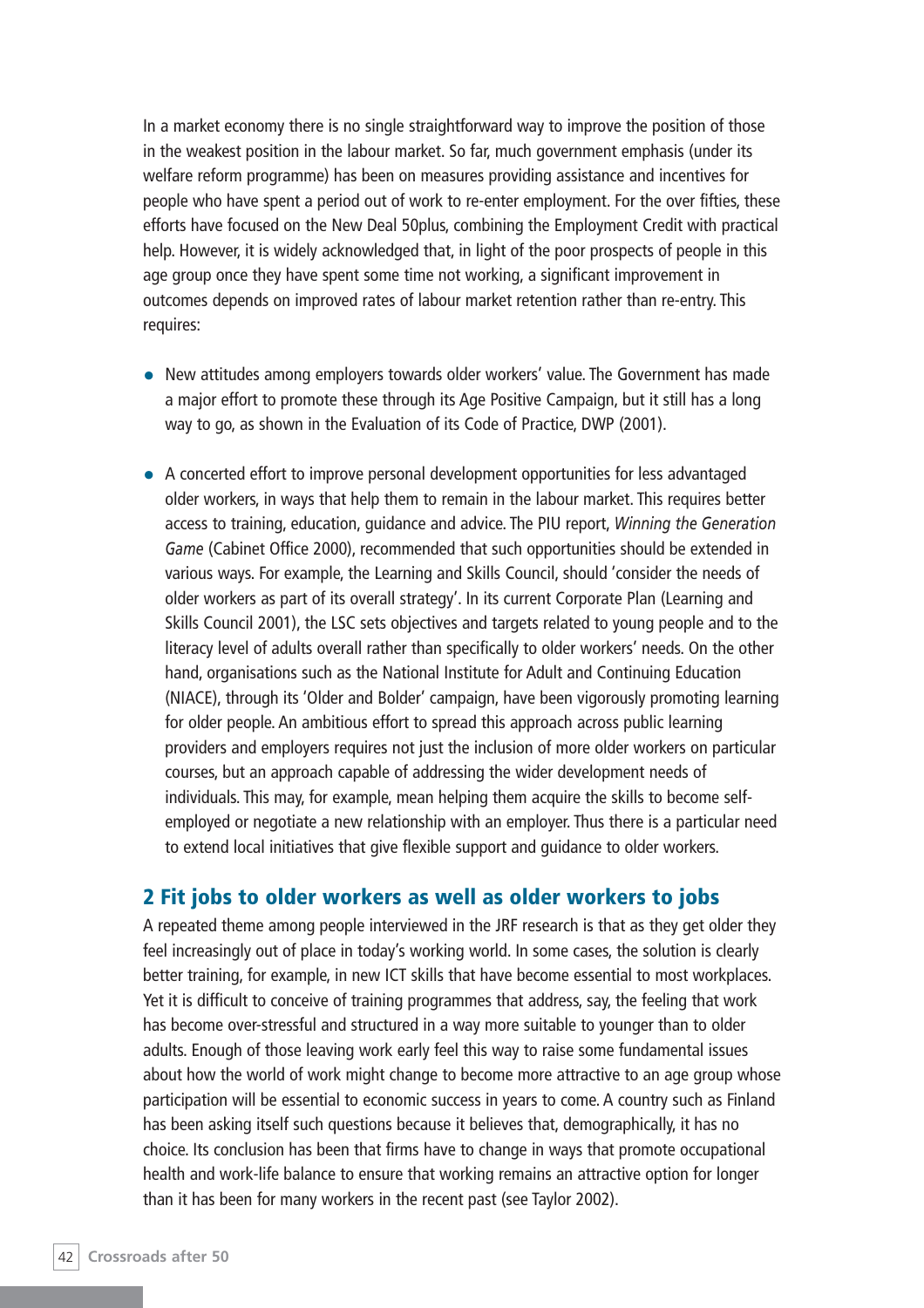What does it mean to fit jobs to older workers? The answer will vary according to the specific situation; the important thing is for employers to *consider* how to meet the changing needs and tap the evolving competencies of employees as they get older, rather than simply having a rigid formulation of a job's requirements. This may involve, for example:

- Looking for ways of shifting staff with manual duties to more administrative posts as part of their career development. An example is in nursing, where giving older staff the option of doing less heavy lifting is one way of improving retention of older workers (Watson et al. 2003).
- Restructuring job descriptions to create more opportunities for mentoring and other advisory tasks, potentially on a part-time or contracted out basis, which would allow older workers to use their experience without necessarily continuing to have executive responsibilities.

# **3 Create a new balance of priorities between working, living, health and well-being**

As part of such an effort to retain older workers by changing their opportunities within the working world, there is a need to make work-life balance a serious priority beyond the context of families with children. As discussed in Chapter 4, this does not mean assuming that everyone over 50 is exhausted and needs to work part-time; rather it means giving more choice throughout working life, balancing commitments inside and outside of work. It also means taking occupational health, including psychological aspects, far more seriously than has hitherto been the case. This has been the approach in a number of North European countries, where deteriorating psychological health at work from age 40 is considered to be a central cause of the detachment of older workers from the labour market. Possible approaches to these issues include:

- Extending choice about flexible and part-time working hours to more workers. While attitudes in the UK towards part-time work have been relatively positive compared with other countries, the focus so far has been on women in certain occupations in which part-time working is dominant and on flexible arrangements for working parents. Extending rights and, potentially, some modest income top-ups to those working part-time at other stages of life would help promote part-time working as a socially acceptable option more generally.
- Giving greater public acknowledgement to the contribution made by carers of people other than dependent children, and their huge value to the economy. This needs to be reflected in greater support for their needs, particularly when they are working. For example, policies that improve the flexibility allowed to carers to take breaks from work and to receive training when they return would demonstrate that it is not just dependent children who provide a legitimate reason for spending time away from work.
- Giving a stronger priority to various aspects of long-term occupational health when making and enforcing health and safety legislation.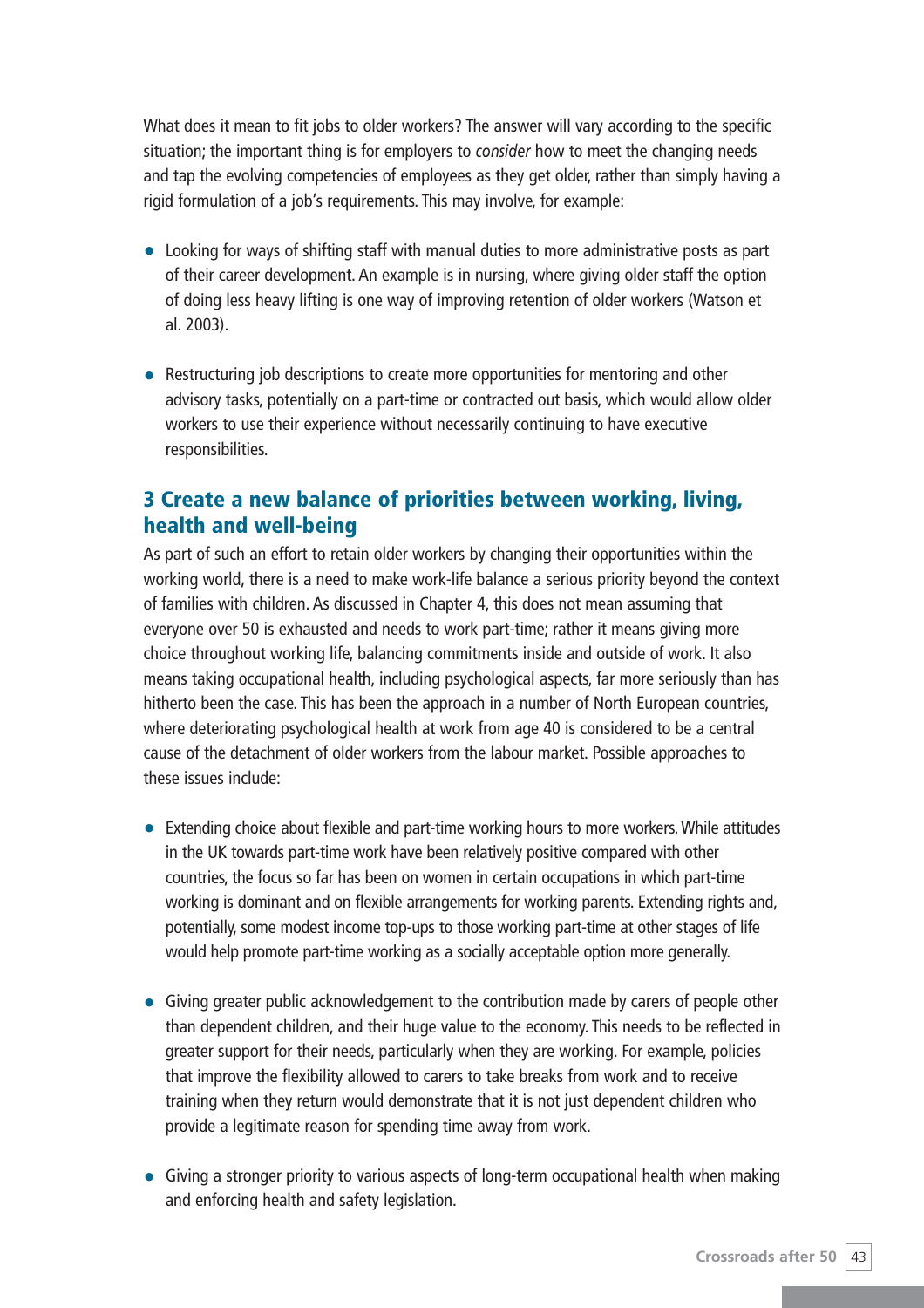# **4 Make financial choices after 50 more transparent**

The long-term financial implications to an individual of leaving the workforce prematurely remain shrouded in ambiguity and uncertainty, particularly for those with heavier dependence on state provision. A clearer picture of what it will mean not just for one's resources in the short-term but also for income beyond state pension age would help people to make informed choices.

A first step would be far clearer information about how much entitlement to state pension one has built up. The government is working to improve such transparency, and in doing so it needs to ensure that the full implications of working more years are made as clear as possible. This is not easy in the present complex system of interaction between means-tested and contribution-based income in retirement. However, as long as such systems exist, the government will need to consider carefully the following:

- How to present as clearly as possible a written pension entitlement statement which takes account of the effect of means-tested entitlements (a DWP pilot to give people statements of their public and employer entitlements has been encouraging, though more development work is needed).
- The provision or sponsorship of a basic advice service that allows an individual to have their full circumstances assessed.

Is transparency always a good thing? One form of transparency that could be seen as having had mixed results concerns the way in which employers run superannuation funds. The PIU Report *Winning the Generation Game* (Cabinet Office 2000) pointed to the fact that in the 1990s, managers making decisions about early retirement packages did not have to foot the true cost of shedding staff, which were hidden to the company as they were picked up by then well-endowed pension funds. Since that report, pension fund rules have been tightened, introducing a minimum Funding Requirement and the new accounting standard FRS17, both of which serve to make employers' pension liabilities and solvency more transparent. Employers have cited these changes as one factor causing a shift away from final salary schemes, which they say have become too expensive. Is there a risk therefore that if the cost to employers of using pension funds to restructure staffing becomes more transparent, they will simply worsen the terms of their pension schemes? While this argument may be tempting, commentators have suggested that transparency rules are simply an excuse by employers to do what they wanted to do anyway, in a much more difficult financial environment than existed five years ago (see Vickerstaff et al. 2003). Overall, it does not seem sustainable to run pension schemes on the basis of hiding information on the financial implications of decisions from organisations, managers and individuals.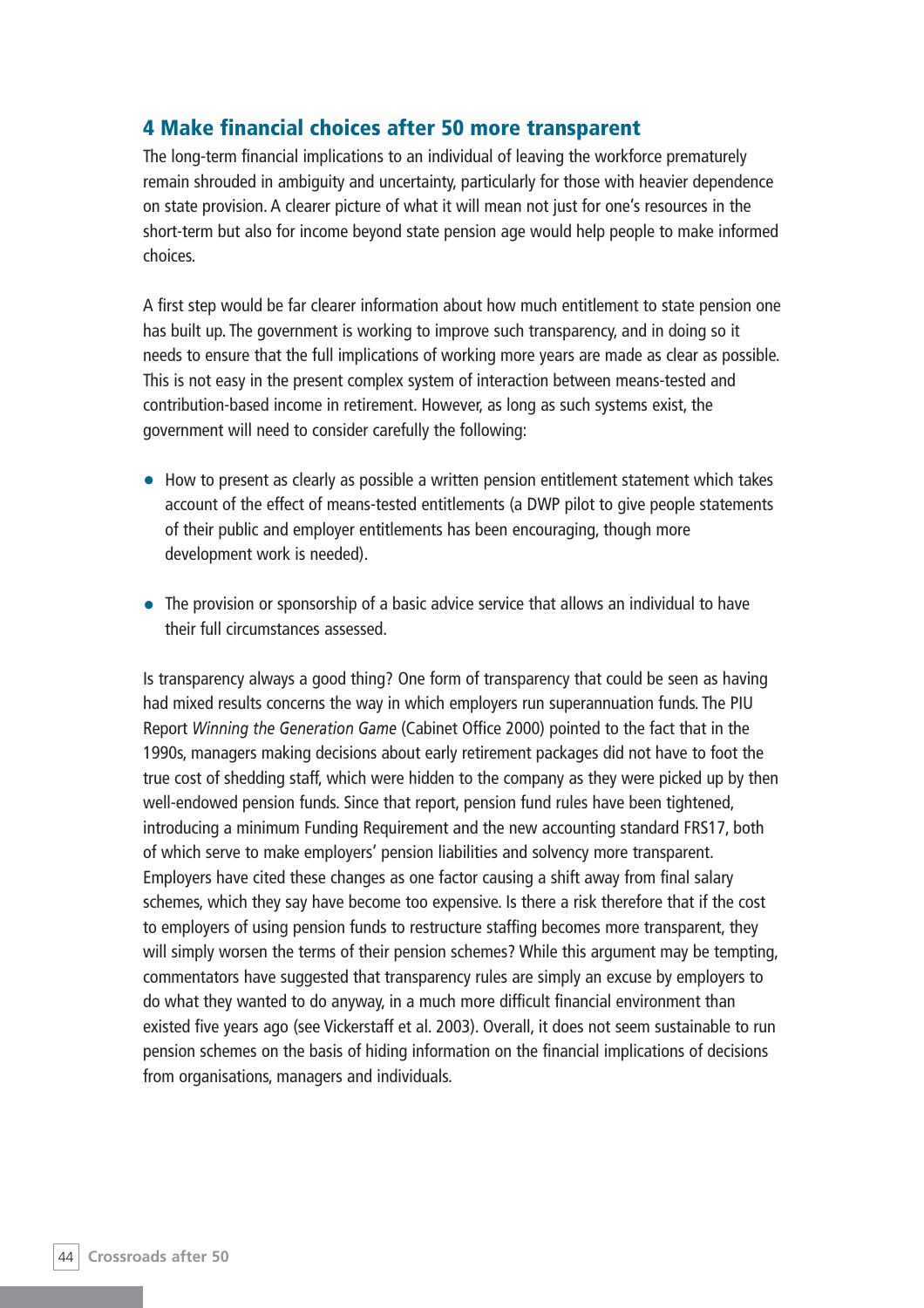# **5 Improve opportunities to build retirement income among people other than males in stable careers**

A growth in the inequality of income among pensioners is due in large part to the very different opportunities that different groups have to build up retirement income. Only people in long-term stable jobs have hitherto been able to acquire occupational pensions yielding a substantial proportion of in-work earnings. Women who have interrupted work records, selfemployed people and others without stable employment find it hard to build up their own private entitlements, and in some cases to make enough contributions even to receive the full state pension.

The Green Paper on pensions (DWP 2002) recognises the particular disadvantages faced by women, but proposes nothing that would change these fundamental difficulties. This could only be done by two types of long-term change: an improvement in people's work histories and changes in the generosity of the public pension system to people who have had limited opportunities to build up their pensions. Stakeholder pensions only help these groups by creating vehicles for them to make unsubsidised contributions to private pension schemes. This will not make a big difference to the incentive and ability of people on low incomes to build up adequate pensions. While it is much beyond the scope of this report to propose further reform in the pension system, any future reform should consider the particular need for assistance to people not in continuous stable employment.

One consideration would be the case for giving extra help and incentives for people with irregular work histories to build up pension rights after 50. Such incentives might help considerably in keeping more people in the workforce for longer. Despite the fact that, as this report has noted, financial incentives do not determine retirement behaviour, there is still potential for them to be an important influence for many people. In particular, women, who already experience a less sharp decline in employment rates between 50 and state pension age than men, might be more inclined to stay on if they thought that it could really make a difference to their pension. Some women interviewed in the research (for example, Watson et al. 2003) indicated that there was not much point in staying on to build up a pension as it was too late to do so. One possibility would be to allow people whose estimated pension entitlements fall below a particular level at the age of 50 to contribute thereafter to funds that are excluded from means-testing calculations when they are paid out.

# **6 Develop new modes of paid and unpaid work accessible later in life**

For people in the last third of their lives in the twenty-first century, income will not be the only thing that is unequally distributed: potentially just as important will be inequalities in the opportunity to go on contributing to society and thus in underlying self-esteem. A professional worker who retires to become a self-employed consultant and sits on a board of governors will be better off in more than just money than a redundant manual worker who sits at home bored and depressed. A fundamental problem noted in this report is that in terms of paid bridge jobs and in terms of making contributions outside paid work, it is those who have had the most fulfilling work experience who once again seem to have the best opportunities.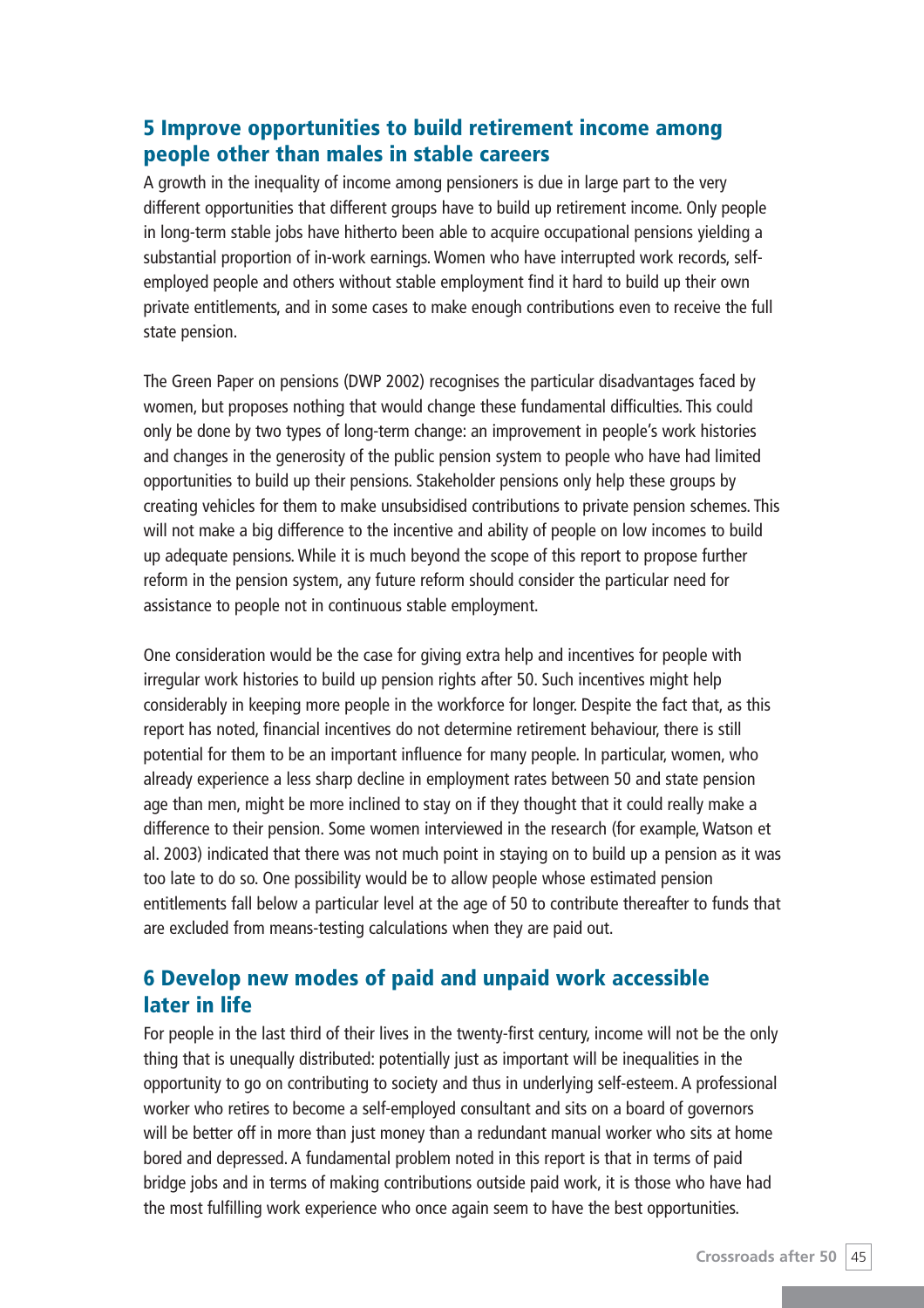A challenge for all of society is to become more inclusive in this respect. Just as employers need to learn better how to tap the skills of their own workers as they grow older, so communities need to become better at using the talents of a wide range of people once they have left career employment. One element of this in which the government can have influence concerns the benefit system: it needs to be made much clearer to people on benefits such as Incapacity Benefit that they can become actively involved in their communities without risking their benefit payments. At the same time, people with changing capacities as they grow older, including those who acquire disabilities, need to be helped to move into different kinds of employment, where necessary partly supported by public subsidy. The Disabled Person's Tax Credit has been a first step in this direction.

Yet while government can set down certain ground rules, ultimately a more inclusive range of opportunities will depend on the ways in which attitudes and organisations develop at a local level. So far, volunteering organisations have not been particularly good at reaching out to older people from working-class backgrounds. This suggests that new models of volunteering need to project models of mutual self-help that people from all backgrounds can relate to. It is beyond the scope of this report to design such models, but the findings reported here suggest that they need to be substantially different from those used in the past.

#### **Conclusion**

This report has argued that transitions after 50 represent a crossroads from which different routes will suit different individuals, and that there is now a need to open up a better choice of directions. The government cannot control what happens to people at this stage of life, but has a number of levers at its disposal that can help improve opportunities. Employers and society generally can help to do so by changing their attitudes and regarding older people as a vital resource rather than an inconvenient burden.

While recognition of these arguments is growing, it could take some years for an ethos that reflects them to become ingrained into work and society. Legislation to outlaw age discrimination in employment, due to be implemented by 2006, will help accelerate this process. On the other hand, it could be slowed down if a conflict develops between a government appearing to tell everyone to work longer and individuals who want better choices and who fear an imposition of later retirement. Moreover, for many of those who have already left employment, welfare-type measures trying to urge them back are likely to lead to considerable frustration. For this reason, the main emphasis needs to be on developing better opportunities, flexibility and support for older people within the workplace. If workers can be helped to play a positive, though in some cases a changing, role in the labour market as they grow older, eventual transitions away from work should become smoother.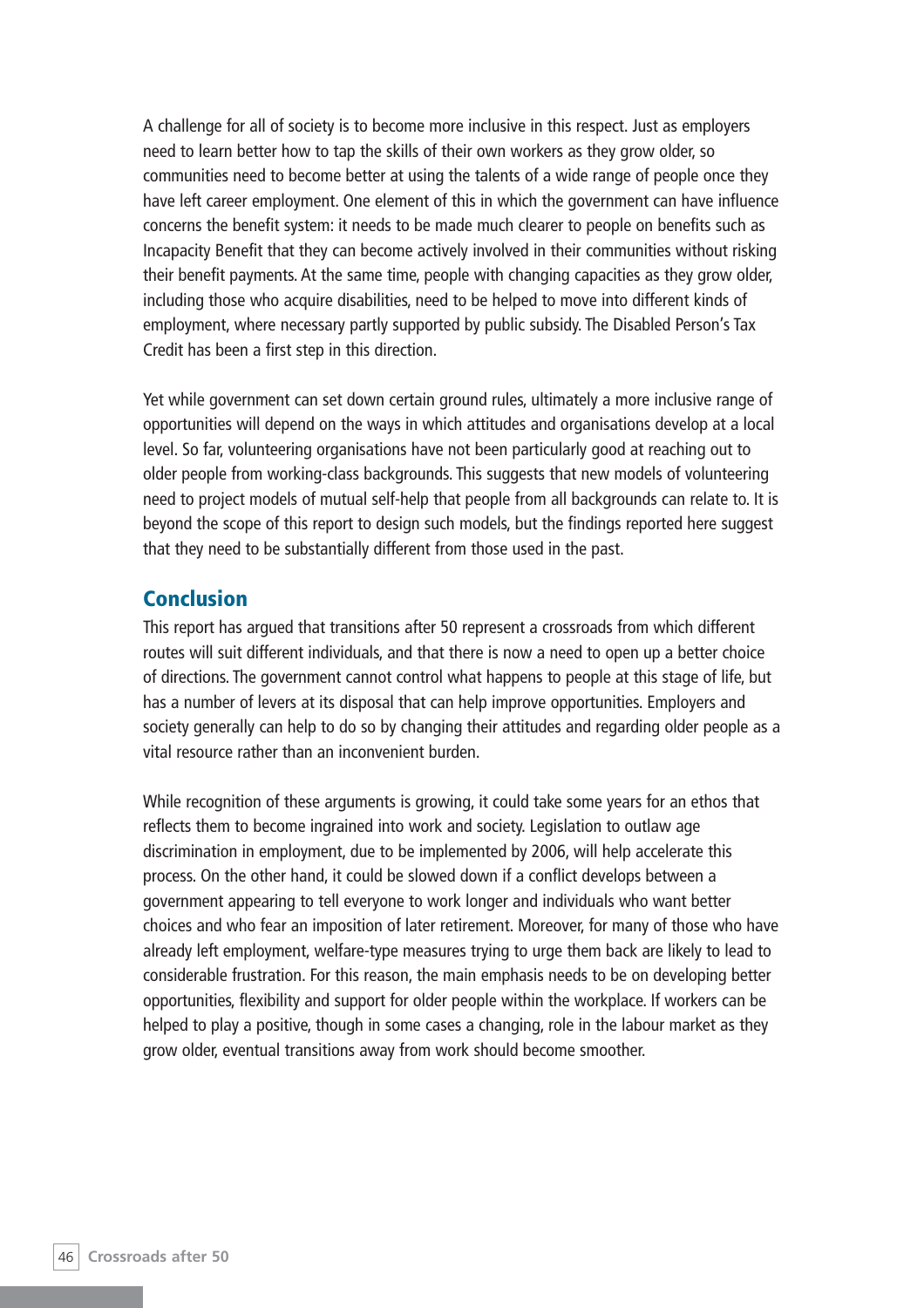# **Appendix**

# *Key findings from the Transitions After 50 research programme*

This appendix includes the key findings of each research project:

| Age discrimination legislation: Choices for the UK                    | 48 |
|-----------------------------------------------------------------------|----|
| Work history and income in later life                                 | 49 |
| Early retirement and income in late life                              | 50 |
| Experiences and expectations of people leaving paid work after 50     | 51 |
| Public policy initiatives for older workers                           | 52 |
| Transitions from work to retirement: Developing a new social contract | 53 |
| The role of flexible employment for older workers                     | 54 |
| Nurses over 50: Options, decisions and outcomes                       | 55 |
| Informal care and work after 50                                       |    |
| The financial circumstances of early retirement                       |    |

The findings are published in full as four-page summaries by the Joseph Rowntree Foundation, and can be found on the JRF website (http://www.jrf.org.uk/knowledge/findings/).

All reports in the Transitions After 50 series are published by The Policy Press in association with JRF and are available from Marston Book Services on 01235 465500 (p&p £2.75, plus 50p for every extra publication).

Two further publications from the programme (Power, and Vickerstaff et al.) will be published in 2004.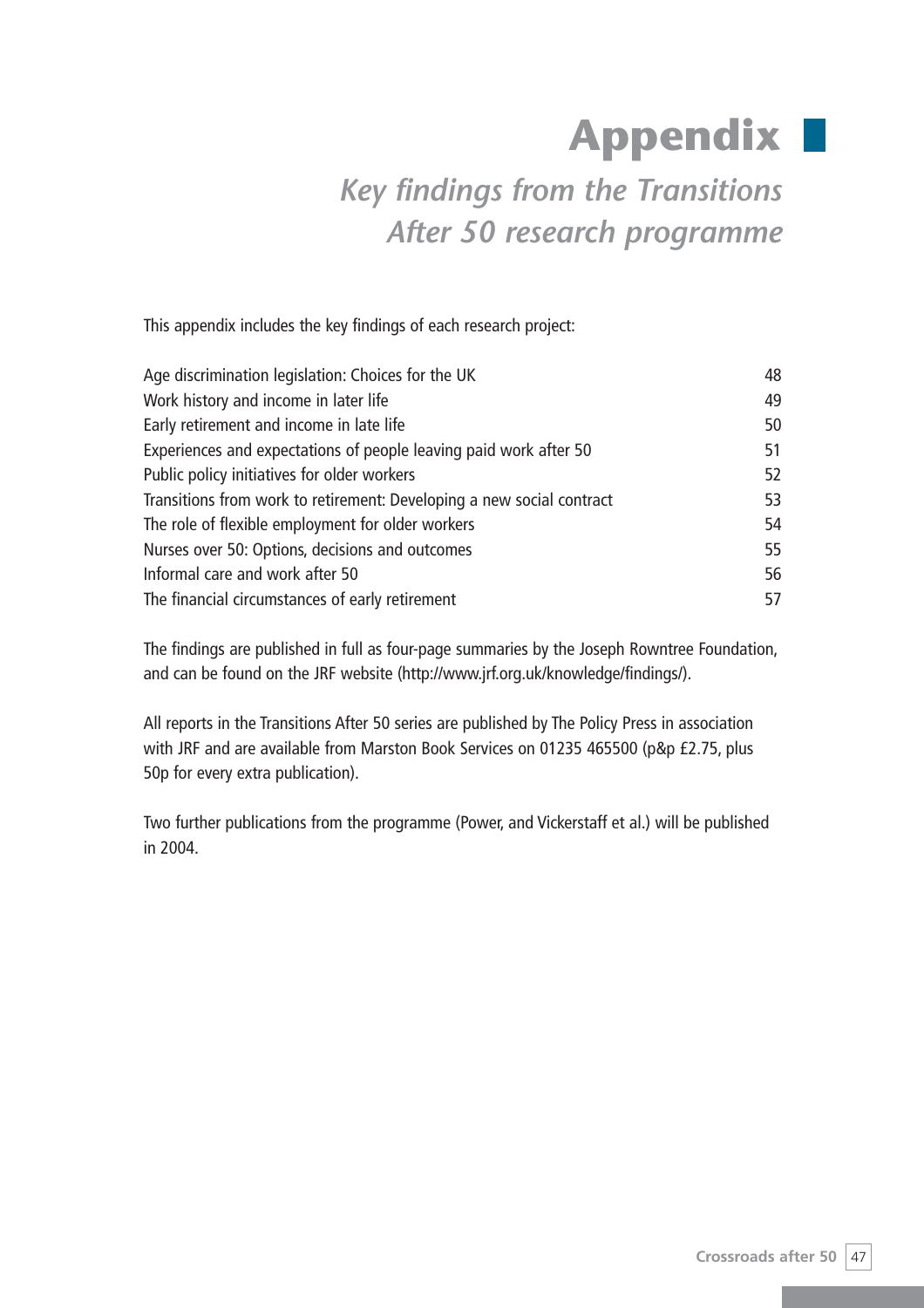## **Age discrimination legislation: Choices for the UK**

The United Kingdom has committed itself to legislate against age discrimination in employment for the first time, by signing up to a recent European Commission Directive. A number of other countries already have such legislation. This study looked at what can be learned from those countries' experiences and analysed the options for the UK in designing age discrimination laws. The study identified legislation against age discrimination in employment in 13 countries, and looked in detail at three (Australia, Canada and the United States) where it has been established for some time. It found:

- Evidence of the overall effect of such legislation is in most cases weak. However:
	- Legislation has had a positive effect on employment rates of older workers in the United States. This is mostly due to them leaving jobs at a later age, rather than to more of them being hired.
	- Employer behaviour has changed in countries with legislation, to the extent that explicit discrimination, especially in recruitment, has reduced. However, society's and employers' attitudes to older workers do not yet appear to have shifted as much as towards groups such as women and people from minority ethnic communities, where legislative protection has, generally, operated for longer.
	- Forbidding employers to set mandatory retirement ages may have made them a bit less likely to hire older workers, but there is no evidence that this has been a major disincentive.
- The international experience points to the importance of some key choices about how to design legislation in the UK. In particular, legislators must decide:
	- Whether to deal with both age and other forms of discrimination in a single law and agency. To do so would show that age discrimination is viewed seriously, but age also risks taking a 'back seat' in a single agency.
	- What powers to vest in the commission that will enforce the legislation: in particular, whether to give it proactive powers of investigation and regulation.
	- Whether to permit employers to set mandatory retirement ages.
	- What to exempt from the legislation. Human rights considerations must be balanced with economic efficiency and other objectives; but too many exemptions tend to discredit anti-discrimination laws.

Published July 2001 (*Findings* reference number 711)

The full report, **Outlawing age discrimination: Foreign lessons, UK choices** edited by Zmira Hornstein, is published for the Foundation by The Policy Press (ISBN 1 86134 354 X, price £14.95).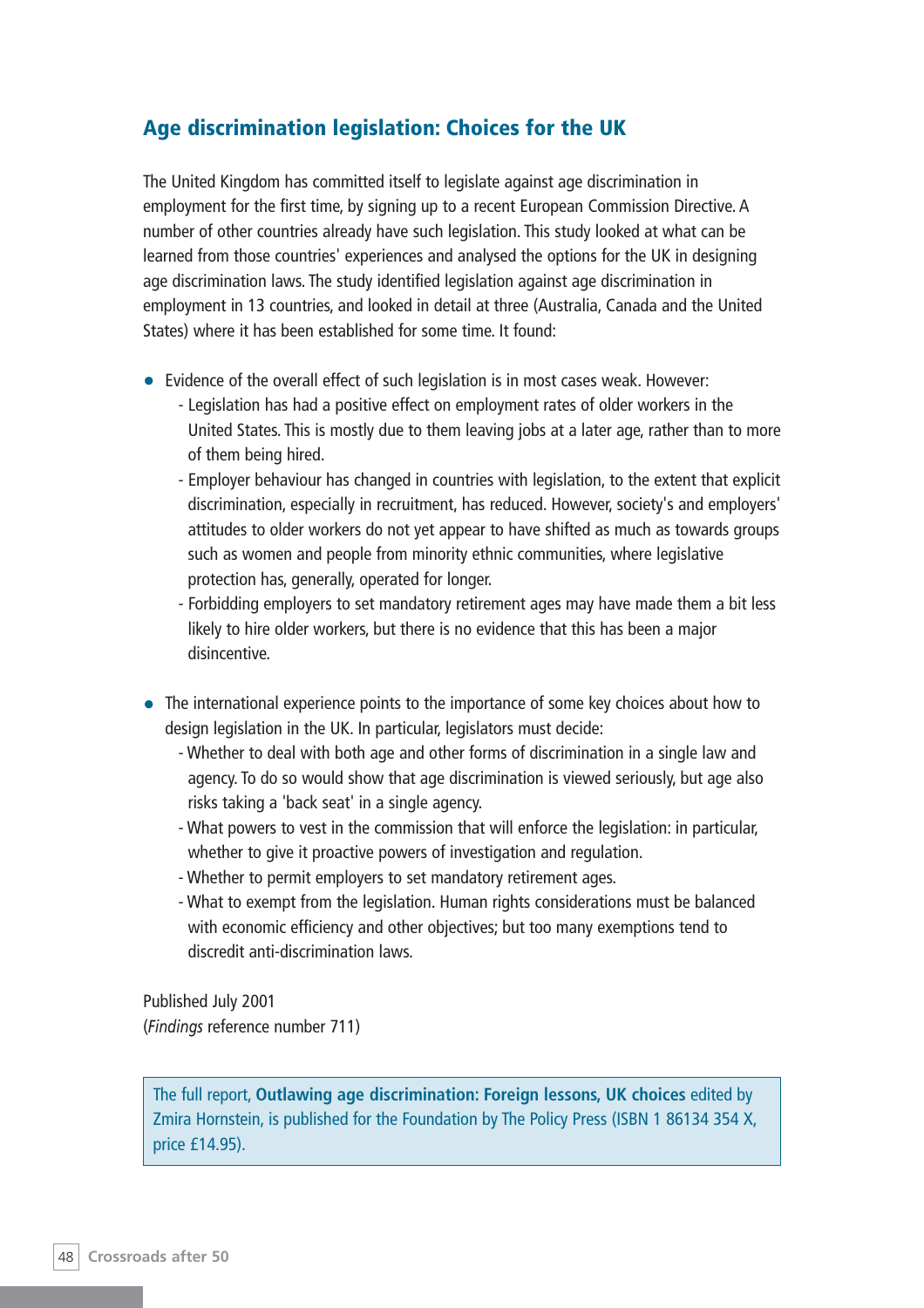# **Work history and income in later life**

As working lives shorten and retirement lengthens, there is concern over whether individuals make adequate provision to avoid poverty in old age. A study by Elena Bardasi and Stephen P. Jenkins of the Institute for Social and Economic Research examined the relationship between the risk of having a low income in later life and people's lifetime employment history. The study, based on data from the British Household Panel Survey (BHPS), found that:

- Although employment rates of older men fell sharply in the 1980s, they stabilised during the 1990s. Older women's employment rates increased during the 1990s.
- In the period immediately before retirement, people start to work less and earn less on average, but income still falls sharply in the year of retirement.
- Spending more years in paid work in total between the ages of 20 and 60 did not necessarily lower the risk of having a low income when aged 60+. Instead, the effect depended on the occupational group involved. A reduction in low-income risk was associated with more years of paid work for men in professional, and personal and protective services occupations, and for women in managerial, professional, technical and clerical occupations.
- Holding the number of years spent in an occupation constant, the risk of having a low income when aged 60+ varied according to occupational group. For men, those groups with small low-income risks were professional and clerical occupations, whereas, for women, they were professional, clerical and managerial occupations.
- Working fewer than five years between the ages of 50 and 60 raised the chance of having a low income in later life for men who had spent more of their working life in clerical, craft, personal and protective services, and sales occupations. By contrast, for women, low labour market participation between the ages of 50 and 60 had little association with the risk of having a low income when aged 60+.
- Household type and marital status were more important determinants of low income in later life for women than for men. Women aged 60+ living without a partner had a substantially higher risk of low income than women aged 60+ living with a partner, even if they had worked for much of their life.

Published April 2002 (*Findings* reference number 482)

The full report, **Income in later life: Work history matters** by Elena Bardasi and Stephen P. Jenkins, is published for the Foundation by The Policy Press (ISBN 1 86134 401 5, price £12.95).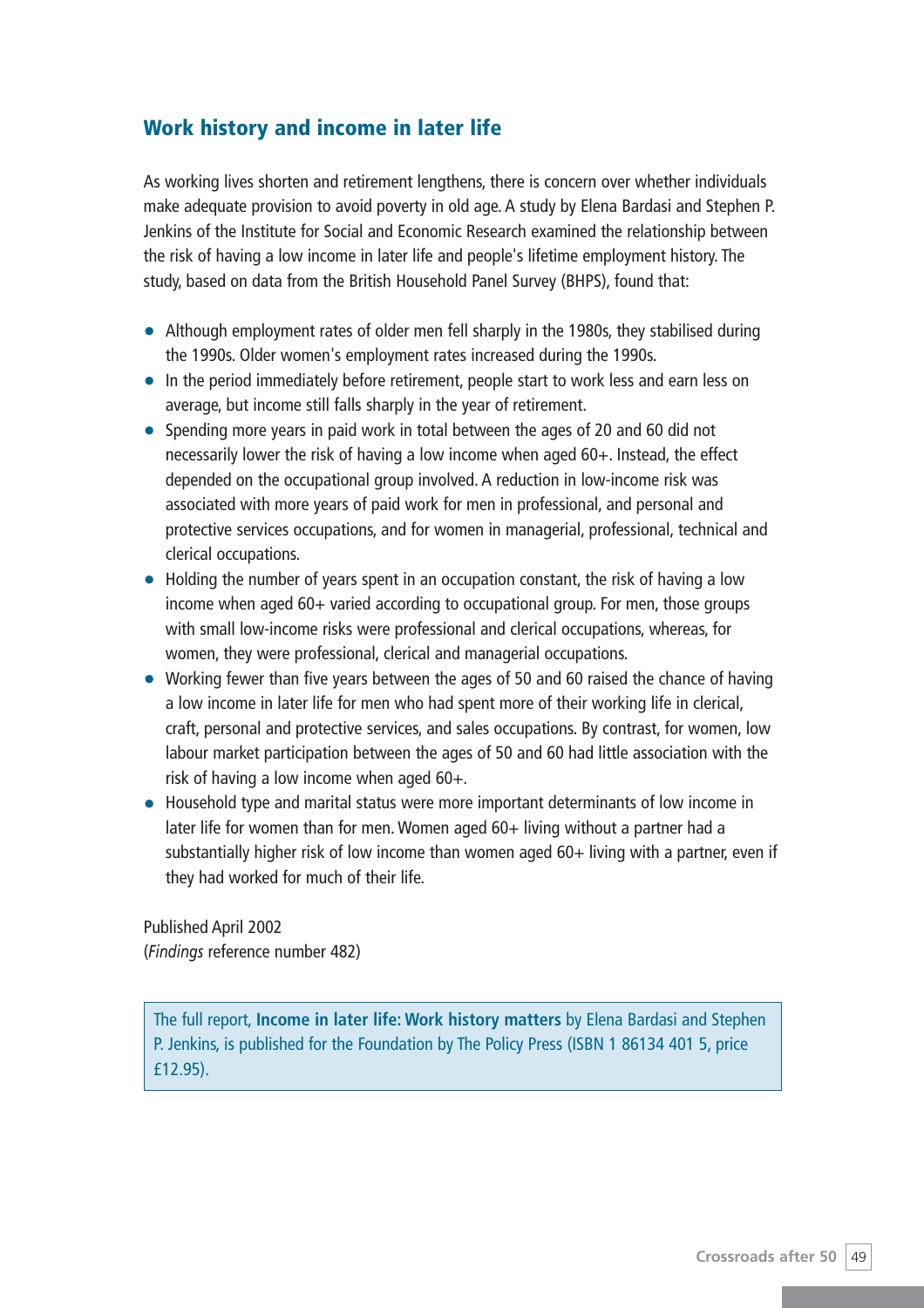## **Early retirement and income in later life**

There is growing concern about the tendency for retirement from paid employment to take place before state pension age. One uncertainty is whether people who retire early have sufficient financial resources to support themselves through possibly thirty or more years of retirement. This report compares the financial position of people in the current pensioner population who retired early with their counterparts who retired at state pension age.

It uses statistical methods to compare the two groups, who are matched in terms of key factors known to influence retirement, including gender, age group, housing wealth, ownership of financial assets, age at leaving full-time education and health status. The report suggests that planned voluntary early retirement may not be as disadvantageous to an individual's financial position in later old age as many fear.

Published July 2002 (No *Findings* was published for this report)

The full report, **Early retirement and income in later life** by Pamela Meadows, is published for the Foundation by The Policy Press (ISBN 1 86134 442 2, price £10.95)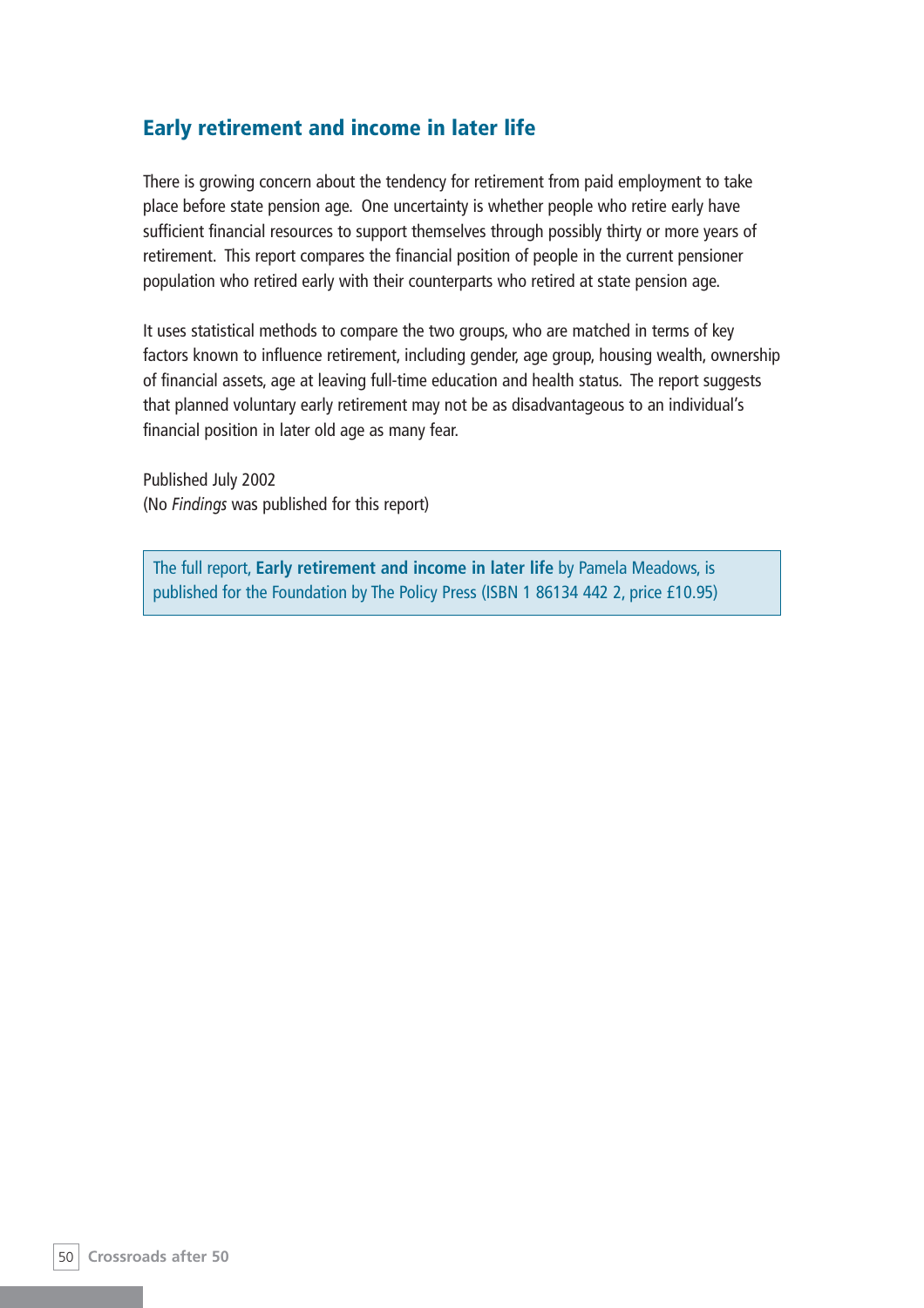# **Experiences and expectations of people leaving paid work after 50**

Increasing numbers of people are leaving employment before standard retirement ages, through a combination of factors such as choice, redundancy, health difficulties and increased care commitments. A new study by Helen Barnes, Jane Parry and Jane Lakey of the Policy Studies Institute examines the experiences of people in their fifties and sixties who have left paid work. The research looked at how people came to leave their jobs, how they had adjusted to life outside the labour market, and how they were spending their time in retirement. The study found that:

- Most of those interviewed continued to make identifiable contributions to society after leaving paid work. Activities included voluntary work, learning activities, domestic work, caring for family members (including elderly relatives and grandchildren), helping out friends and neighbours, and leisure pursuits.
- People's health, income and family circumstances were important in how they spent their time in retirement. Those who were better off found it easier to achieve a high level of participation.
- The ways in which people came to leave work were important in how well they adjusted to retirement. Those who freely chose to retire tended to have higher levels of income and more options open to them.
- Getting involved in activities outside the labour market had many benefits, including personal fulfilment, a sense of purpose, continued sociability and keeping physically and mentally alert.
- The older people interviewed felt that society should recognise their lifelong economic contributions. They were happy to continue to contribute, but felt that they should have more choice at this stage of their life about how they spent their time.
- In terms of policy implications, employment issues identified included the need for equality in retirement ages for men and women, and the abolition of compulsory retirement ages for those who want to continue working. The importance of a decent retirement income was also highlighted. The benefit system was seen as a key area for reform, including more proactive advice and information.

Published October 2002 (*Findings* reference number 022)

The full report, **Forging a new future: The experiences and expectations of people leaving paid work over 50** by Helen Barnes, Jane Parry and Jane Lakey, is published for the Foundation by The Policy Press (ISBN 1 86134 447 3, price £11.95).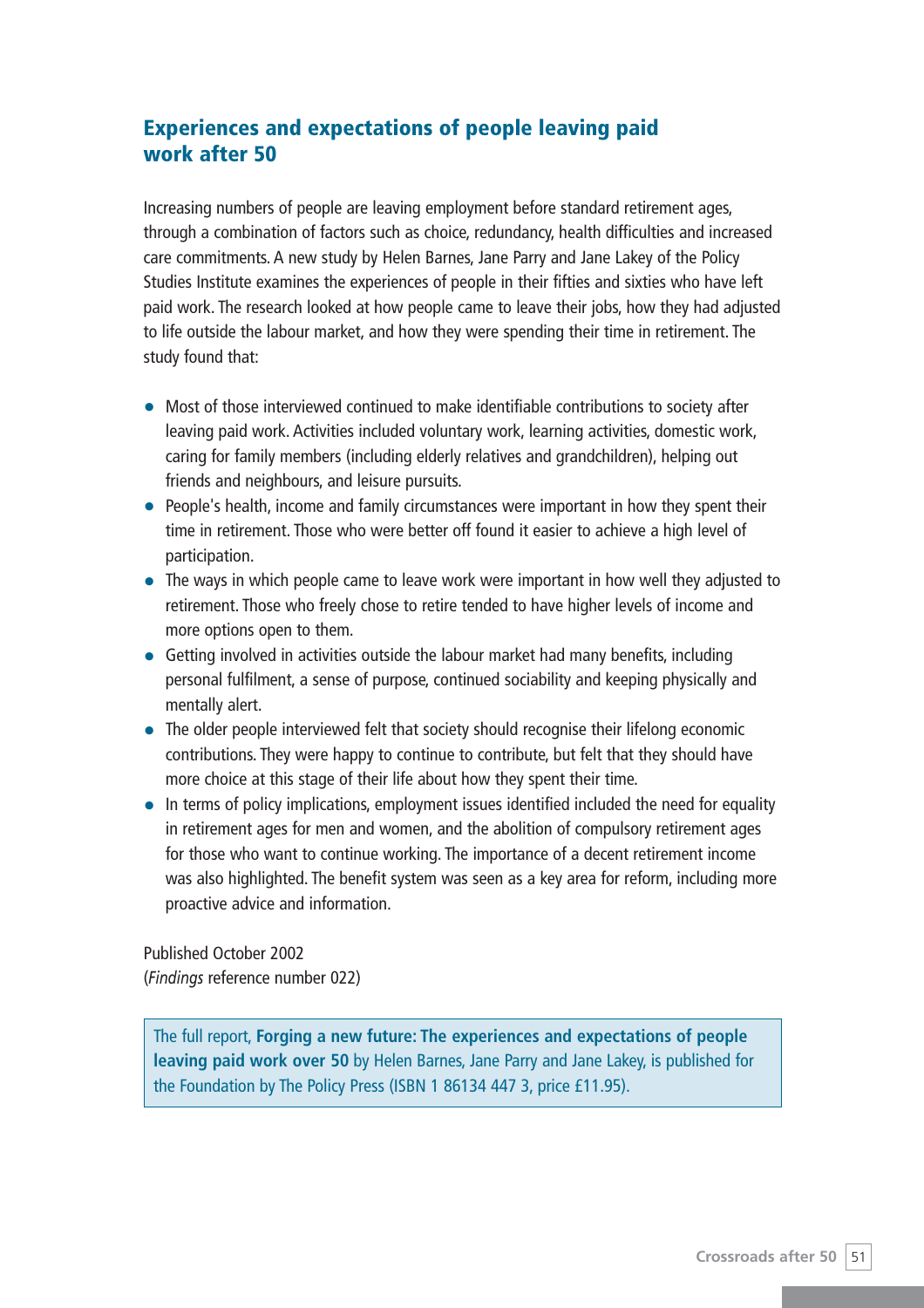# **Public policy initiatives for older workers**

Older workers' employment patterns and their relationship to population ageing and pension systems are of increasing concern to policy-makers. Philip Taylor at the University of Cambridge Interdisciplinary Research Centre on Ageing investigated how policy-making towards older workers is developing in several countries – Australia, Finland, Germany, Japan, the Netherlands and the USA. The project examined a broad range of policy areas: pension reform, equality, social security and labour-market policy. Key findings were that:

- The issue of the employment of older workers is rising up the policy agendas of the countries studied, although at different speeds.
- All the countries have policies targeting older workers, including:
	- removing previous incentives to early retirement;
	- encouraging later retirement and flexible retirement;
	- legislation to counter age discrimination;
	- awareness-raising campaigns among employers;
	- guidance and training programmes targeting older workers;
	- advice and guidance for employers;
	- employment placements;
	- support for labour-market intermediaries;
	- employment incentive schemes.
- Those countries which have ended mandatory retirement have not seen an immediate change in retirement patterns.
- Employment subsidies have had limited value, but have shown more potential when paid directly to employees.
- While consistently argued for, there is little evidence as yet of integration of public policies towards older workers, with the notable exception of Finland.
- The researcher concludes that there is a need for:
	- much greater integration of public policies towards older workers, with better links to other policy areas and greater recognition of the diverse needs of older workers;
	- greater emphasis on removing age barriers from existing initiatives, rather than developing special schemes for older workers;
	- better engagement with business.

Published December 2002 (*Findings* reference number D62)

The full report, **New policies for older workers** by Philip Taylor, is published for the Foundation by The Policy Press (ISBN 1 86134 463 5, price £13.95).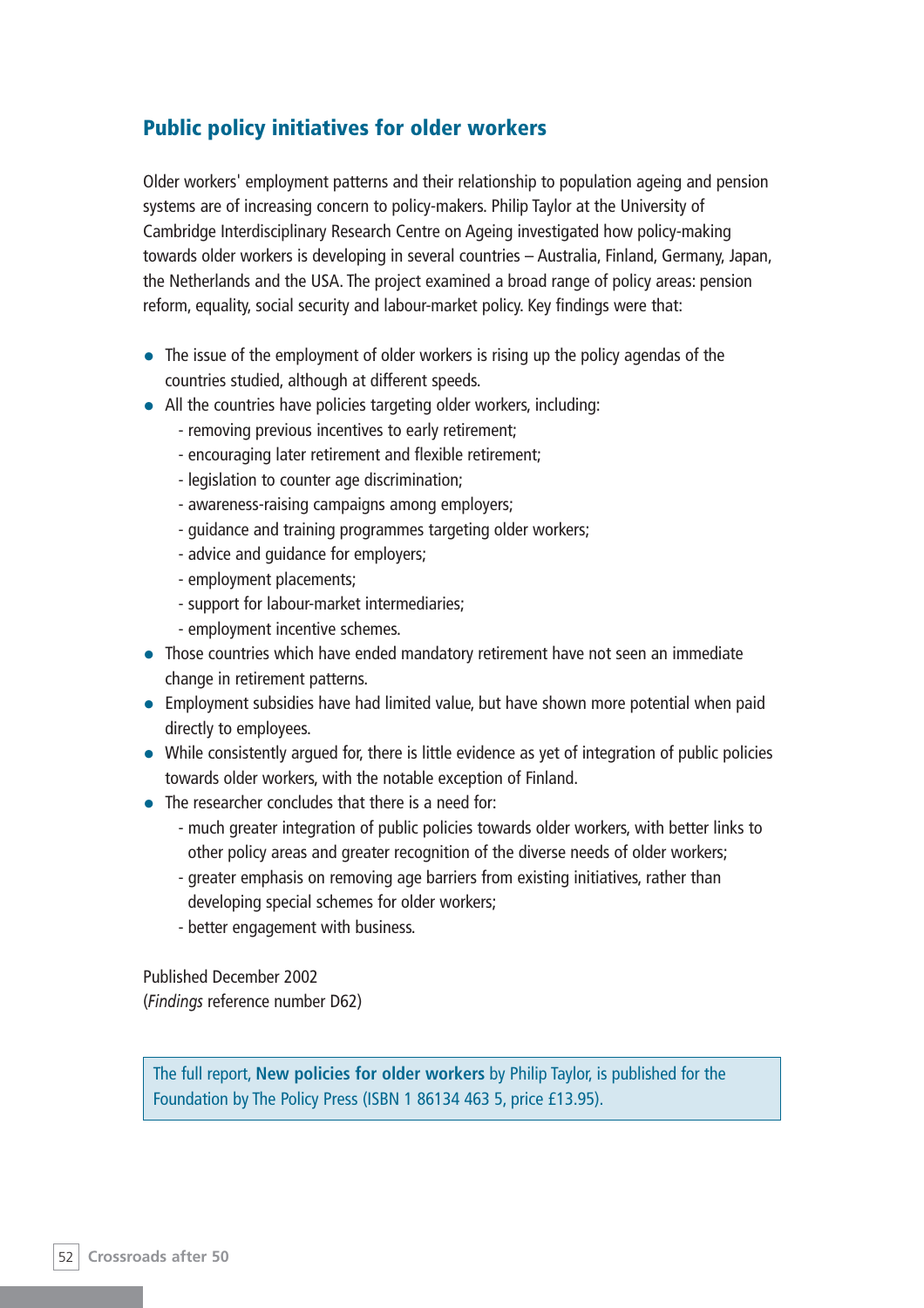# **Transitions from work to retirement: Developing a new social contract**

Those over 50 now make up a significant proportion of the UK population. The changes facing this group are increasingly complex, affecting work, leisure, caring, volunteering and related activities. This report provides a detailed overview of the changes affecting people in their fifties and beyond.

The report brings together empirical and theoretical studies and includes a special analysis of the British Household Panel Survey. It also summarises important research from the US and Europe. The author provides a fresh perspective on middle age and makes recommendations on managing work and retirement policy. In particular, he challenges calls for raising retirement ages, arguing that paid employment is neither a feasible nor an attractive option for this group.

Published December 2002 (No *Findings* was published for this report)

The full report, **Transitions from work to retirement: Developing a new social contract** by Chris Phillipson, is published for the Foundation by The Policy Press (ISBN 1 86134 457 0, price £11.95).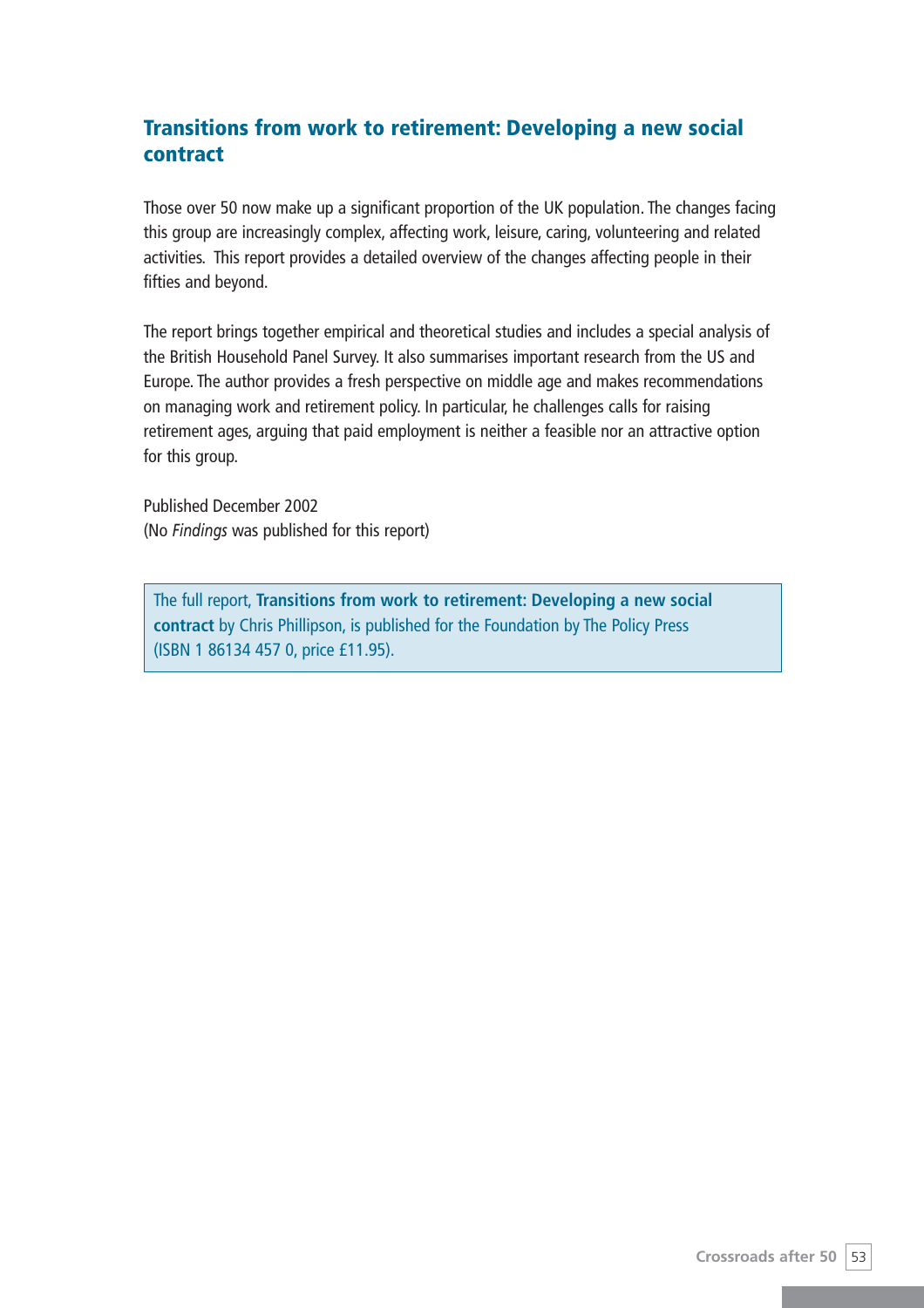## **The role of flexible employment for older workers**

Some of the increasing number of people leaving work before state pension age may benefit from more flexible jobs that bridge the gap between permanent full-time work and retirement. Stephen Lissenburgh and Deborah Smeaton of the Policy Studies Institute studied the role of such 'bridge jobs' in the lives of people leaving work between 50 and state pension age. Using national survey data, the research examined the characteristics and experiences of those leaving permanent jobs, factors associated with moving to temporary, part-time or selfemployment and the qualities of these alternative forms of work.

- Leaving work tends to be a positive choice for workers with other advantages including those (especially men) who have been with their present employer for longer, and are therefore more likely to have accumulated savings and pension entitlements, and those who have paid off their mortgages. People with health problems are also inclined to leave work early, especially low paid men; however, for them, 'early retirement' is more likely to have been due to an inability to stay in employment, rather than a positive choice.
- Similar divisions are apparent in entering flexible employment. Older workers from a more advantaged background are more likely to enter flexible employment rather than leave the workforce on departure from permanent full-time employment and are especially more likely to enter better quality flexible employment.
- The quality of flexible employment varies according to its type. Self-employment offers job quality most comparable to that enjoyed by permanent full-time employees. Temporary employment rates next in terms of job quality, although this is more the case for those on fixed-term contracts than casual workers or agency temps. Part-time employment offers the poorest job quality among the three types of flexible employment.
- Overall, women appear more successful than men in finding flexible jobs for positive reasons, but often find that these jobs are of poor quality.
- The research identified a need for policies to: help older people with health problems to remain in work; counter age discrimination; improve the skills of older workers; improve the financial incentives for older people to remain in work by offering them more generous tax credits and by increasing the National Minimum Wage; and provide better regulation of casual and agency temp work.

Published March 2003 (*Findings* reference number 343)

The full report, **Employment transitions of older workers: The role of flexible employment in maintaining labour market participation and promoting job quality** by Stephen Lissenburgh and Deborah Smeaton, is published for the Foundation by The Policy Press (ISBN 1 86134 475 9, price £13.95).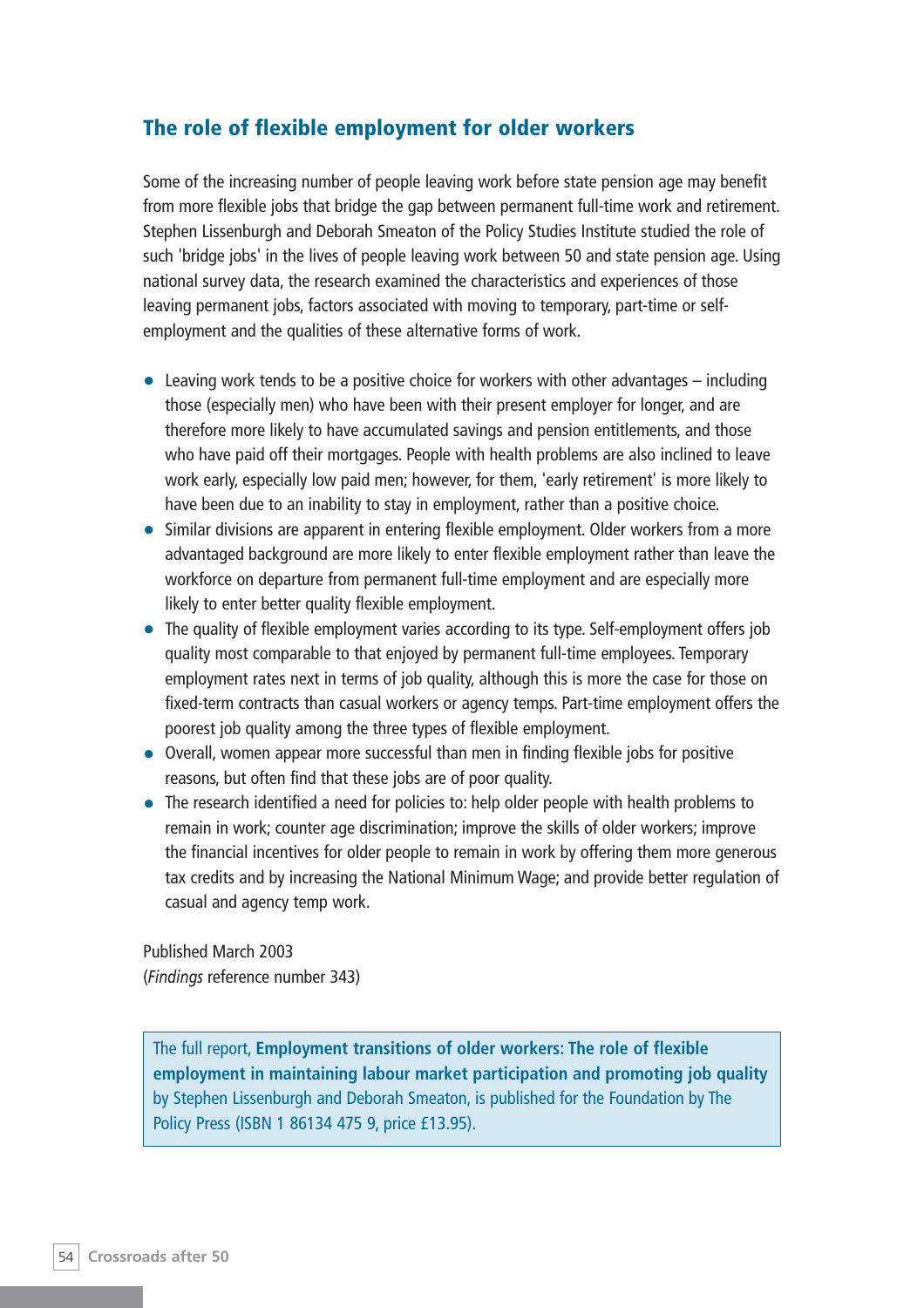### **Nurses over 50: Options, decisions and outcomes**

Working patterns and retirement decisions of people over 50 have important implications for labour supply in an ageing workforce, nowhere more so than in a sector such as the National Health Service threatened with severe staff shortage. In this context, a study by researchers at the University of Hull examined the options and decisions taken by nurses over 50, and the outcomes in terms of their movement in and out of the NHS. They found that:

- The NHS has an ageing nursing workforce with more than 75,000 nurses aged over 55 and a further 71,000 aged 50–54. Almost 10,000 nurses retire each year. Many nurses over 50 ('older nurses') remain in nursing in the National Health Service (NHS) but growing numbers take early retirement. A small number return to nursing in their fifties.
- Despite government efforts to stem the loss of nurses from the NHS and to promote return to practice, older nurses lack clear advice, guidance and encouragement about the options they may take, when considering whether to retire or remain in nursing, and when deciding whether to return to NHS nursing from the outside.
- Attitudes to older nurses are sometimes ambivalent, sometimes apathetic and sometimes welcoming. Some older nurses reported ageist attitudes towards them by employers and their personnel departments, although employers also valued particular qualities that they associated with older nurses.
- Older nurses reported particular needs, but not much effort by employers to meet these. In particular:
	- They recognise their need for continuing professional development to help them keep up with a rapidly changing service, especially when returning after a career break. Yet opportunities are variable, and not geared towards the specific needs of older nurses.
	- Physical limitations or family caring responsibilities mean that some nurses would like to have less heavy duties or to reduce hours of work, but they report limited flexibility by employers in this regard.
	- Financial considerations may deter nurses from taking less demanding jobs, since this may compromise final pension entitlements.
	- Return to practice initiatives are not tailored towards the needs of older nurses.
- Overall, stakeholders in the nursing workforce, including senior NHS and nursing managers, human resources personnel, retirement organisations and trade unions, admit to a poor translation of government policy into practice in relation to older nurses in the NHS.

Published July 2003 (*Findings* reference number 793)

The full report, **Nurses over 50: Options, decisions and outcomes** by Roger Watson, Jill Manthorpe and JoyAnn Andrews, is published for the Foundation by The Policy Press (ISBN 1 86134 544 5, price £11.95).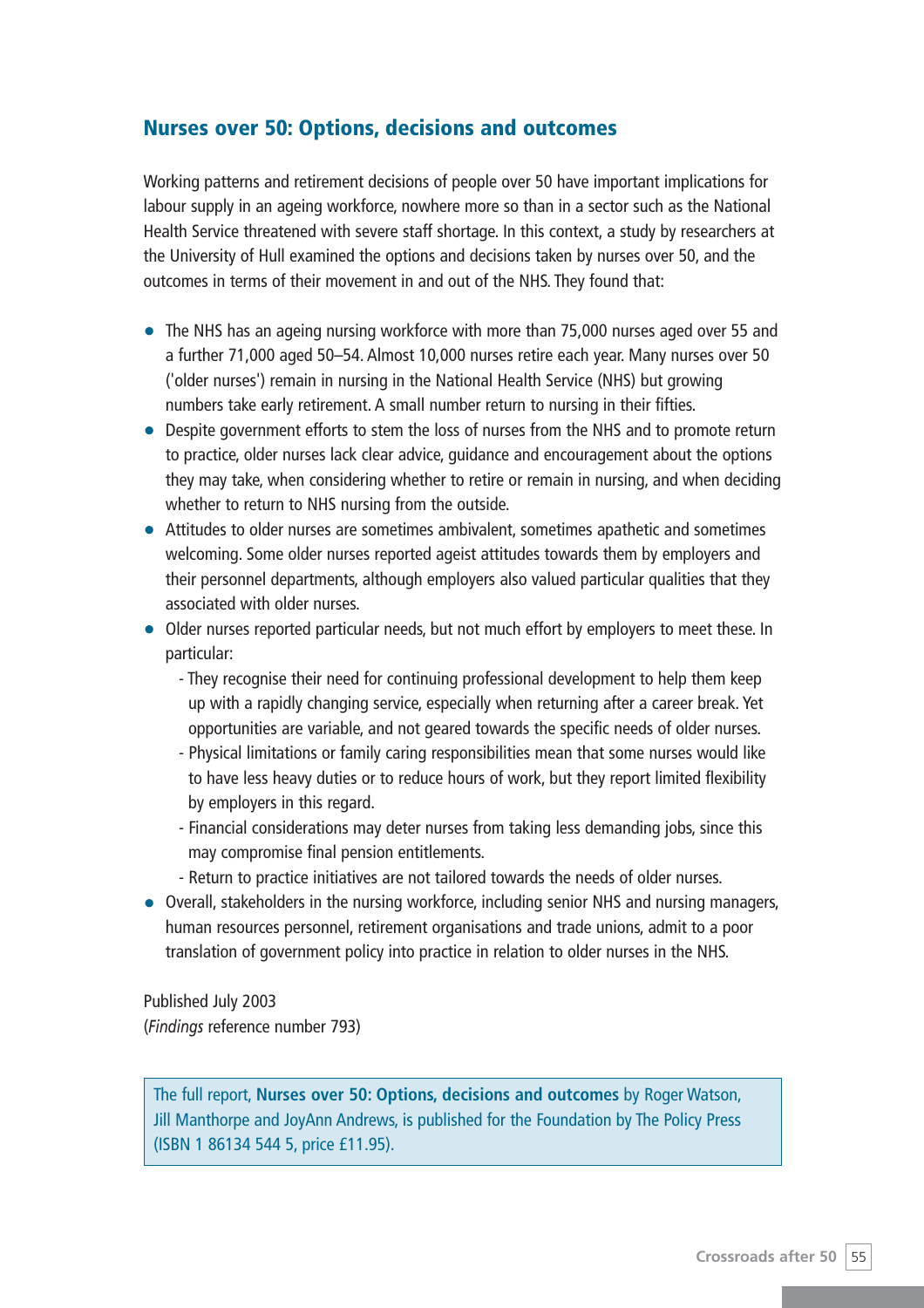## **Informal care and work after 50**

Many people in their fifties and sixties combine work with caring responsibilities for grandchildren, older relatives or their own children. Researchers at Thomas Coram Research Unit looked at how decisions about employment are influenced by the desire or need to provide informal care. The study, based on a survey, case studies and analysis of existing data, found that:

- People in their fifties represent a 'pivot' generation with both care and work roles:
	- two in three people between 50 and retirement age are in paid work;
	- by age 50, one in three people have grandchildren;
	- three in five 50-year-olds still have living parents;
	- nearly half those surveyed (who were working for, or recently retired from, two councils) had some caring responsibility.
- Despite increasing demand for elder care and childcare, changes in the population and in work patterns (for example if early retirement becomes harder) mean that fewer people will be available to provide informal care.
- Nearly as many men as women surveyed undertook informal care, but women's caregiving was more intensive.
- Few employees wanted to give up work in order to take on caring responsibilities. However, decisions about working were based on a combination of factors, including financial considerations, health, job satisfaction and stress, as well as caring responsibilities.
- Those who combined work and care often did so at personal cost such as tiredness, illhealth and lack of leisure. Most employees did all they could to avoid informal care having a negative impact on their paid work. However, opportunities for career advancement could be affected.
- Although some grandparents were prepared to give up work or reduce their hours to provide childcare for their grandchildren, there was a general reluctance to offer full-time care.
- The researchers conclude that without more resources to support carers, their contribution may not be sustainable. Flexible working hours, the opportunity to reduce hours or take a career break without financial penalties, and good-quality, affordable support for carers and care recipients would help employees to combine care and work.

Published October 2003 (*Findings* reference number 032)

The full report, **The pivot generation: Informal care and work after 50** by Ann Mooney and June Statham with Antonia Simon, is published for the Foundation by The Policy Press (ISBN 1 86134 402 3, price £11.95).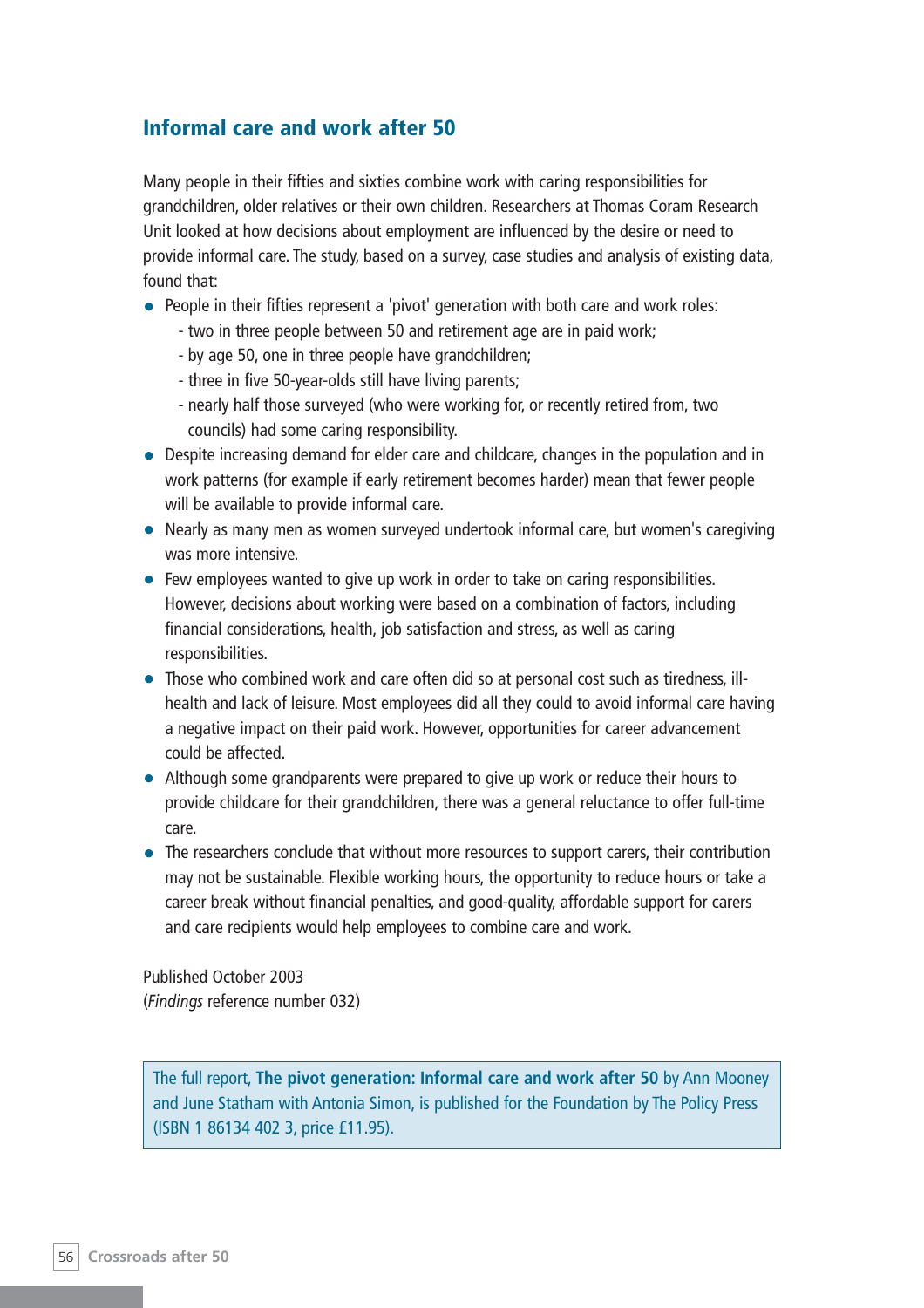# **The financial circumstances of early retirement**

People leaving work before state pension age risk being poorer in retirement than if they had continued working. This qualitative study of 56 retired people in their fifties and early sixties profiled their experiences, decisions and attitudes before and after they stopped working. The study, by Sue Arthur of the National Centre for Social Research, found:

- People's experience of leaving work differed. Some had left willingly, others had had little choice. Some had left gradually, others abruptly. Some had planned the move, others had had it forced on them with little control over timing.
- These differences could have profound effects on people's experiences, including whether financial circumstances measured up to their expectations. Those with least choice and control tended to experience greatest difficulties.
- People in stronger financial and employment circumstances appeared to have more satisfactory experiences. Three factors in particular influenced people's experience: work history and skills; financial circumstances; and health and disability.
- On the whole, people in this study did not say that their financial situation was the dominant factor in deciding to move away from paid work. Instead, personal and workrelated factors combined to influence motivations, with financial factors determining the viability of decisions.
- For people on the very lowest incomes, life was tough financially if they left work early but often little or no worse on benefits than when earning. However, early unplanned exit from a job for people on slightly higher earnings could result in extra hardship as it could seriously upset expectations for their financial future. People on average to high earnings tended to feel comfortable as long as they retired on at least half their earnings.
- People who had retired early generally found it hard to plan ahead for future, unknown, financial needs. Financial considerations did not seem at this stage to dominate how they felt about having left work, particularly in the case of those with health concerns, for whom not having the strain of working outweighed other factors.

Published December 2003 (*Findings* reference number D23)

The full report, **Money, choice and control: The financial circumstances of early retirement** by Sue Arthur, is published for the Foundation by The Policy Press (ISBN 1 86134 476 7, price £13.95).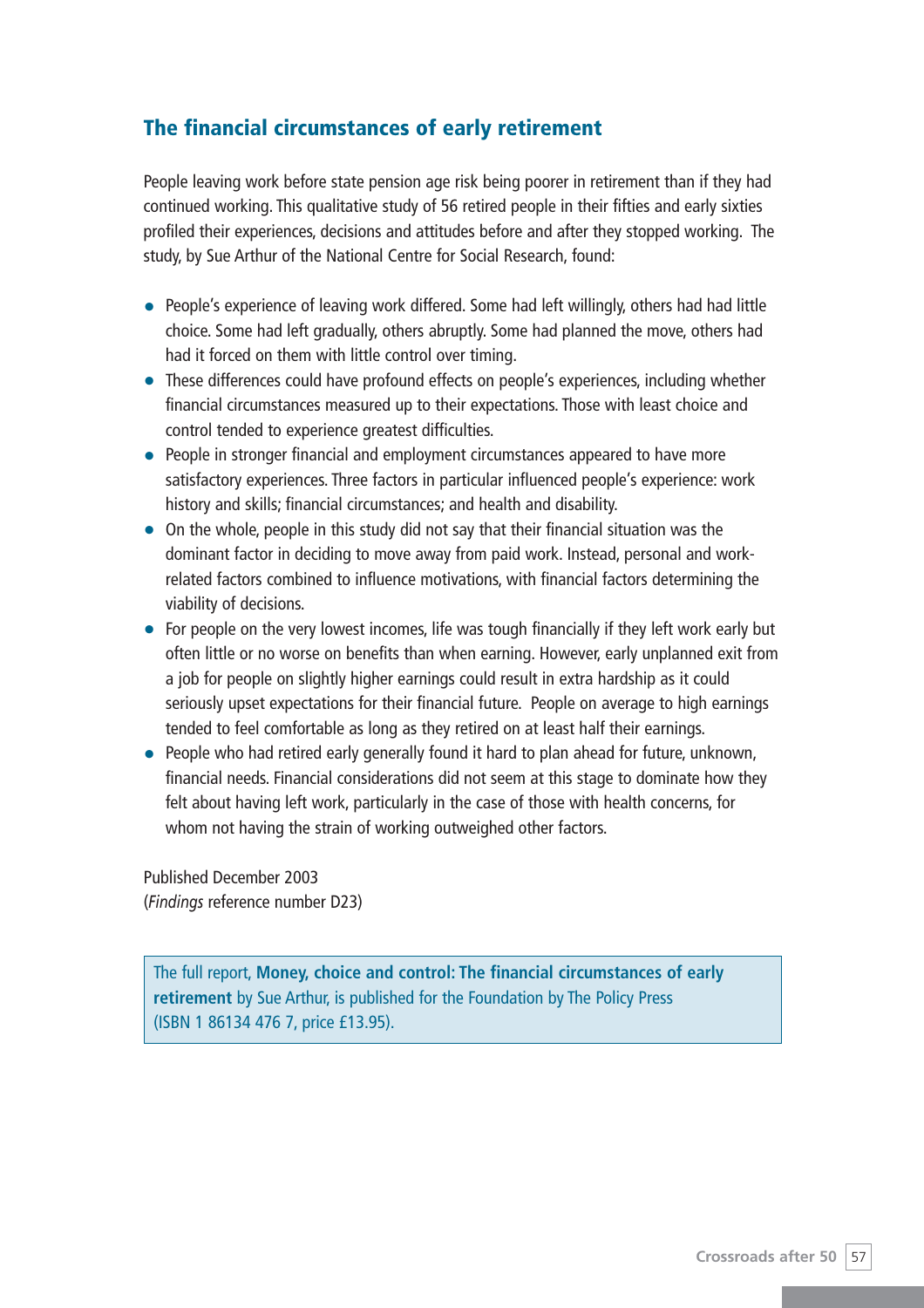

- 1 More precisely, analysis of the Labour Force Survey looked at people between 50 and state pension age who were in full-time permanent jobs at a given interview, but not when interviewed a year later. At this later interview, 44 per cent were in some alternative form of paid work, 46 per cent had left the labour market and 10 per cent were not working but were looking for work (unemployed) (Lissenburgh and Smeaton 2003). See Chapter 5.
- 2 Hirsch (2000) reviewed existing evidence at the time that the Joseph Rowntree Foundation launched its 'Transitions After 50' research programme.
- 3 Aged 50–60 for women, 50–65 for men.
- 4 Author calculations based on Labour Force Survey statistics reported in the DWP Older people: statistical information booklet, Autumn 2002, and on National Statistics Population projections, 2000-based, London: The Stationery Office.
- 5 Interim findings of the University of Kent study, (Vickerstaff et al. 2003).
- 6 Author calculations based on DWP 'Older people: statistical information' booklet, Autumn 2002, and on National Statistics Incapacity Benefit and Severe Disablement Allowance Quarterly Summary Statistics, November 2002.
- 7 Private conversation with author.
- 8 For a fuller explanation of this proposal, see Donald Hirsch, 'Help the over-50s work parttime', New Statesman, 11 December 2000
- 9 Department for Work and Pensions, 2003, 'Income related benefits estimates of take-up in 2000/2001', shows that between 68 and 76 per cent of those entitled are claiming.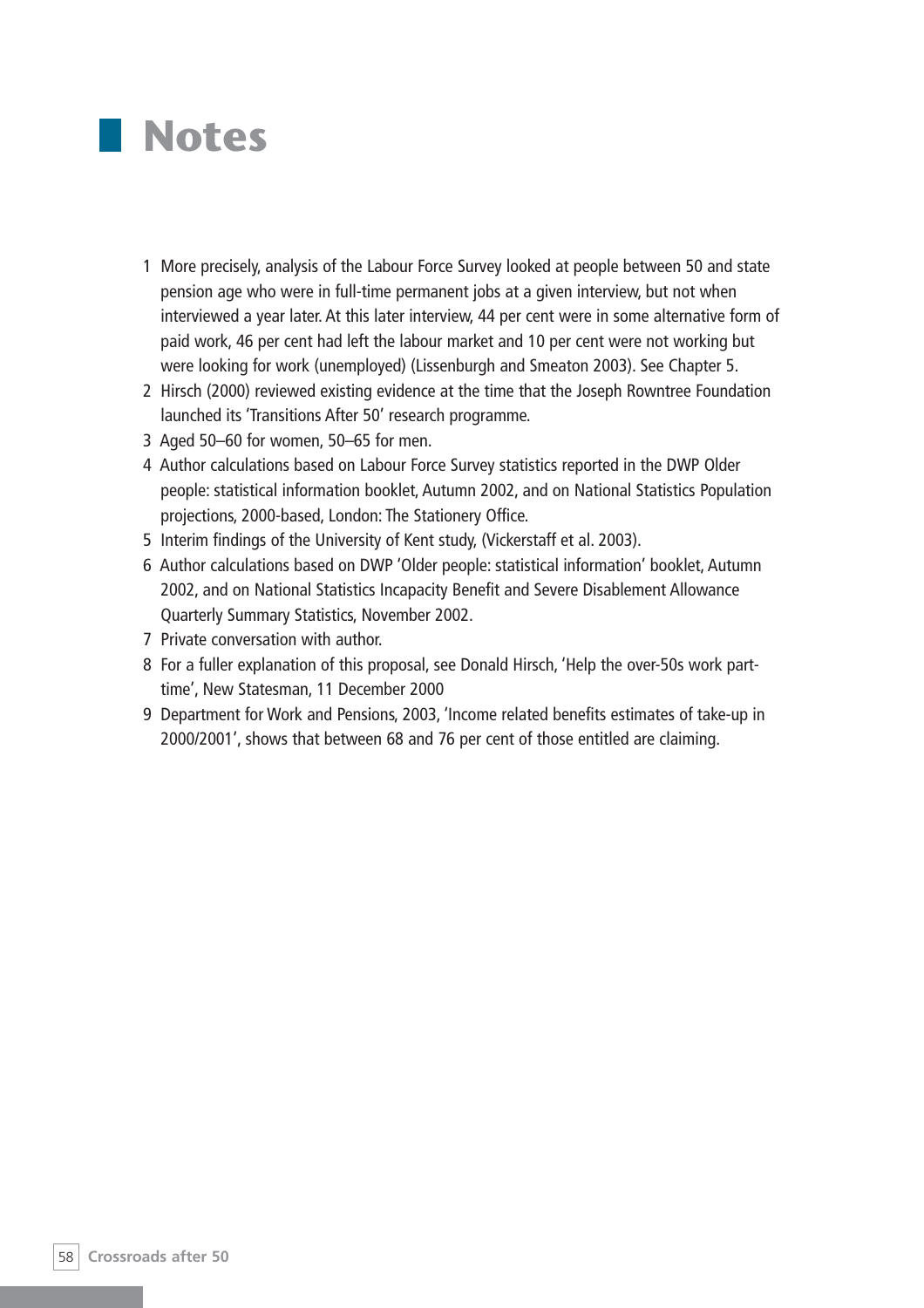# **Bibliography**

Arthur, S. (2003) *Money, choice and control: The financial circumstances of early retirement,* Bristol: The Policy Press/Joseph Rowntree Foundation, *Transitions After 50 series.*

Atkinson, J., Evans C., Willison R., Lain, D. and Van Gent, M. (2003) *New Deal 50plus: Sustainability of employment,* London: DWP.

Audit Commission, (1997) *Retiring nature: Early retirement in local government,* London.

Bardasi, E. and Jenkins, S.P. (2002) *Income in later life: Work history matters,* Bristol: The Policy Press/Joseph Rowntree Foundation, *Transitions After 50 series.*

Bardasi, E., Jenkins, S.P. and Rigg, J.A. (2000) 'Retirement and the economic well-being of the elderly: A British perspective', working paper, University of Essex: Institute for Social and Economic Research.

Barnes, H., Parry J. and Lakey J. (2002) *Forging a new future: The experiences and expectations of people leaving paid work over 50,* Bristol: The Policy Press/Joseph Rowntree Foundation, *Transitions After 50 series.*

Beatty, C. and Fothergill, S. (1999) *The detached male workforce,* Sheffield: Sheffield Hallam University.

Cabinet Office, Performance and Innovation Unit (2000) *Winning the generation game: Improving opportunities for people aged 50–65 in work and community activity, London:* Stationery Office.

Campbell, N. (1999) 'The decline of employment among older people in Britain', CASE Paper 19, London: LSE/STICERD.

Department for Trade and Industry (2003) *Flexible working: The business case: 50 success stories,* London: The Stationery Office.

Department for Work and Pensions (2001) *Evaluation of the Code of Practice on age diversity in employment,* London: DWP.

Department for Work and Pensions (2002) *Simplicity, security and choice: Working and saving for retirement,* London: The Stationery Office.

Grattan, P. (2003) *Work after 60: Choice or necessity, burden or benefit?* London: Third Age Employment Network.

Gregg, P. and Wadsworth, J. (1998) *'Unemployment and non-employment: Unpacking economic activity',* Economic Report 12, 6, London: Employment Policy Institute.